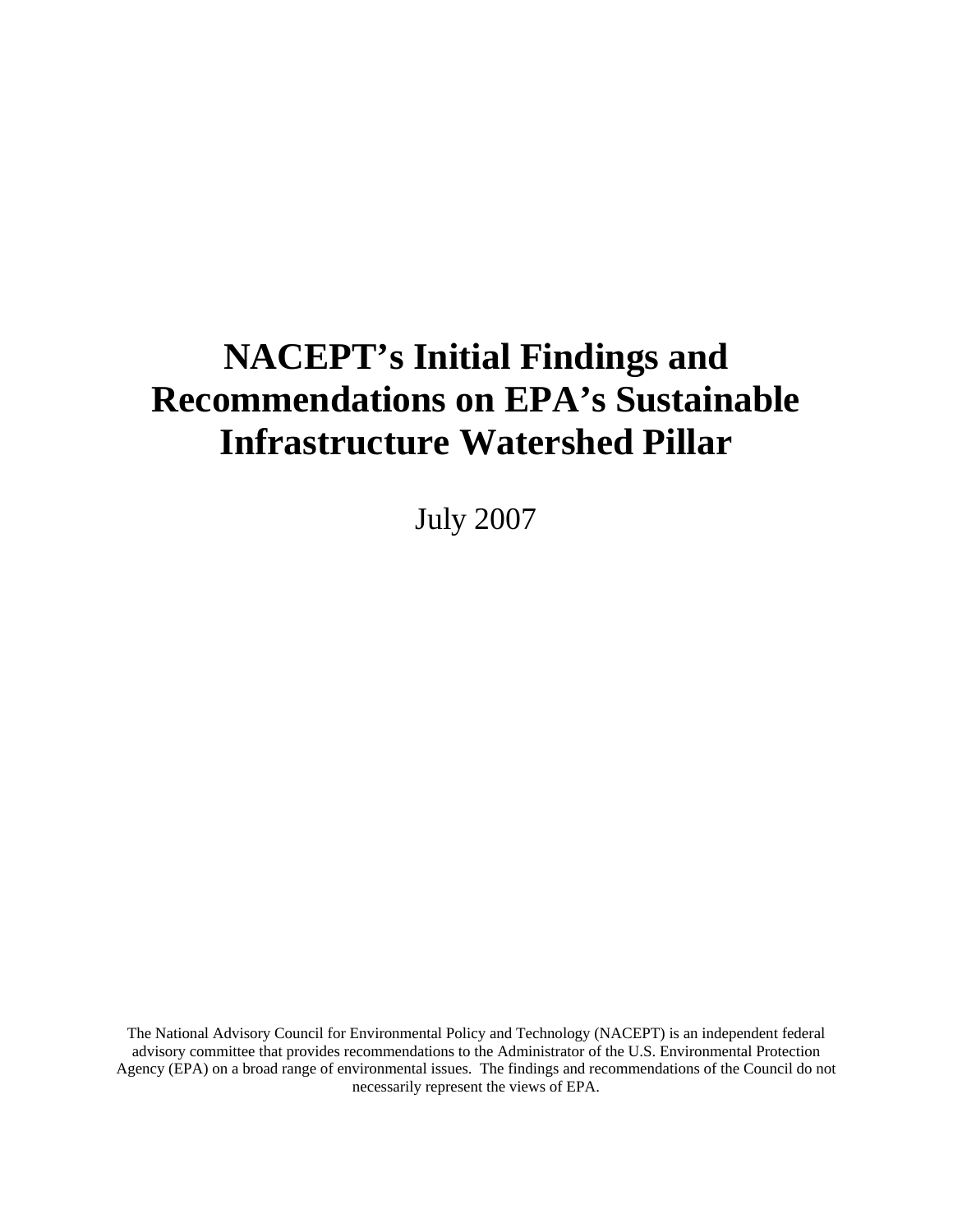

#### **National Advisory Council for Environmental Policy and Technology**

July 30, 2007

Administrator Stephen L. Johnson U.S. Environmental Protection Agency 1200 Pennsylvania Avenue, NW Washington, DC 20460

#### *Re: Sustainable Water Infrastructure Recommendations*

Dear Administrator Johnson:

On behalf of the National Advisory Council for Environmental Policy and Technology, I am pleased to forward our initial findings and recommendations on EPA's Sustainable Infrastructure Watershed Pillar. NACEPT endorses the recommendations in this report, which our sustainable water infrastructure workgroup developed.

EPA asked the Council to identify ways the Agency can better advance sustainable approaches to water resource management and infrastructure to meet watershed goals. The nation faces a critical challenge in sustaining and expanding our water supply and our water and wastewater infrastructure to continue to enjoy the benefits of safe, clean, plentiful water. One element EPA is using to address this problem is the watershed approach.

We have concluded that, in general, neither policymakers nor the public have a clear understanding of: (1) the concept of a watershed approach to water management, (2) the relationship between a watershed approach and the urgent need to address water supply, water quality, and insufficient or deteriorating water infrastructure, or (3) the benefits of a watershed approach. Although a few excellent examples demonstrate application of these principles and concepts, those examples are isolated, are not comprehensive solutions even within that watershed, and are not part of a nationwide movement or state-of-practice.

NACEPT offers a set of recommendations for how EPA can advance wider and more effective use of the watershed approach to sustainable water infrastructure. These recommendations fall into four categories of specific steps EPA should take: (1) lead by example, including organizing within EPA and naming an Agency-wide sustainable watershed coordinator with responsibilities for aligning all pertinent EPA activities and interactions with other federal agencies to help advance watershed principles; (2) educate, communicate, and provide information, including illustrating the urgency of the need to adopt a watershed approach for sustainable water infrastructure; (3) encourage, facilitate, and fund collaboration, including leveraging and participating in other agencies' planning activities; and (4) develop, use, and fund specific tools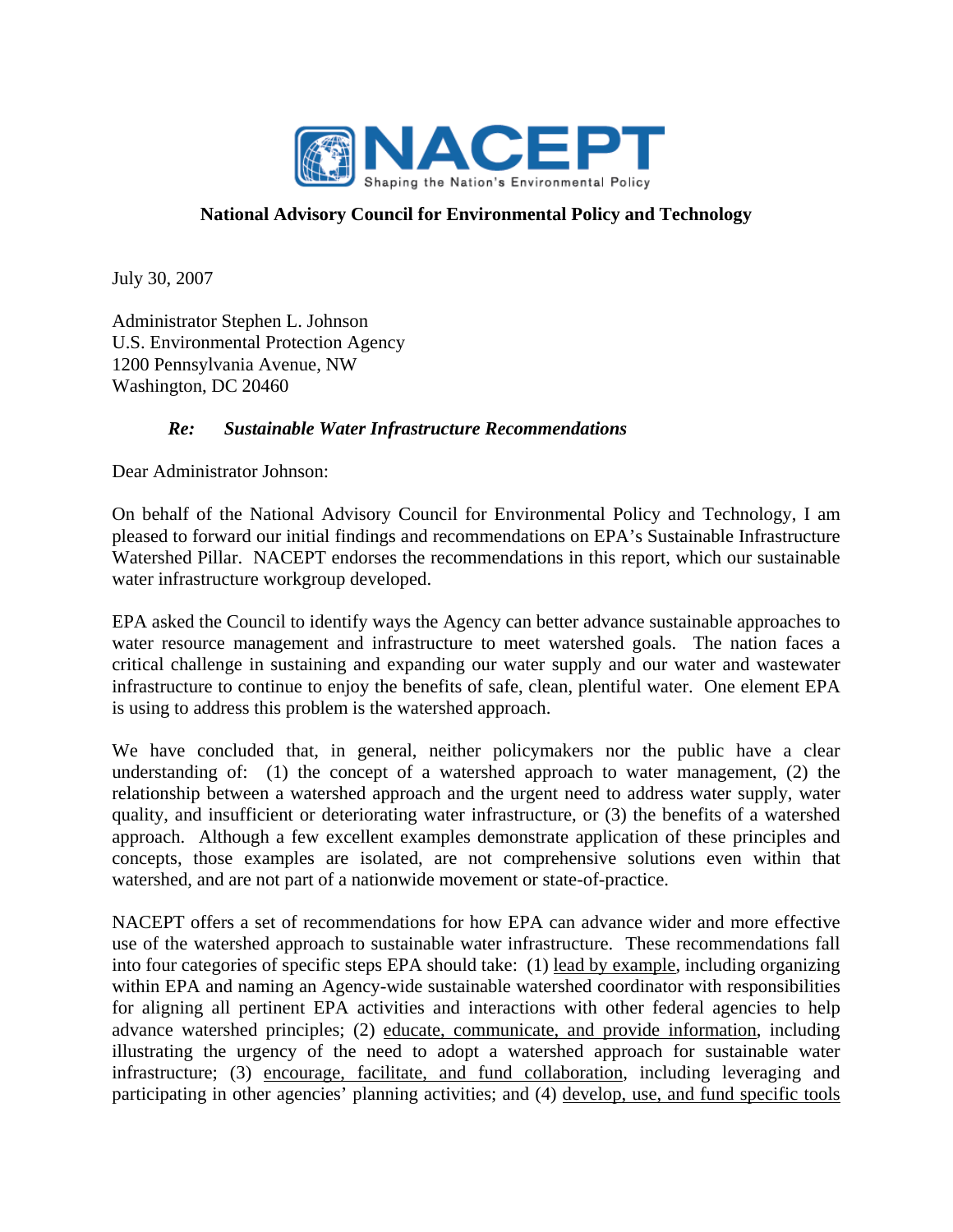employing, for example, EPA's stormwater phase II authority, NPDES permits, state revolving funds, trading, total maximum daily loads, and more.

In addition to the recommendations, this report also describes the background of our processes and work, provides our findings based on our experience and research, and includes various appendices with helpful materials. And in the second phase of our work, to be submitted in 2008, we will endeavor to identify what benefits are already known, ways EPA could further develop this information, and ways EPA can communicate this information to stakeholders.

We appreciate the opportunity to provide these recommendations and hope this report will be helpful to you and the Agency in achieving EPA's mission. Of course, we would be happy to meet with you and others about the recommendations in this report at any time.

Sincerely,

John L. Howard, Jr. NACEPT Chair

cc: Dan Watts, Chair, NACEPT Sustainable Water Infrastructure Workgroup Marcus Peacock, Deputy Administrator Charles Ingebretson, Chief of Staff Ray Spears, Deputy Chief of Staff Benjamin Grumbles, Assistant Administrator, Office of Water Sheila Frace, Director, Municipal Support Division, Office of Wastewater Management, Office of Water Benita Best Wong, Director, Assessment and Watershed Protection Division, Office of Wetlands, Oceans and Watersheds Rafael DeLeon, Director, Office of Cooperative Environmental Management Sonia Altieri, NACEPT Designated Federal Officer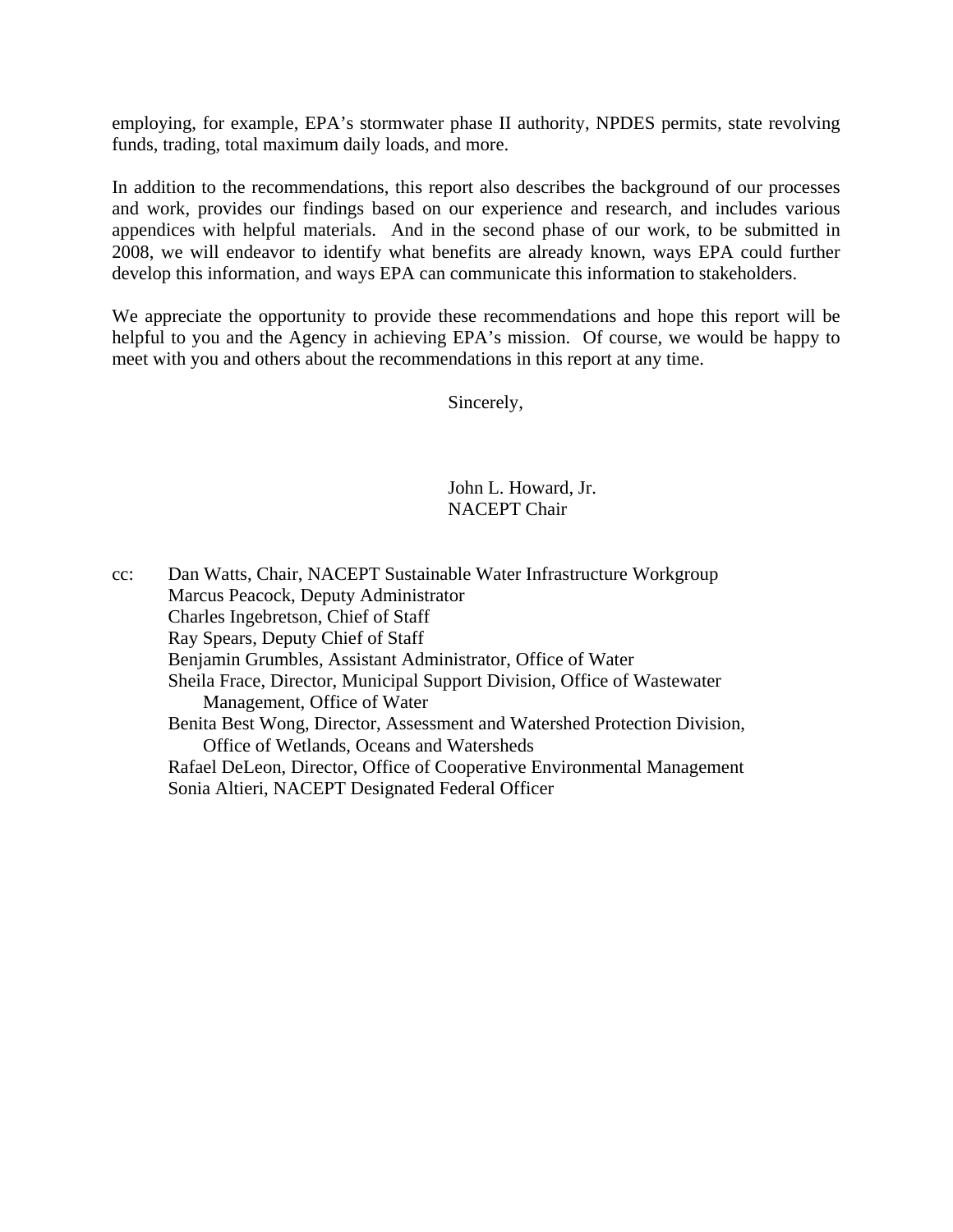## **Table of Contents**

| I.  |                                                                                                                                                                    |  |  |  |
|-----|--------------------------------------------------------------------------------------------------------------------------------------------------------------------|--|--|--|
| II. |                                                                                                                                                                    |  |  |  |
| Ш.  | <b>NACEPT Findings for Phase I</b>                                                                                                                                 |  |  |  |
| IV. |                                                                                                                                                                    |  |  |  |
| V.  | <b>Appendices</b>                                                                                                                                                  |  |  |  |
|     | Appendix 1: Charge for Developing Recommendations on U.S. EPA's Sustainable                                                                                        |  |  |  |
|     | Appendix 2: NACEPT Sustainable Water Infrastructure Work Group Members39                                                                                           |  |  |  |
|     |                                                                                                                                                                    |  |  |  |
|     | Appendix 4: Portion of Federal Highway Administration Request for Applications for<br>"Integrating Transportation and Resource Planning to Develop Ecosystem Based |  |  |  |
|     | Appendix 5: EPA Region I Charles River Project Press Release48                                                                                                     |  |  |  |
|     |                                                                                                                                                                    |  |  |  |
|     |                                                                                                                                                                    |  |  |  |
|     |                                                                                                                                                                    |  |  |  |
|     |                                                                                                                                                                    |  |  |  |
|     | Appendix 10: Greenseams Program - Milwaukee Metropolitan Sewerage District62                                                                                       |  |  |  |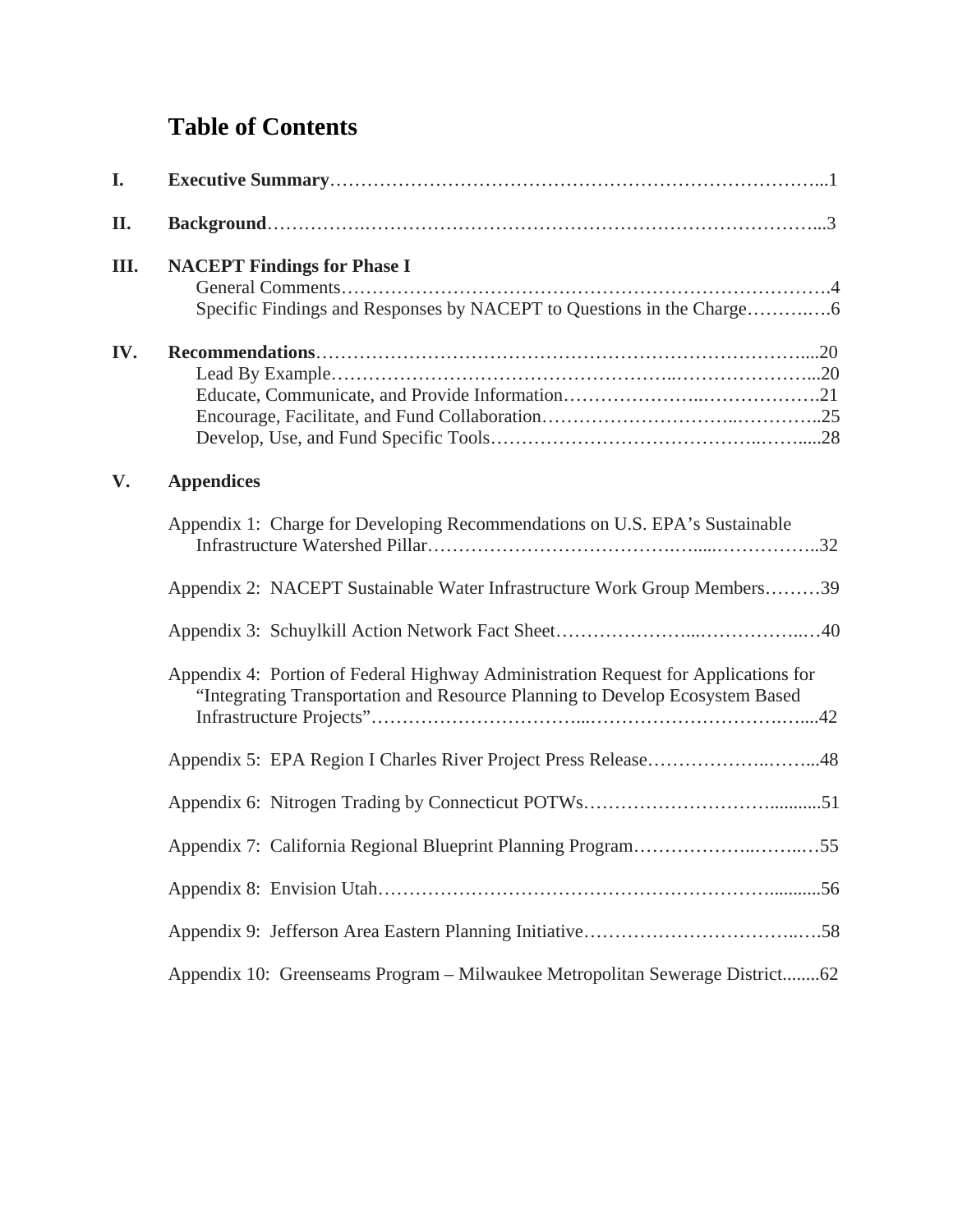### **I. Executive Summary**

EPA asked the National Advisory Council on Environmental Policy and Technology (NACEPT) to identify ways the Agency can better advance sustainable approaches to water resource management and infrastructure to meet watershed goals. The nation faces a critical challenge in sustaining and expanding our water supply and our water and wastewater infrastructure to continue to enjoy the benefits of clean and safe water. One element EPA is using to address this problem is the watershed approach.

John Wesley Powell described a watershed as "that area of land, a bounded hydrologic system, within which all living things are inextricably linked by their common water course and where, as humans settled, simple logic demanded that they become part of a community." A watershed approach thus is a process of including broad stakeholder involvement across the community to coordinate management of all aspects of policy and action affecting the water within hydrologic boundaries.

EPA is working diligently to help communities address this issue. In just the last year, EPA has announced several watershed-based initiatives, resources, and tools, including promotion of green infrastructure to reduce stormwater runoff and hosting a national conference on how to pay for water in the future.

EPA broke our charge into two phases. In the first, EPA asked NACEPT to answer by this summer five specific questions about collaboration, support, and overcoming barriers. In the second phase, to be completed in 2008, NACEPT will consider the question of benefits.

Our initial report contains four main sections: (1) a background of our processes and work, (2) our findings based on our experience and research, (3) our recommendations, and (4) various appendices with helpful materials.

We have concluded that, in general, neither policymakers nor the public have a clear understanding of: (1) the concept of a watershed approach to water management, (2) the relationship between a watershed approach and the urgent need to address water supply, water quality, and insufficient or deteriorating water infrastructure, or (3) the benefits of a watershed approach. Although a few excellent examples demonstrate application of these principles and concepts, those examples are isolated, are not comprehensive solutions even within that watershed, and are not part of a nationwide movement or state-of-practice.

In response, NACEPT offers a host of recommendations for how EPA can advance wider and more effective use of the watershed approach to sustainable water infrastructure. These recommendations fall into four categories of specific steps EPA should take: (1) lead by example, including organizing within EPA and naming an Agency-wide sustainable watershed coordinator with responsibilities for aligning all pertinent EPA activities and interactions with other federal agencies to help advance watershed principles; (2) educate, communicate, and provide information, including illustrating the urgency of the need to adopt a watershed approach for sustainable water infrastructure; (3) encourage, facilitate, and fund collaboration, including leveraging and participating in other agencies' planning activities; and (4) develop, use, and fund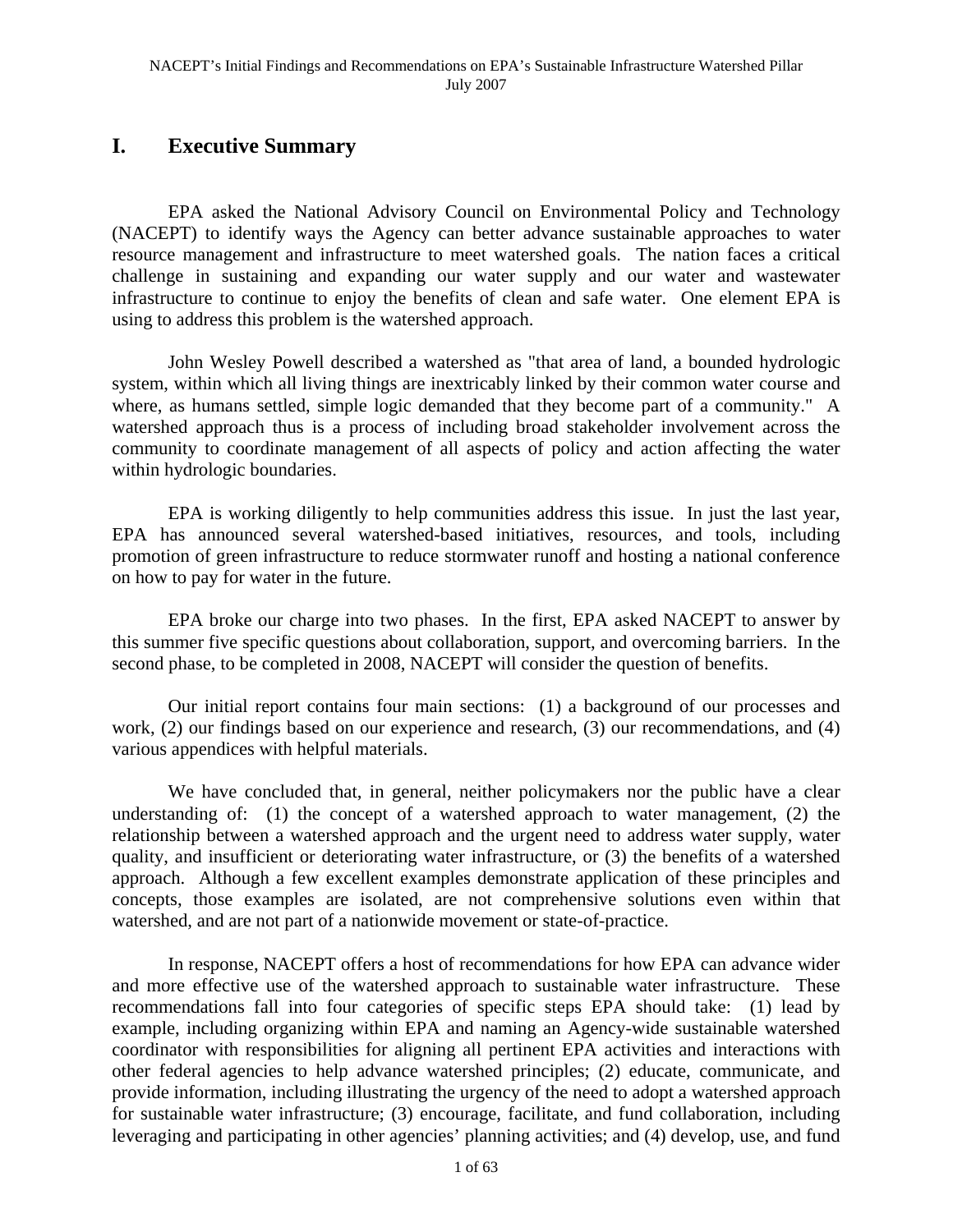specific tools using, for example, EPA's stormwater phase II authority, NPDES permits, state revolving funds, trading, total maximum daily loads, and more.

As we learned in this first phase, the benefits of a watershed approach are neither well defined nor well known. Community stakeholders will be attracted to a watershed approach only if they see the direct benefit to their organization's mission. In our second phase, we will endeavor to identify what benefits are already known, ways EPA could further develop this information, and ways EPA can communicate this information to stakeholders.

In addition, we focused in this first phase primarily on water infrastructure: the pipes and sewers and treatment plants of drinking water and wastewater. We did not adequately explore – and so we will explore more fully in the second phase – the interrelationship of these issues with the elemental issue of water supply.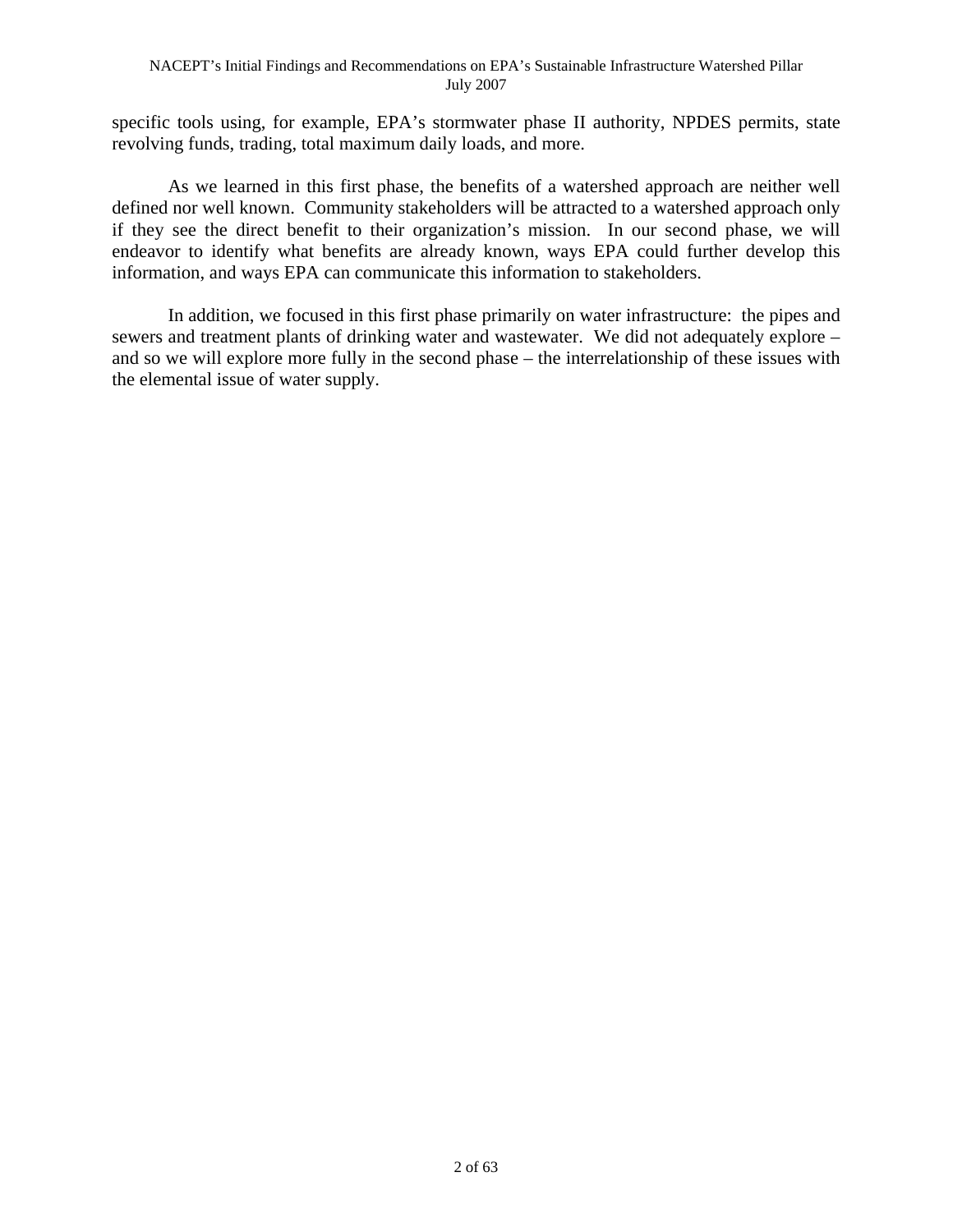#### **II. Background**

EPA has asked the National Advisory Council on Environmental Policy and Technology (NACEPT) to provide assistance to the Agency in advancing cost-effective and sustainable approaches to water resource management and infrastructure to meet watershed goals. The Agency belief is that the watershed approach is critical to protecting and restoring the nation's waters. Furthermore, EPA advocates that full realization of the benefits of the watershed approach will come from integration of the approach into the comprehensive planning processes at the state, regional, and local levels.

One of the most critical challenges facing the Nation is the need to sustain our water and wastewater infrastructure to ensure that the public can continue to enjoy the environmental, health, social, and economic benefits that clean and safe water provide. Our nation's aging water and wastewater systems together with growing and shifting populations will require significant investment for new infrastructure along with maintenance and upgrade of existing facilities. Current approaches and technologies, along with available investment sources, may not be adequate to meet the needs. One component of the EPA approach to addressing this problem is the watershed approach, which is generally understood to mean broad stakeholder involvement, hydrologically defined boundaries (that may cut across political boundaries), and coordinated management across all aspects of policy that affect water. The approach benefits from participation and active involvement of stakeholders at all levels from federal to states and tribes to local government and utilities.

Yet, questions remain about how best to facilitate the use of the watershed approach in creating a sustainable water infrastructure. The Agency wants to focus its resources most effectively in areas such as promoting collaboration among stakeholders, assisting local government in building support for the watershed approach, encouraging grassroots support for implementation of the approach, and identifying barriers that may slow implementation. In addition, the Agency is interested in how best to use information and data from successful uses of the approach that communicate the benefits that can be achieved.

The full charge, and additional background material, from EPA to NACEPT is contained in Appendix 1. In summary, NACEPT was asked to answer five specific questions that involve the issues of collaboration, support, and overcoming barriers with the request that answers be provided in 2007. A second phase of the request asks NACEPT to consider the question of benefits and is to be completed in 2008.

#### NACEPT Approach**[1](#page-6-0)**

 $\overline{a}$ 

NACEPT established a Work Group to respond to the charge from the Office of Water. The Work Group held three meetings, in conjunction with NACEPT Council meetings. In addition, several conference calls were held. The Work Group followed two paths to obtain an initial understanding of the current approaches and activities within EPA in the area of use of a watershed approach to sustainable water infrastructure as well as learning about activities and

<span id="page-6-0"></span><sup>&</sup>lt;sup>1</sup>The intention of these discussions and recommendations is to include Tribal Governments. Any omission of Tribal Governments when referencing State or Local governments is unintentional.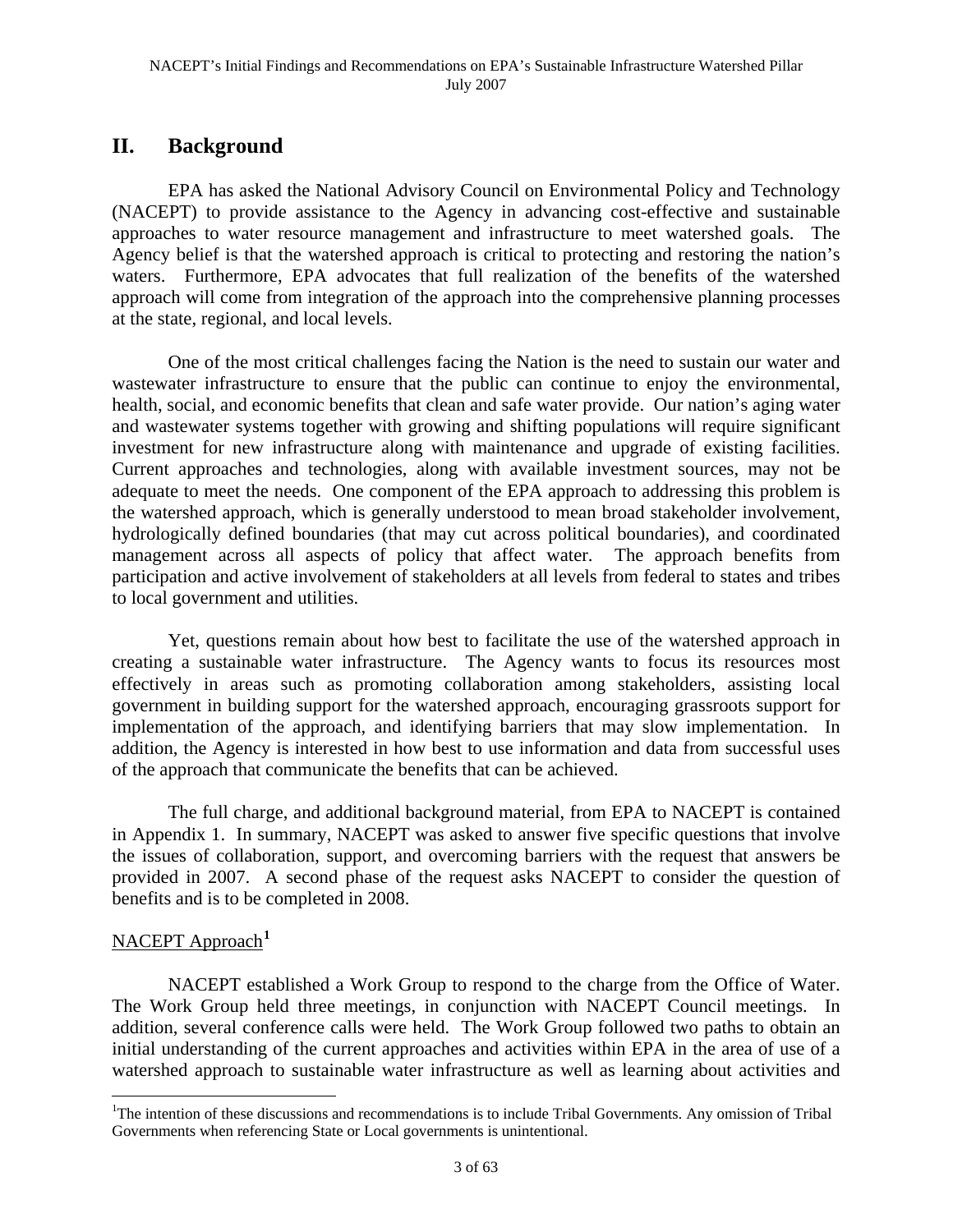needs of stakeholders who are responsible for addressing the sustainable water infrastructure issues. The Work Group met with representatives of many programs within the Office of Water and other EPA entities to learn about current initiatives and plans. In addition, interviews were held with state, local, and private groups from around the nation who are working to include a watershed approach to address their particular sustainable water infrastructure need. The Work Group's thinking and recommendations were informed by these discussions and interviews. Additional information from those interactions will be discussed in the findings and recommendations from the second phase of the Work Group activity.

#### **III. NACEPT Findings for Phase I**

#### General Comments

During the course of interviews, examination and analysis of published materials, and discussions with experts and practitioners, the NACEPT workgroup has concluded that there is not a clear understanding broadly spread throughout the nation of the concept of a watershed approach to water management, and there seems to be even less knowledge about the relationship between a watershed approach and the impending need to address urgently the issues of water supply, water quality, and insufficient or deteriorating water infrastructure.

While some excellent examples of application of the principles and concepts exist, they often seem to emerge from independent actions at one place, not as part of a nationwide movement or state-of-practice. Many times, even the best examples of implementation are not able to accomplish a fully integrated program, but rather a part of such a program. This is not meant to be a negative comment on the potential value of the approach. Rather, it is a realistic evaluation of the progress the concept has made. In essence, it is a very young concept in terms of implementation. That means that one of the key barriers holding back it implementation is lack of knowledge about what a watershed approach includes and entails. Moreover, effort is necessary to answer other important questions at the local level in a way that encourages even consideration of the watershed concept. These questions include: what is the value of even considering it by an often disparate collection of public and private entities within a watershed area? Where can local groups go to get help to make it pay off for them? Local groups have some immediate needs and issues and this seems to be a long-term approach. How can they meet current needs with something so distant? How can they really estimate the benefit?

It is evident that EPA is working to help address these questions. For example, during the time NACEPT has been working with EPA on this issue, several announcements of initiatives, resources, and tools related to a watershed approach have emerged from the Agency. Among these are:

- an [agreement](http://www.epa.gov/npdes/pubs/gi_intentstatement.pdf) to promote the use of green infrastructure to reduce stormwater runoff and sewer overflows
- a national conference on paying for water that provided opportunities to discuss watershed approaches
- a release of a watershed planning tool
- a focused set of activities, parallel to this initiative with NACEPT, that attempts to understand watershed issues from a utilities perspective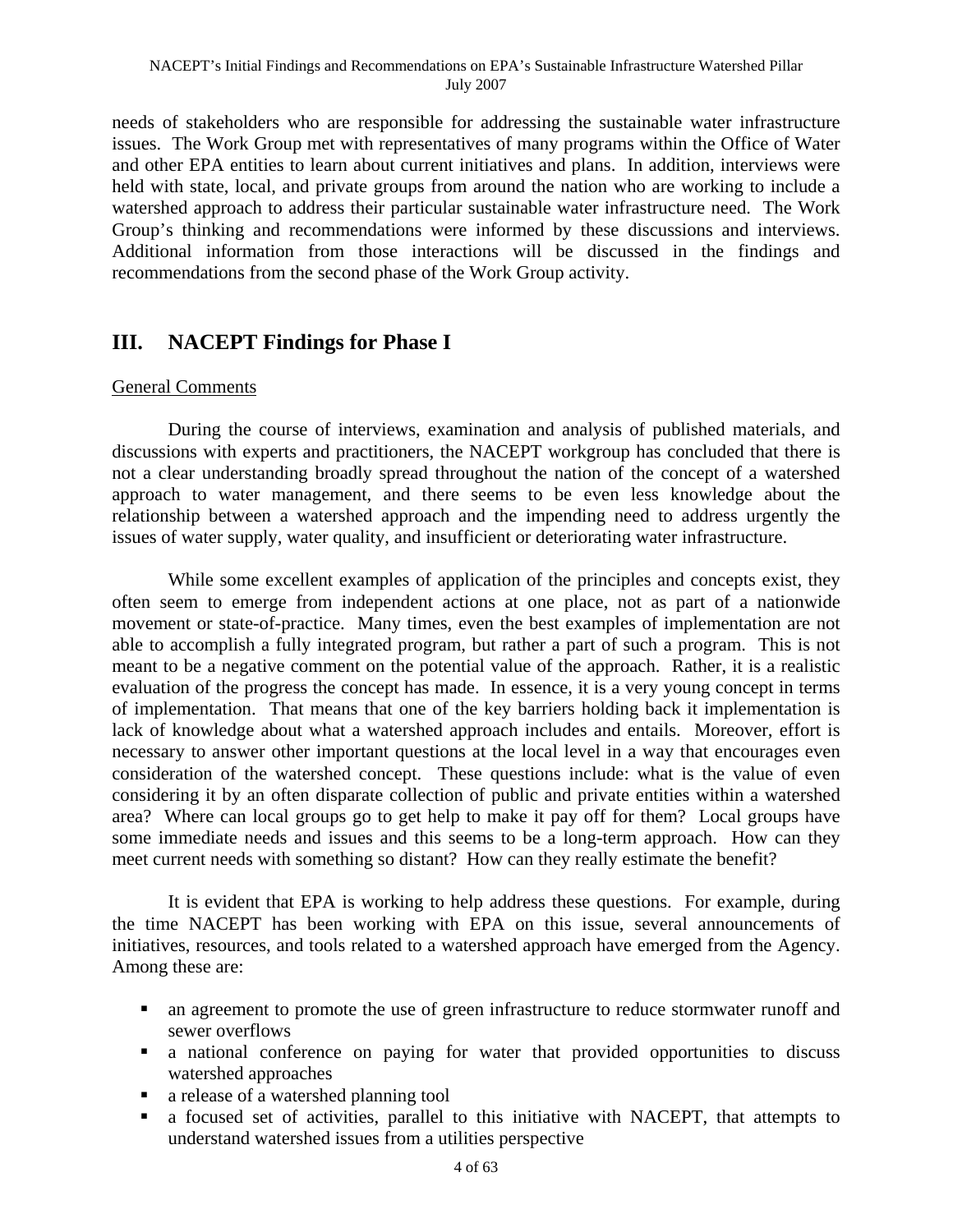EPA has identified an important role of empowering the process through education about the mechanics and benefits of the watershed approach, encouraging consideration of the approach and facilitating implementation through creative and supportive use of permitting and existing financing options. At the same time the Agency works to minimize short comings and penalties because their resulting negative publicity is likely to inhibit initiatives by others in the future. NACEPT agrees with this approach and urges expansion of the approach as discussed later in this document. These tools of education, encouragement, and creative use of permitting and funding capabilities are important for EPA because much of the planning and work to address the water sustainability problem from a watershed perspective is at the state, tribal, and local level and not at the national level where EPA can take more direct action.

Some additional specific approaches and initiatives undertaken by EPA to facilitate and promote a watershed approach to sustainable water infrastructure are included in the following description of current EPA actions.

While EPA cannot require states, tribes, and localities to adopt the watershed approach, it does use its tools to create incentives, educate constituencies, and remove barriers. Further, when EPA becomes aware of a state's struggles with competing priorities and limited resources, EPA tries to identify areas to give flexibility while maintaining progress in base programs and on key priorities. Some examples of how the watershed approach is currently woven into EPA's programs include:

- NPDES (National Pollutant Discharge Elimination System) Watershed-Based Permitting
	- o Permit writer training incorporating watershed approaches
	- o Watershed-based permitting implementation and technical guidance
	- o Trading policies, tools and training (point-point and point-nonpoint)
	- o Wet weather strategies such as green infrastructure
- Section 106 Priorities
	- o Strategic Plan & GPRA (Government Performance Results Act) priorities are highlighted during EPA-state workplanning
- Clean Water SRF (State Revolving Fund) criteria providing incentives and flexibility for targeting watersheds
- Nonpoint Source Program
- TMDLs (Total Maximum Daily Loads): EPA encourages states and tribes to develop TMDLs on a watershed basis (see EPA 1991 Guidance for Water Quality-based Decisions: The TMDL process).
- Cross-Program Coordination
	- o Watershed sub-objective strategic targets include watershed outcomes, to which all surface water programs must contribute
	- o Outreach and capacity building efforts, such as the targeted watershed grants, access to many tools via the web including a watershed portal, etc.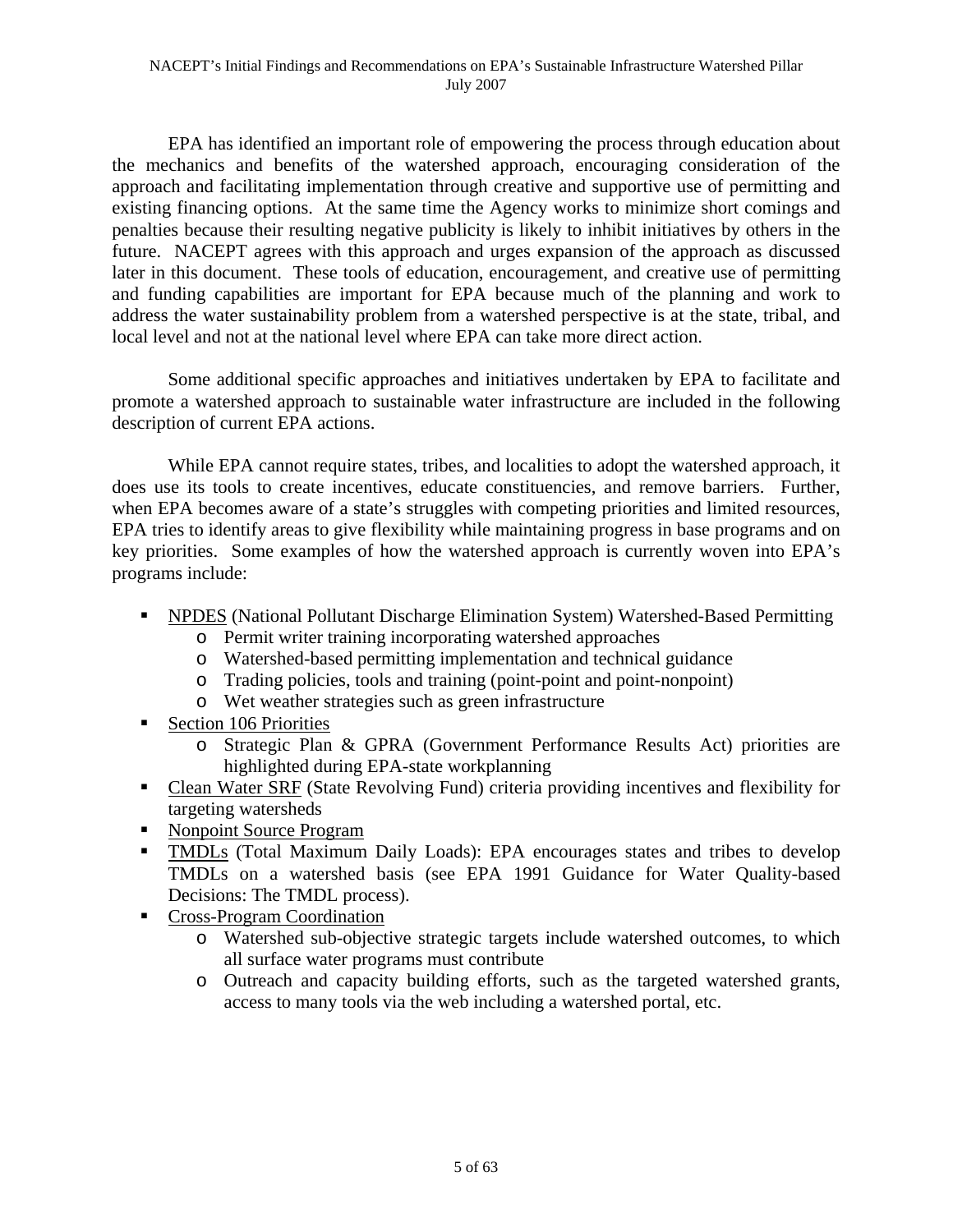- o Sustainable Infrastructure Initiative and Green Infrastructure
	- While this is a new initiative, the Office of Water is working to develop an action plan that integrates Clean Water Act and Safe Drinking Water Act programs on a watershed-basis, to the extent statutory authorities enable such integration. This workgroup includes the active participation of the Office of Enforcement and Compliance Assurance (OECA).
	- EPA Administrator Johnson considers SI (Sustainable Infrastructure) and GI (Green Infrastructure) as part of his top priorities.
- Drinking Water Program
	- o Source Water Collaborative
	- o Long Term 2 Enhance Surface Water Treatment Rule incorporating a watershed approach and toolbox

Aspects of these issues and resulting recommendations are discussed in the NACEPT responses to the individual questions in the charge, which appear below.

NACEPT believes that although there are examples that show positive aspects of each of these questions, EPA can and should go further in each case. Some examples of successes that could serve as models for expanded activities include:

- EPA Region I issued enforcement orders simultaneously to all communities in the lower Charles River basin in order to address stormwater pollution, identified as the primary source of impairment (see Appendix 5).
- Connecticut POTWs have watershed based NPDES permits that allow nitrogen trading to reduce nutrient loading to Long Island Sound (see Appendix 6).
- EPA has issued a Watershed Plan Builder Tool and a related web site [http://iaspub.epa.gov/watershedplan/planBuilder.do?pageId=51&navId39&sessionActive](http://iaspub.epa.gov/watershedplan/planBuilder.do?pageId=51&navId39&sessionActive=true) [=true.](http://iaspub.epa.gov/watershedplan/planBuilder.do?pageId=51&navId39&sessionActive=true) In addition, there is a communication plan. The current plan for outreach is generally limited to promoting a "train the trainer" approach, for example ten training workshops per year for 40-80 people per workshop. The trainees would include NPDES program managers, TMDL staff, state, tribal and local staff and watershed groups. About 4,000 watershed planning handbooks were distributed and there are 1500 requests for additional copies. No provision was made to document the number of hits on the web or track the impacts of disseminating these resources, although this information may be available. NACEPT suggests that EPA develop a method to track the dissemination and use of these tools in order to quantify the success of this communication and training approach.

#### Specific Findings and Responses by NACEPT to Questions in the Charge

In the following section, questions in the charge are discussed and specific recommendations are provided.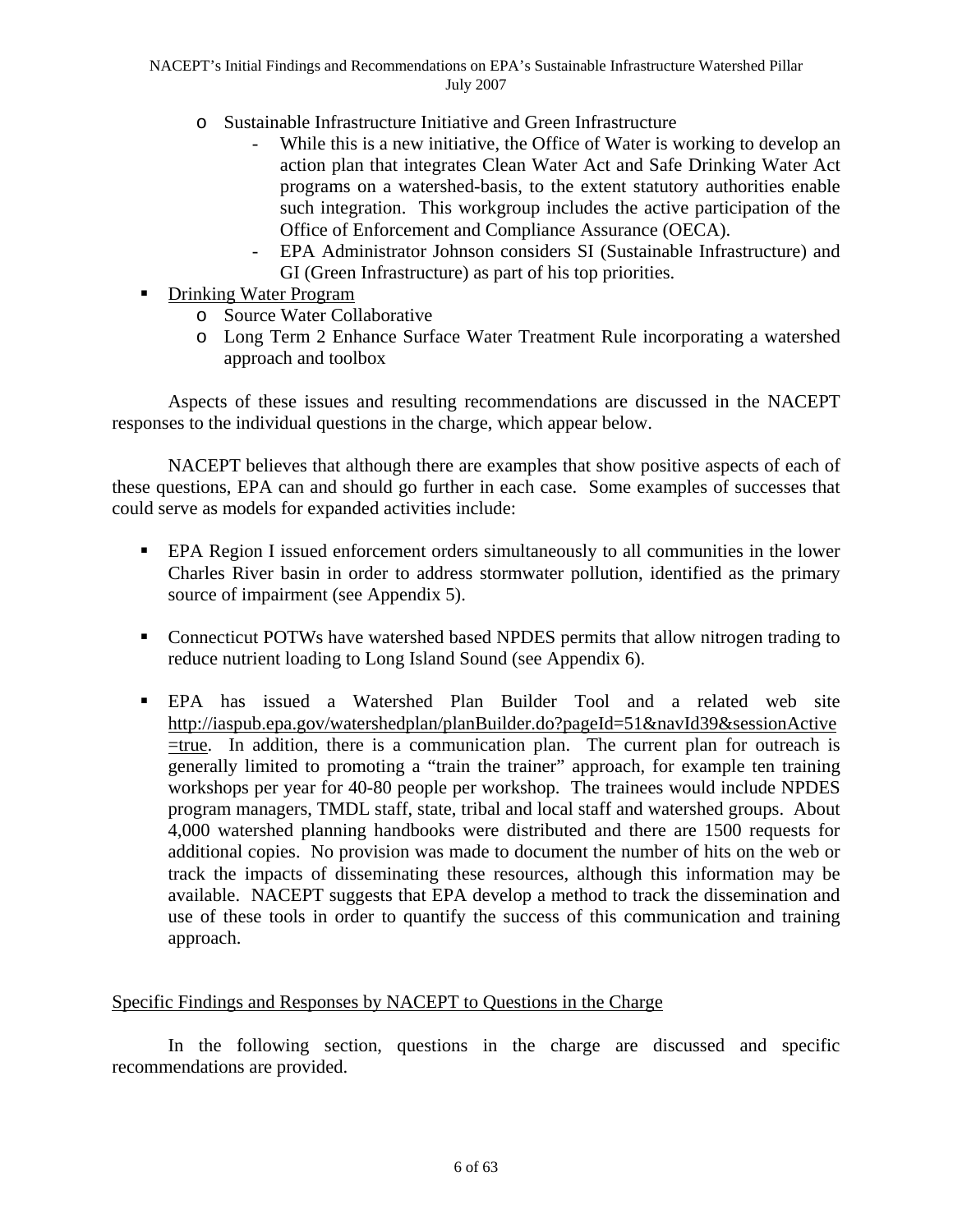**Charge Question "A".** *How can the Agency more effectively promote increased collaboration among drinking water, wastewater and storm water utilities, local governments, planning boards and other stakeholders that result in collective water infrastructure priority setting under a watershed management context through education and other means?* 

#### **NACEPT Response:**

Experience has demonstrated that attention and action by collaborating groups can be generated most effectively by use of regulatory actions or by providing funding to promote desired types of actions. In the case of promoting a watershed management approach to water infrastructure priority setting, the use of neither of these classic strategies is contemplated. Use of educational and related approaches can be useful, and perhaps essential. However, these types of approaches will be most effective if they can communicate a sense of urgency, a likelihood of success, a set of practical examples that have worked, some resources for assistance, and frankly some assurance that regulatory complications can be avoided and that cost savings will be realized if the watershed strategies are implemented.

To be most effective in such an initiative, the Agency will need to consider and respond to several parameters that are discussed below.

1. Promotion of increased collaboration among these stakeholders will first require communication of a critical need and of the advantage of collaboration.

The group of stakeholders discussed (drinking water, wastewater and storm water utilities, local governments, planning boards and others), are not necessarily natural allies, nor in many cases do they usually work together collaboratively. A movement toward collaboration will occur most rapidly if a clear understanding of the need and advantage of such collaboration can be generated. This means among other things general educational activities for all stakeholders, and probably means as well focused communication and education within the professional organizations for each of these individual groups of stakeholders until key opinion leaders are convinced of the advantages of action and effectively communicate that belief to others in the category. For the Agency to be effective in this strategy will take careful planning, honing of the message for each group, and a very clear statement of the regulatory complications to be avoided and the eventual cost savings to be realized.

A possible model for this multi-faceted educational approach is currently being implemented by the EPA Office of Water for source protection, which has developed approaches involving professional organizations, states and local governments, and the general population.

NACEPT will work with EPA in Phase II of this Workgroup effort to develop some specific examples that illustrate what regulatory issues could be avoided and what cost savings could occur. The illustrations will serve to make the point.

2. An important question is whether EPA can be effective in direct communication with this group of stakeholders in an effort to move toward collaborative action. Would indirect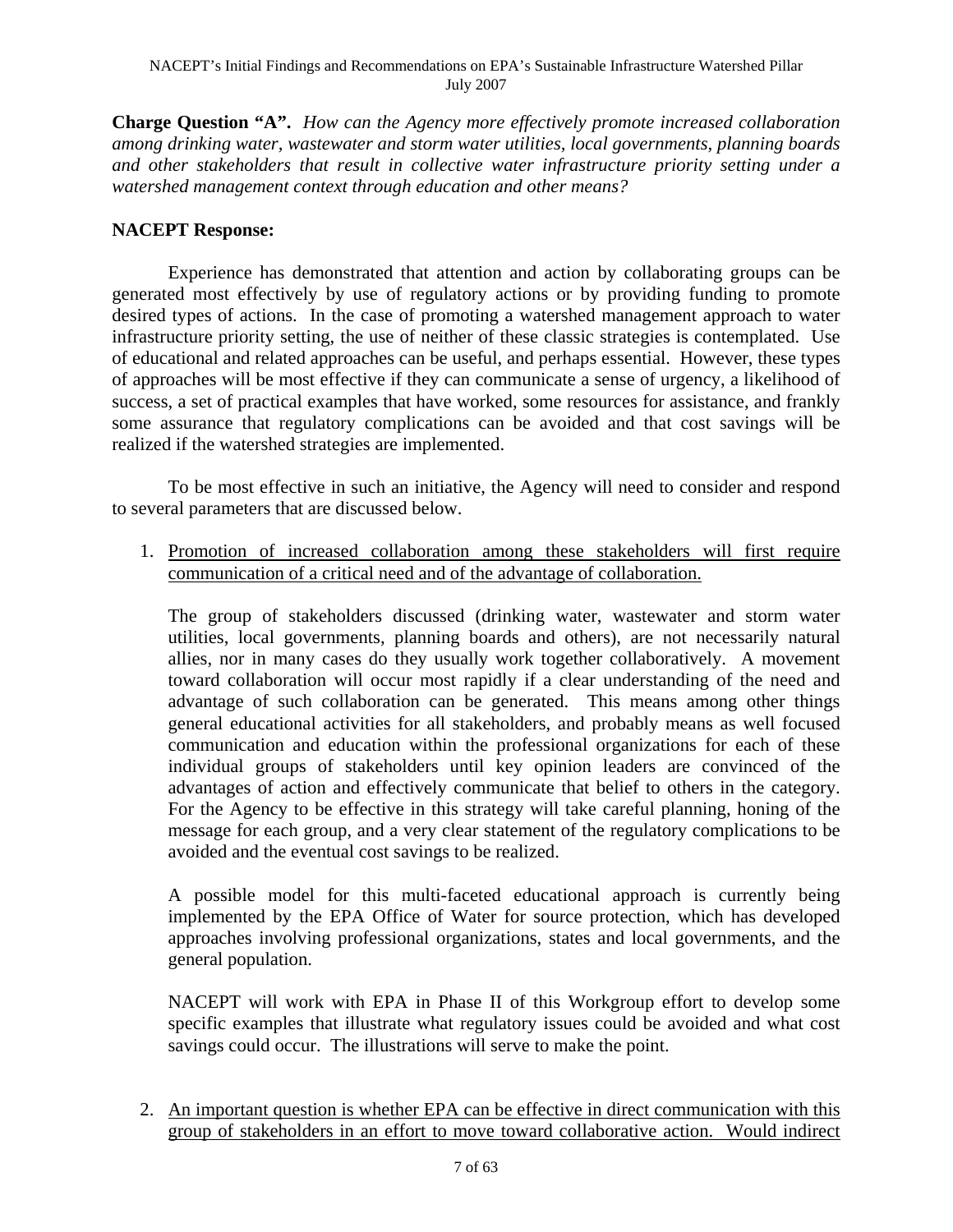communication through the states be more effective? Who are these groups most used to listening to? What would be the response of states to what might be perceived as an "end run"?

The reality of this situation seems to be that because the audiences are different, the means of outreach should be different as well. The Agency can be most effective working on the national level with the national professional organizations and with the national press in order to communicate the needs and possible responses and encourage actions. To be clear, NACEPT realizes this is already happening. At the regional level, EPA can facilitate joint communication to and between states in the individual regions which share watersheds and share common challenges in watershed management. EPA Headquarters indicates that they are actively working with its regional offices to facilitate interactions with the states. In addition, EPA is communicating with ECOS (Environmental Council of the States) to encourage outreach to local entities in the states.

Communication and education with municipalities and local planning boards may be most effective if done by the individual states. There are several reasons for this, including the fact that these organizations are creations of the states and the networks of relationships and interactions may vary widely from state to state. Educational and communication programs tailored at the state level are likely to be more effective than a single national program. The development of an individualized program may benefit from a two-fold approach. Material from EPA could emphasize the national perspective and provide information about cases where success has been achieved. Each state could contribute local perspective that particularly emphasizes how a sustainable infrastructure watershed approach can be developed and implemented in that particular state. The material could provide information about state policy encouraging these types of innovative practices. Guidelines could be provided about which state agencies need to be contacted to obtain necessary approvals, permits, funding, inspections, or other oversight mechanisms. Ultimately the state portion of the training will be most effective if it conveys to the local officials that these actions are favored by the state, that procedures are in place to facilitate their forward movement at the state level and there will be no harm done to localities if they take this approach. EPA can help the states by providing guidance and background about how these messages can be conveyed most effectively.

This means clearly, however, that EPA will need an effective strategy to provide information, ideas, and resources to the individual states to facilitate the provision of the ultimate result—educational outreach to the municipal and local stakeholders. While the messages will need to be individualized at the state level, they should be consistent with national goals and expectations.

3. Is the Agency prepared or can it be prepared to transmit or develop specific area and regional information about need and existing water infrastructure capabilities to local governments and the other local stakeholders? If not, how can these stakeholders get the information that will support any efforts for collaboration in competition of other public concerns? A real issue may be getting the necessary level of concern and attention in the arena of public debate and priority setting.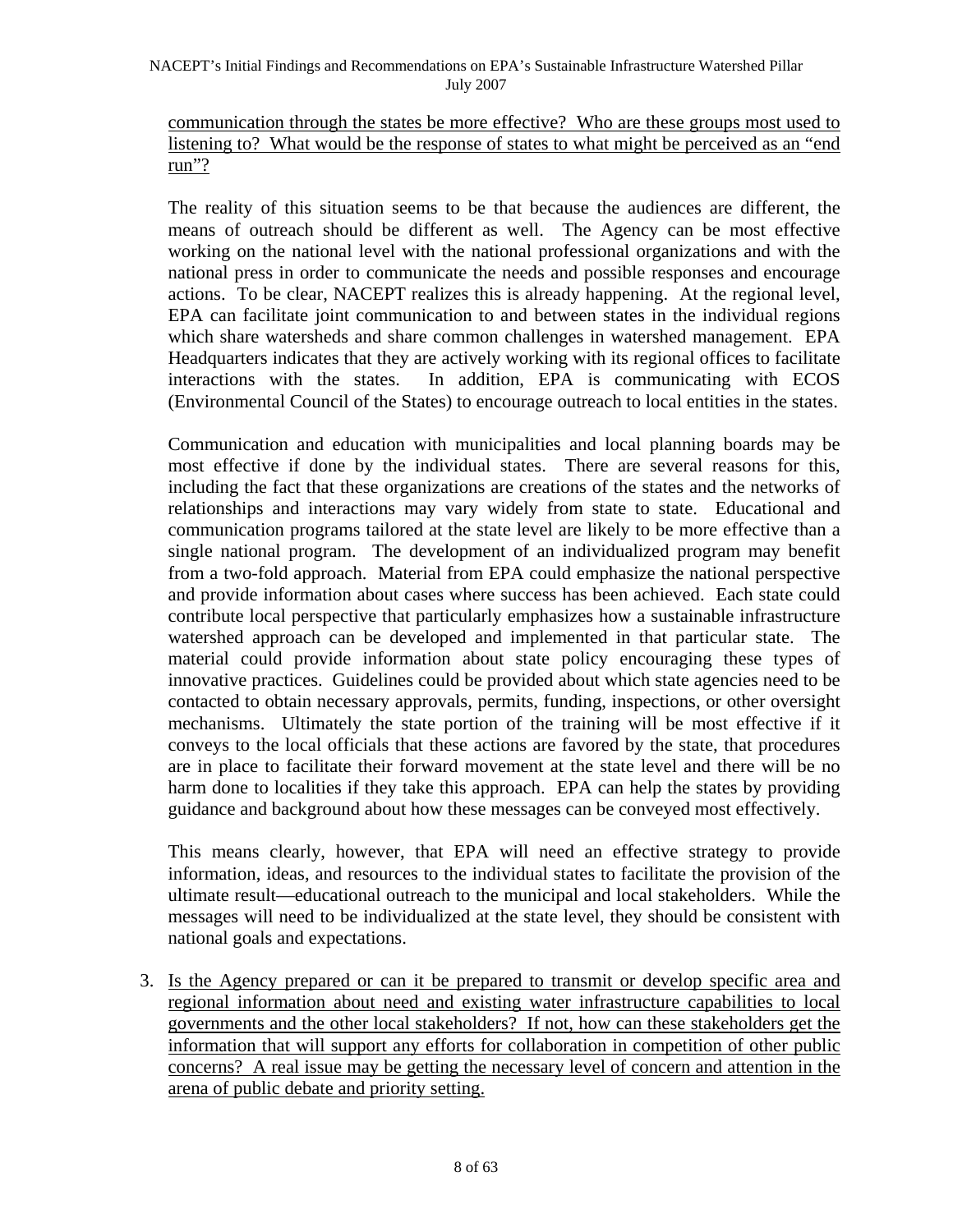If the expectation is that local authorities and utilities will modify their planning and operational approaches based on responses to real current and future needs and challenges, there must be a way to provide them with locally relevant information, data, and options in order to allow them to consider various scenarios and to make informed choices. The Agency needs to be able to point the stakeholders to locations where this information exists or to provide easy to understand guidance about how it can be developed locally. Local development of data or even assembling it for convenient use will involve costs that may impede the level of progress that is desired.

Much of the necessary information is available, although it is in different places, such as USGS, databases connected to well protection programs, storm water assessment program resources, and information from individual state databases. It is recognized that data on wastewater volumes may be more difficult to assemble, but will still be useful for this initiative. A useful approach to address this concern would be for EPA to develop guidelines about what information and data is important to gather in order to move forward with a watershed approach to sustainable infrastructure with specific suggestions about where and how to gather the information for specific locations. The more detailed this information can be, the more useful it will seem to local utilities and authorities. The level of detail may include what specific websites could be accessed and what specific offices can be contacted.

A larger issue related to these types of initiatives is that no group or entity is charged with bringing together people at the local level to initiate this type of watershed approach to sustainable infrastructure. EPA should encourage each state to identify ways to assemble and energize local groups to begin the work to achieve the collaboration and outcomes desired.

4. Because an effort such as this is voluntary and not regulatorily driven, a successful communication campaign would benefit from partnerships so that it is not seen as an EPA-only initiative. What organizations could be lined up as interested partners? Could they include the national associations of planners, mayors and municipal councils, water utilities, and watershed associations?

An educational initiative such as this has multiple audiences and therefore requires different approaches in order to be effective. Ultimately, the necessary audience is the assemblage of rate payers and taxpayers. Informing that group of citizens can probably best be done by a coalition of the organizations mentioned, with a key leading role by EPA. Many ways to reinforce the message can be used by each of the stakeholders involved. However, achieving this degree of collaboration means that preparatory communication and education needs to be done first by EPA Headquarters and Regions and the individual states. This will not be an easy or quick task. Careful planning and allocation of appropriate levels of personnel will be required in order to achieve the results needed.

There is an additional facet to the concept that this program will have multiple audiences. That is, the audiences will vary over time as well. Specifically, although an immediate educational program may well be successful in establishing a mindset favoring watershed-based sustainable infrastructure initiatives, in practice actual implementation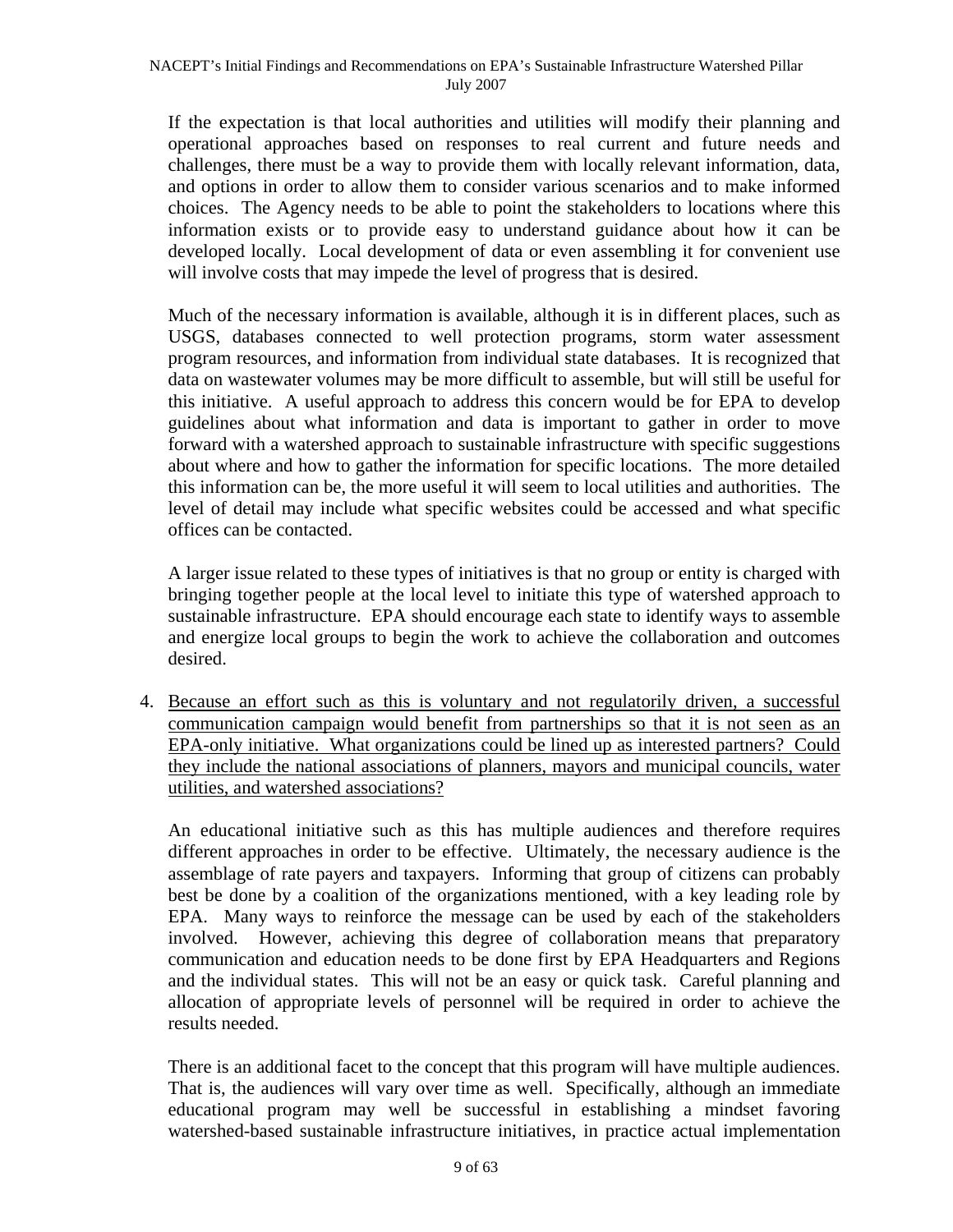will come when there is a locally recognized need for expansion, upgrade, or replacement of existing infrastructure. In essence, this means a first wave of educational programs should establish a baseline of expectation that a watershed approach to sustainable infrastructure is valid, preferred and advantageous. A second wave must be ready and accessible whenever planning finally starts for changes in existing infrastructure. In some locations, that may be immediately, while in others it may be years away. EPA must see this effort as long-term—a set of actions that will need to be sustained.

There is an additional timescale issue that should be incorporated into the educational program as well, and in ways that reflect the multiple audiences. That is, people need to know and understand the long periods of time that will be incorporated into the use of this type of infrastructure approach. For example, they need to understand the time scale required to protect and rehabilitate natural water sources. They need to understand the expected lifespan of any infrastructure to be installed. This type of information can be expected to assist in decisions about investment and predictions of cost savings.

5. Is there a firm idea about who really needs to be educated and convinced? Is it the decision makers, the professionals and agencies, and the utilities, or is it the private citizens in the community who can urge the decision makers to act?

As discussed previously, in order to achieve an effective educational program as measured by actual implementation of watershed approaches to address water infrastructure issues, all of these stakeholders will need to be educated and convinced. The challenge will come in selecting the methods and order of educational activities.

The Agency has already decided that direct communication with the general public about this issue would not be the best use of their limited resources for education. Rather, they are developing relationships with WEF (Water Environment Federation) and similar professional organizations to promote knowledge about watershed-based sustainable water infrastructure to private citizens. The Agency resources can perhaps be most effectively used in providing educational opportunities for people in state agencies, professional organizations, and utilities. Examined more carefully, this means that EPA expectations in this area can perhaps be best met by recognizing and in turn encouraging recognition by states, utilities, and professional organizations that the advancement of the goals will require employees at all of these locations with specialized knowledge about the initiative and the steps required to make it work, including educational outreach.

One strategy to assist in meeting the goal of specially trained staff who could aid in communicating with all audiences would be for EPA to develop a "communications toolbox". The toolbox could contain documents, videos, PowerPoint presentations and similar material including topics such as "Watersheds 101", as well as information about how water infrastructure is planned, built, operated, paid for, as well as the services it provides.

#### 6. How best can the economic case for a watershed management approach be made?

A particularly effective driver to encourage adoption of a watershed approach by local authorities will be a strong case that money will be saved. A part of an effective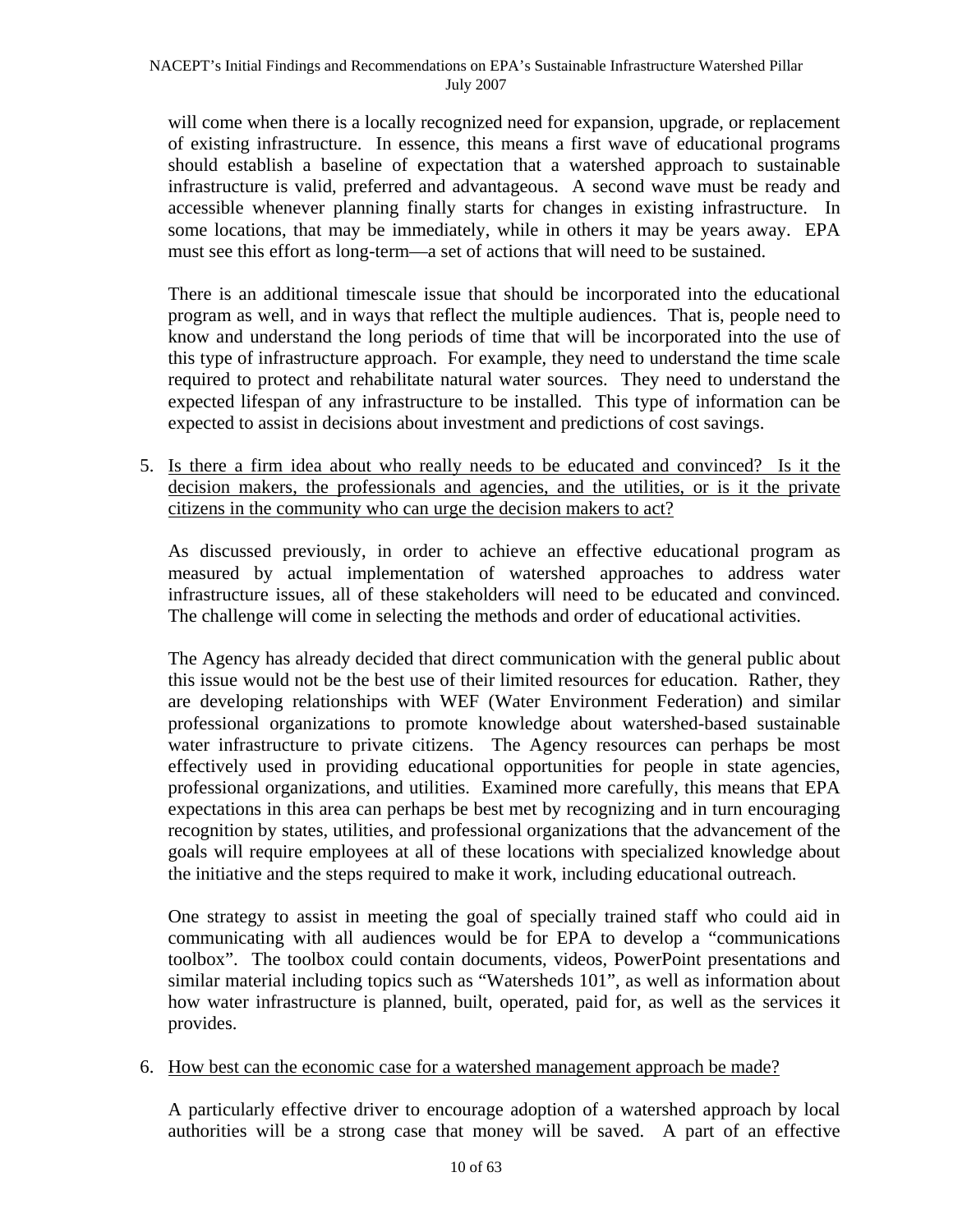#### NACEPT's Initial Findings and Recommendations on EPA's Sustainable Infrastructure Watershed Pillar July 2007

educational program will be the provision of easy to use tools that can help local authorities and utilities predict advantageous economic factors if something other than the usual strategies are implemented. EPA could be particularly effective in providing these tools and approaches. Assistance in providing the data to use with the tool would be very helpful as well.

There appears to be a lack of well-documented case studies that illustrate the opportunities and strategies for cost savings from a watershed approach to sustainable infrastructure. This difficulty in identifying case studies that demonstrate cost savings is likely to be a disincentive for some local groups to investigate the approach. Even though EPA advances the watershed approach as one of the pillars of sustainable water infrastructure, good examples of successes are essential for making the case. There may be some examples that could be gleaned from work in the area of water quality trading. In general, it appears that the educational agenda would benefit from additional case studies, as well as from action to make any existing case studies readily available in the communications toolbox as well as in other accessible locations. NACEPT expects to work closely with EPA in the second phase of this student to identify appropriate case studies that illustrate cost savings.

7. Is there a clear and effective model that can be used to demonstrate how this type of collective decision-making can work? In reality, many decision makers likely will be concerned about loss of current decision-making ability and control over expenditures. Finding ways to answer these types of concerns could facilitate movement to collaborative decision-making.

Organizational issues and sociological issues need to be considered and addressed if the collaborative watershed approach is to be successfully implemented on a broad scale. Even when a strong technical and economic case is made, individual decision makers will ask related questions that must be resolved before progress can be made. For example, permit applicants and governmental bodies may have an adversarial relationship. Less publicly stated, but equally real, may be issues of turf, prestige, and level of funding to be managed by each collaborating entity. In order to overcome these types of issues, clear models of how such collaboration can work, or has worked effectively, will need to be provided. This may be based on case studies of working projects or they may be based on careful consideration and guidelines of how to build collaborations. This is a real issue that must be overcome in order for the approach to be implemented successfully.

While all of these constraints may exist, it is also true that all of the groups that need to be participating in this type of collaborative activity are interested in achieving efficiency and economic benefit in all of their activities. The taxpayers and ratepayers both expect and demand that. One strategy to overcome the natural reluctance toward collaboration would be to emphasize the organizational and operational benefits that can derive from what is in reality a systems approach toward sustainable infrastructure. Information and strategies to convey the information should be part of the communications toolbox that is provided to the people who have been designated to bring together the local groups to initiate planning for the watershed approach.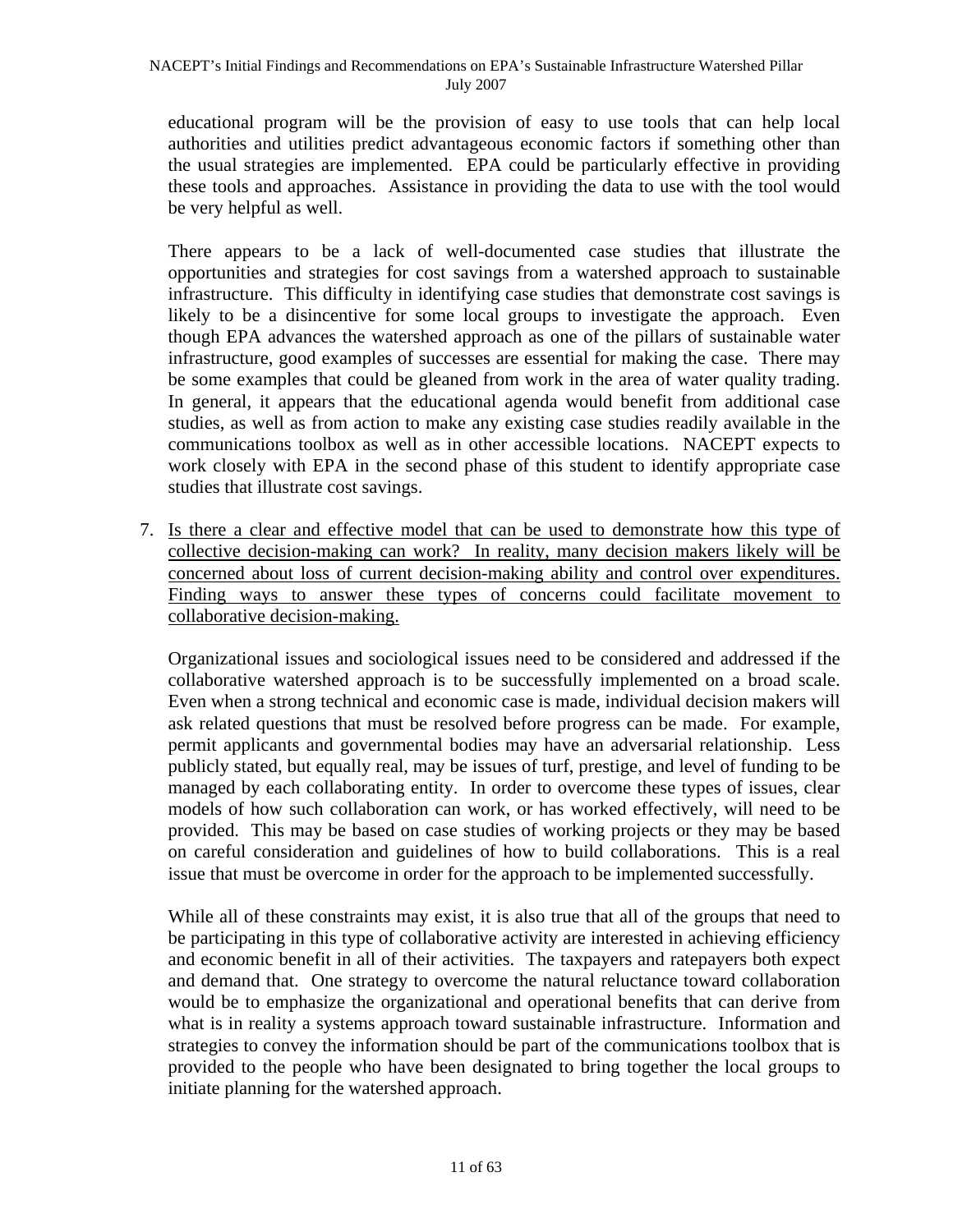8. Promotion of this type of collaboration will require clear demonstration in the local context of advantage. Without that, natural resistance to the uncertainties of change will interfere with movement toward collaboration.

Clearly, if the goal is change at the local level, including in some cases giving up some local decision-making opportunities to a collaborative regional group, a local advantage must be demonstrable. Therefore, all of the educational and communication activities must point to empowering local people to understand and predict the local impact on these drinking water, wastewater and storm water utilities, local governments, planning boards and other stakeholders. The overall program clearly has national benefit and perspective, but individual local people make local decisions based on advantages near them.

To facilitate this level of local understanding and local decision-making, professionals will need to be able to communicate more effectively with the public about these issues. This will involve knowledge of how people obtain information, how they process it, how they check it for accuracy, and how they utilize it in decision-making.

**Charge Question "B".** *How can municipalities and other local government/regional planning entities build support for promoting a watershed approach to water infrastructure planning?*

#### **NACEPT Response:**

 The first step in taking a watershed approach to water infrastructure planning is to generate public and inter-agency awareness of the watershed, which generally crosses jurisdictional boundaries (and does not align with most political boundaries). These awareness or educational approaches can take many forms:

- One or more localities working together, either because they share a utility district, a reservoir (and source watershed) or a river.
- The effort tends to be more successful or comprehensive when it includes the entire watershed or bio-region (including across state, tribal, locality, or utility boundaries).
- The larger scale of watershed planning means that regional organizations or alliances are better poised to initiate watershed planning, education and awareness efforts, even if actual project funding and oversight is at the locality or utility level.
- Successful watershed planning approaches can be initiated by regional organizations or non-profit groups, but are more successful if they take an 'all-hands-on-board' approach, including localities, utilities, large landowners, agriculture and business interests, environmental groups, and regulators.
- Related factors such as threats or apparent crises help promote watershed awareness drought, impacts of growth and sprawl, flooding and other natural disasters, location of other treasured natural resources, and other local, regional, or state environmental initiatives (sustainability/smart growth, green design/green infrastructure).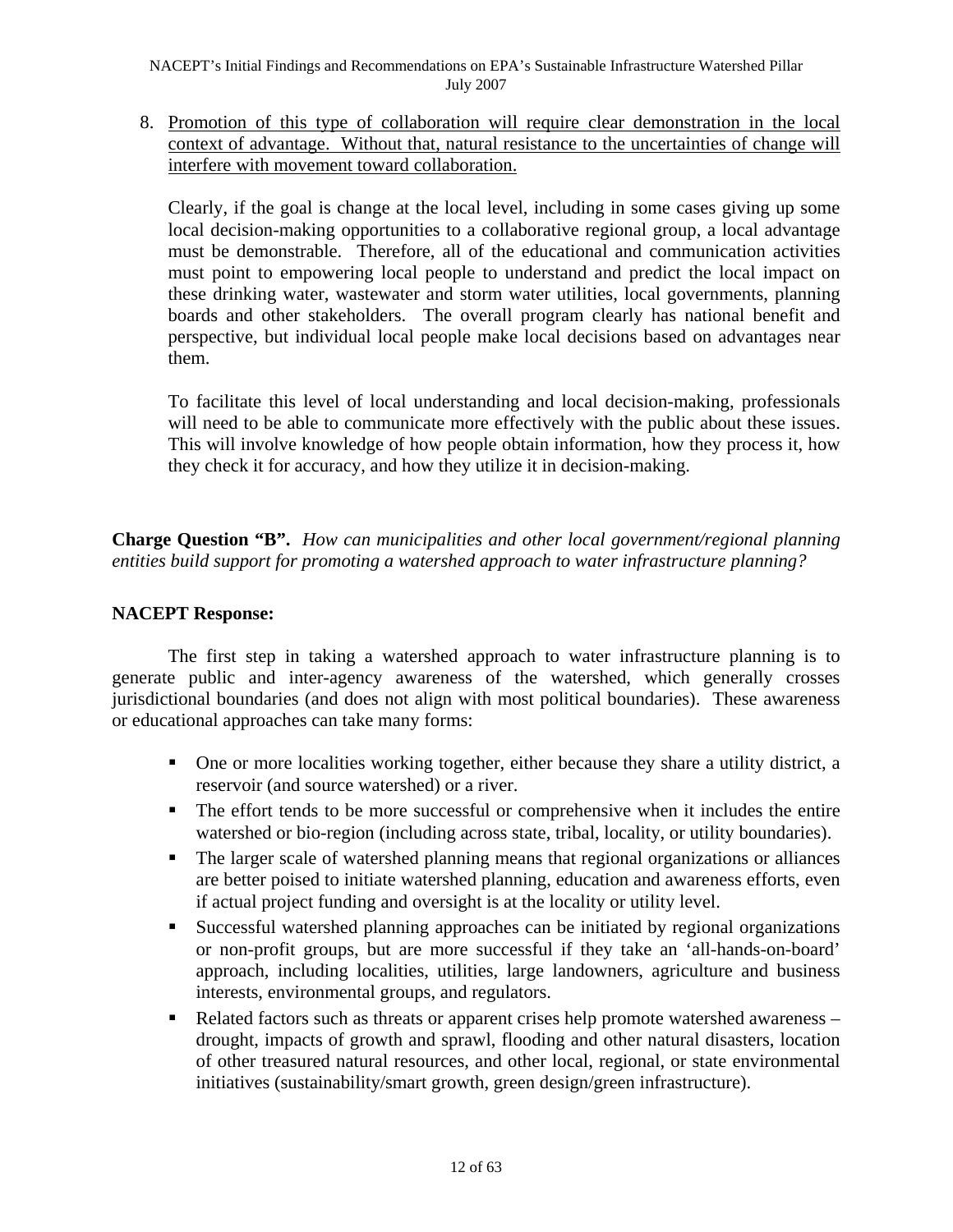Once there is awareness of the watershed, the planning approach can vary widely, depending on a combination of factors that influence who might want to be involved and what there primary drivers and interests are:

- Regional climate (dry or wet) and hydrogeology of the aquifer and drainage areas.
- Water source and method of use reservoirs, wells, direct from river.
- Ownership, management, and size of drinking water and stormwater utilities.
- Regional economies agriculture, industry, tourism, military.
- Areas where watershed boundaries cross multiple jurisdictions tribes, multiple states, international boundaries.
- Abundance/scarcity issues is there enough water, but not enough storage? Is it always dry, with occasional major storm events? Is quantity enough, but quality the issue due to growth and run-off?

Due to the complexity (and localization) of the above issues, the regional approach of awareness, education, participatory planning, and cross-jurisdictional cooperation may lead to longer-term solutions across the entire watershed.

- By incorporating watershed education into other public planning exercises (transportation and land use, rural development, agricultural, hazard mitigation, community plans, schools, parks, airports, etc.) overall awareness of a watershed approach can be raised.
- Following the 'golden rule' of regional planning 'regional awareness and coordination, local decision-making' – localities, tribes, landowners, and utilities will be more likely to stay in the game and show all their cards.
- Raising awareness of the cost and quality of life implications of the 'business-as usual' approach, along with the potential savings and benefits over time of a greener watershed-based approach (green roofs, low-impact high-performance design like green streets, more compact development) can get the attention of the decisionmakers in both the public and private sector.
- Express the 'sense of urgency' within the watershed about infrastructure issues that will help coalesce a broad watershed action alliance and bring decision-makers to the table. This can be quantified by conducting a regional build-out analysis, using a computer model that identifies and quantifies the future regional impacts (on water quality and quantity, air quality, land cover, traffic, infrastructure costs for transportation, water, sewer, and schools, etc.).

**Charge Question "C"**. *Using relevant examples from the recent Cooperation Conservation Conference, what are the ways in which "cooperative conservation" or "coordinated resource management" has been or can be used to overcome barriers to promoting a watershed approach to water infrastructure planning?*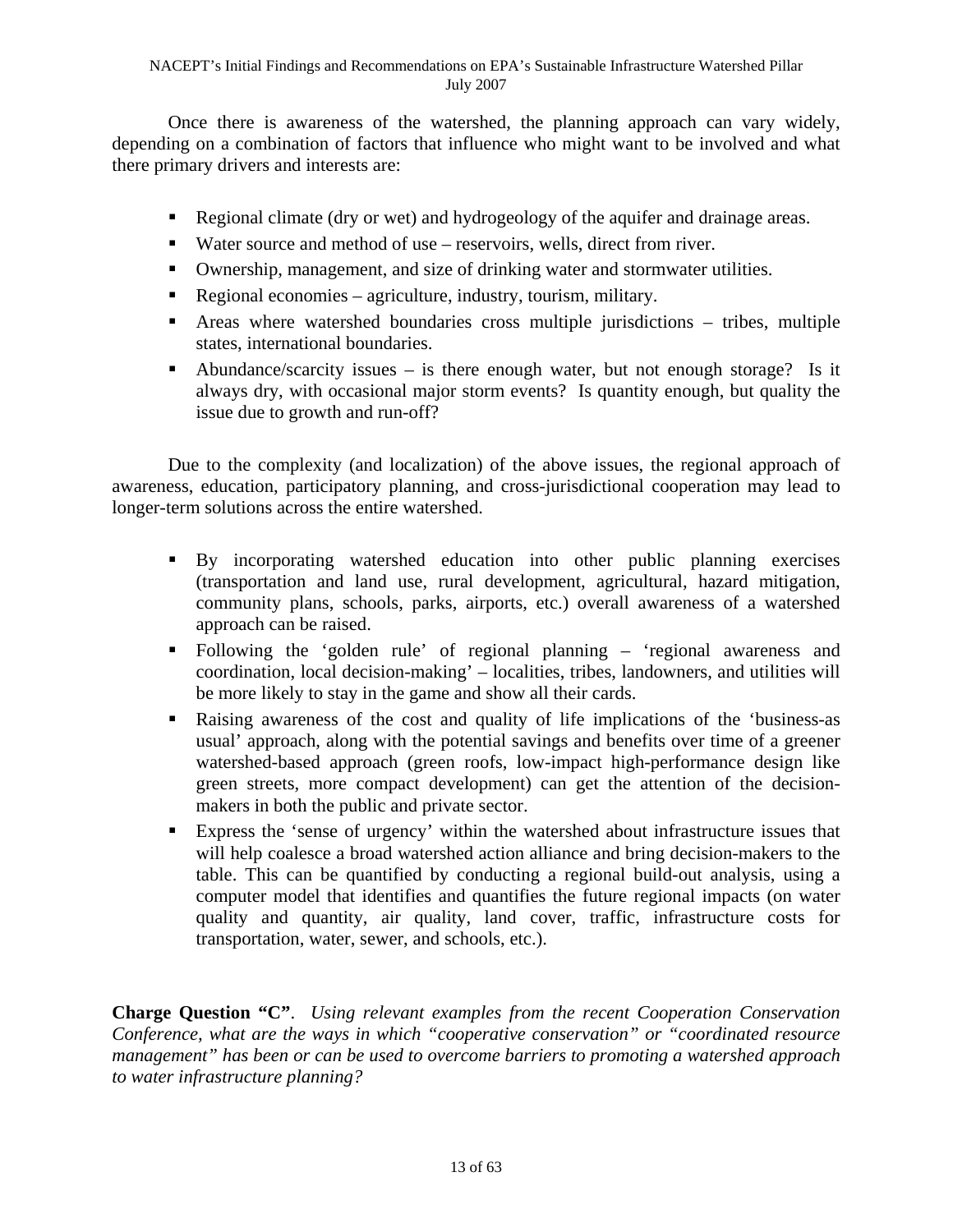#### **NACEPT Response:**

Interior Secretary Dirk Kempthorne joining with the Secretaries of Commerce and Agriculture, the Administrator of the Environmental Protection Agency, and the Chairman of the White House Council on Environmental Quality hosted listening sessions on cooperative conservation and environmental partnerships.

The recent Cooperative Conservation Conference discussed ways that "cooperative conservation or coordinated resource management" has been or can be used to overcome barriers to promoting a watershed approach to water infrastructure planning. Though these challenges are listed as individual elements, they are best accomplished and approached simultaneously.

- **EXECUTE:** enhance wildlife habitat, species protection, and other conservation outcomes through regulatory and voluntary conservation programs.
- enhance cooperation among federal agencies and with states, tribes, and local communities in the application of environmental protection and conservation laws.
- work with states, tribes, and other public- and private-sector partners to improve science used in environmental protection and conservation.
- work cooperatively with businesses and landowners to protect the environment and promote conservation.
- respect the interests of people with ownership in land, water, and other natural resources.

The conservation model exemplifies the use of conservation principles, policies and practices to provide for the protection, storage and distribution of natural resources within an urban and regional pattern that assures smart growth and integrates the before mentioned elements.

Therefore viewing the above list as connected rather than segmented elements within a plan, all resolved simultaneously, creates the opportunity to connect funding sources with multiple issues, stimulating groups and agencies to work together to create a plan.

While there a several success stories where most of the components of cooperative conservation have been melded with a watershed approach toward sustainable infrastructure, two examples include: the outcome of Cache Valley, Utah activity within the Sustainable Design Assessment Team (SDAT) program of the American Institute of Architects, and the Diablo Trust in Arizona, a collaborative land management program.

**Charge Question "D"**. *How can EPA, States, or others influence various community stakeholders to adopt and promote such an approach?*

#### **NACEPT Response:**

Experience working with several water resource-related programs where groups have come together to agree on an action plan reveals that: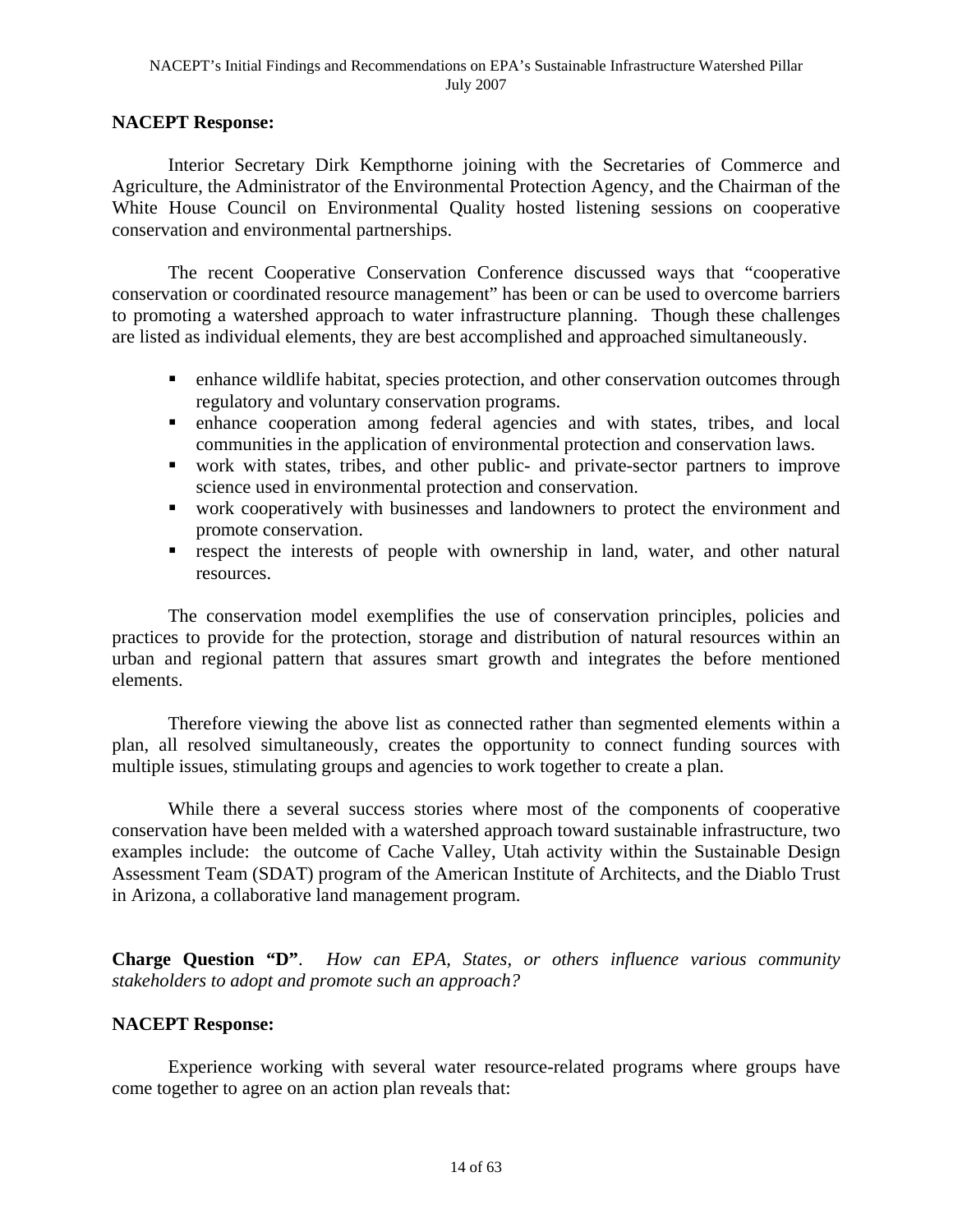#### NACEPT's Initial Findings and Recommendations on EPA's Sustainable Infrastructure Watershed Pillar July 2007

- 1. Stakeholders want to do the right thing but they define their "right thing" very narrowly. They are generally looking at the problem from their own vantage point. In this context, everyone is doing the right thing but the end result does not result in synergy. Very often, their approaches contradict rather than complement. The first step to overcoming this barrier is providing a forum where stakeholders can periodically meet and share their experiences – conference, meeting, sessions. Some states are providing guidance to communities about how to approach planning for water resources and infrastructure planning from a watershed perspective. For example, Massachusetts has recently issued a document titled "Water Resource Management Planning, a Guide for Towns and Communities" [\(http://www.mass.gov/dep/water/laws/policies.htm\)](http://www.mass.gov/dep/water/laws/policies.htm).
- 2. Scientific reports and data are powerful identity builders. Scientific reports cannot be the end of the process, but they offer excellent starting points. EPA can assist in ensuring that scientific reports are available on watersheds.
- 3. Grants, even though small, can provide big incentives for stakeholders to come together and create a synergistic working environment. Several EPA programs that were popular with local citizen groups have been eliminated or substantially cut back. The Regional Geographic Initiative gave the EPA Regions substantial latitude in the past to fund regional priorities but their funding has been cut back to the point that the likelihood of funding for local groups is very small and they, therefore, do not even apply for that reason. The previous funding program had few strings attached and required only a 5% match which made it easier for local watershed-based groups to apply and carry out the grant program objectives. It was used generally for studies or on-the-ground implementation projects. Groups were able to apply for \$50,000 for good projects determined by the Region. Presently they may be able to receive \$10,000 and have to compete with dozens more organizations for much less money. This is very disappointing to the local groups and doesn't help EPA's agenda of involving local watershed groups.

In the past, these local groups accomplished a great deal in advancing watershed-based approaches with Section 319 funds. Now with the elimination or substantial reduction of other sources of funding (federal, state and private combined), however, the Section 319 funds are just about the only option available to support activities of local groups. This makes competition extreme while the need continues to grow. Because Congress is asking why more streams aren't coming off the 303d list, states are prioritizing impaired segments at the expense of many other good projects. Many local groups in the past hesitated trying to have their stream segments listed because of their perception of the stringent requirements of the TMDL process. Now it appears to many of those groups that the only viable approach is to have them listed, making the list longer and perpetuating the appearance that little is getting done. It is still not required to be on the 303d list to work on non-point source pollution problems. With the increase in competition, though, many states are moving towards prioritizing mostly the impaired waters in order to document success. There need to be additional ways to document success and that respond to these concerns. Much good work is being done locally and much more can be done to show improvements using other criteria. Either Section 319 eligibility should be expanded or other sources of funding should be reinstated or developed.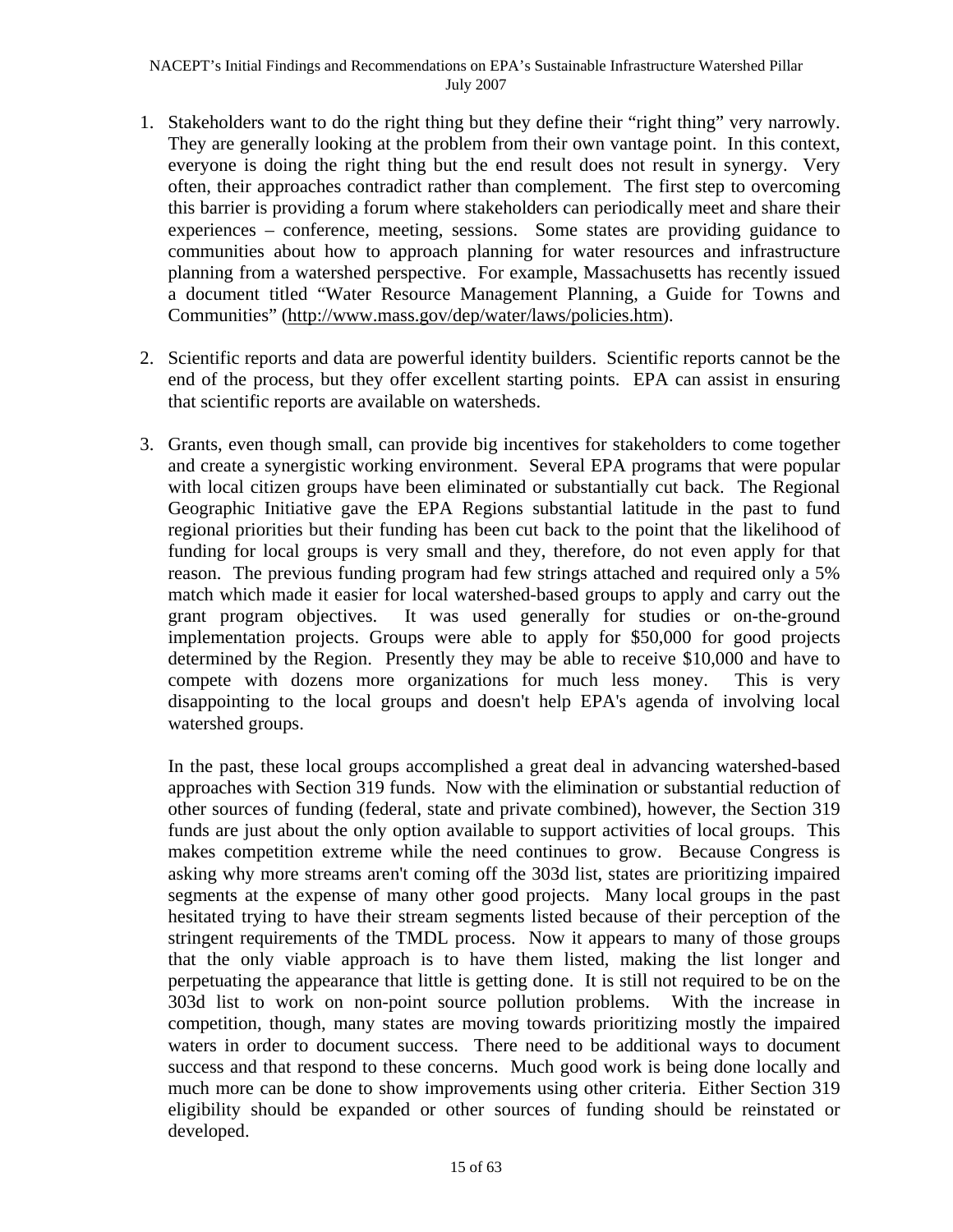- 4. EPA watershed programs and initiatives must respond to the fact that all communities are unique. No uniform formula will work with all of them. For example, two separate initiatives were undertaken with two Florida communities barely 50 miles apart but the two took very different approaches and reached the same end point. The success of the facilitation resulted from allowing them to embark on different paths. Similarly differences exist among large regional watershed initiatives such as those in the Chesapeake Bay, Great Lakes, Long Island Sound, Everglades, Pacific Northwest that are funded by regional to the level of up to \$20 million/year. These differences provide useful illustrations of how standard watershed approaches can be successfully applied to geographically and ecologically unique situations. However, some unique geographic/ecological niches do not yet have such an initiative. A case in point is the Rocky Mountain Region although the area supplies water to 100 million people in 19 states and two countries.
- 5. There is no substitute for local monitoring leading to increased public awareness.
- 6. There is a set of barriers that inhibits adoption of watershed efforts by local groups. These barriers include:
	- No financial ability or financial support to establish a watershed planning effort. Local groups often do not have the ability to pay for joint watershed planning efforts.
	- Lack of leadership to bring the parties together. Leadership is imperative to formulating watershed planning groups.
	- Lack of interest or lack of knowledge about unifying issues or problems and the benefits of watershed level planning.
	- Multi-jurisdictional issues cause conflict and lack of trust. This stifles the ability of key players to make a commitment to joint planning.
		- o State/Tribal
		- o International
	- Water rights conflicts (lack of finality in water rights) cause lack of communication, trust and interest in joint watershed planning, especially in interstate, tribal/state, watershed settings.
	- International conflicts limit the ability to do complete watershed planning when international borders bisect watershed boundaries.

**Charge Question "E"** *What are the specific barriers (and recommendations for addressing them) embodied in existing EPA or state policies or practices that need to be addressed to help EPA and states further encourage and assist entities to consider and implement alternative and/or integrated approaches for water infrastructure planning and management?*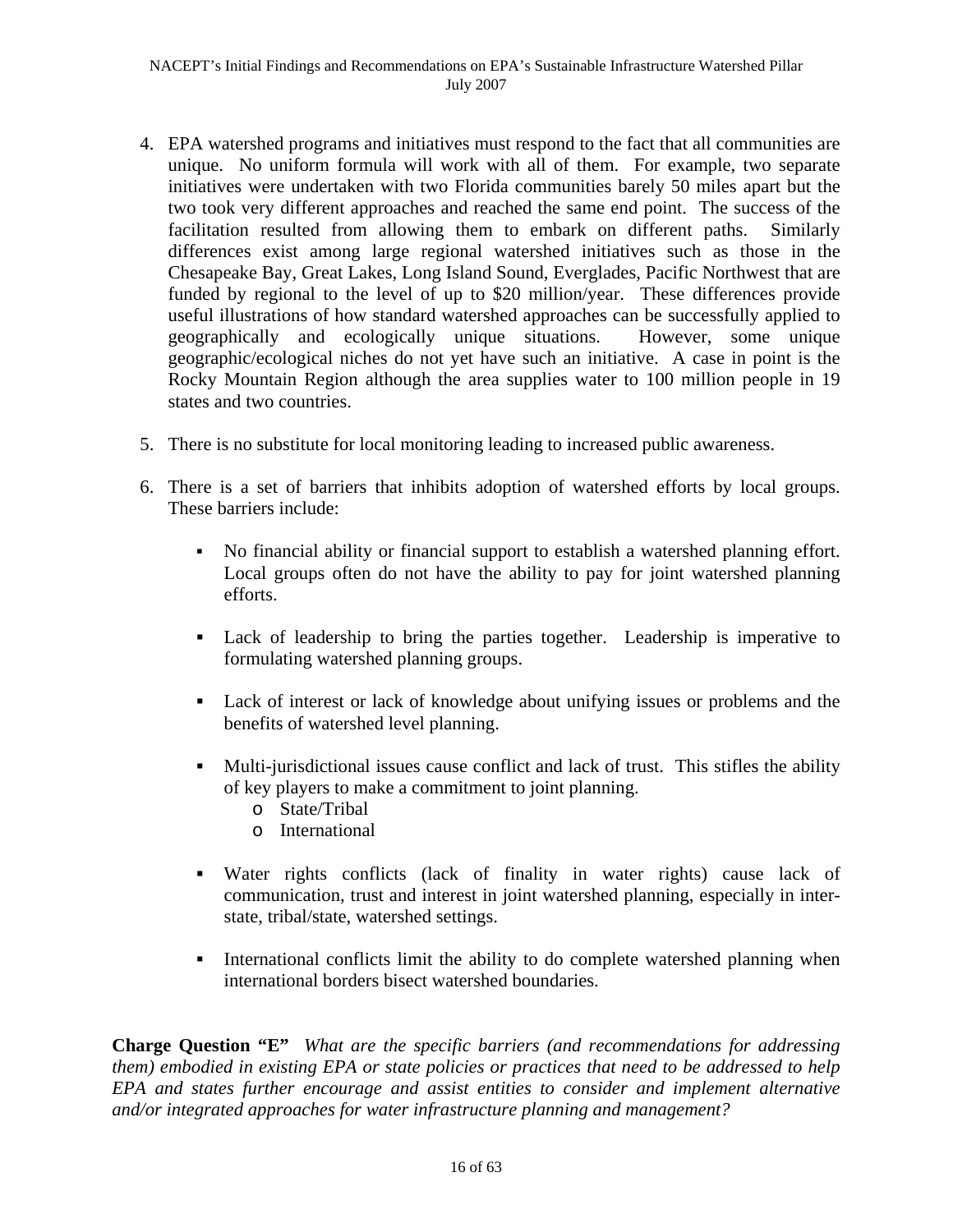#### **NACEPT Response:**

Over the past several years, watershed-based infrastructure planning has been bandied about in a number of forums: conferences, reports, studies, and, in some limited instances, actual application. It makes perfect sense to plan, design, and construct water infrastructure (drinking water, stormwater and wastewater) using the watershed as the basic hydrologic planning unit. Since the purpose of these projects is to improve or restore water resources, it is only logical that watershed-based planning is essential for projects to be successful.

As early as the late 1970's and early 1980's the so-called "208 plans" for water quality improvement under the Clean Water Act called for watershed-based, decentralized, infrastructure planning. The watershed approach resurfaced in the early to mid-1990's as states began conducting water quality monitoring, assessment, and permitting by watershed to bring to bear watershed science in regulatory decision-making. North Carolina was probably the first to go to a five-year rotating watershed cycle for integration of its water quality programs. Massachusetts and others developed similar programs, and by the mid-1990s most states had embraced this as a best management practice for efficient and effective administration of its programs, if for no other reason.

This system empowered watershed associations and increased stakeholder involvement in decision-making, which was the intent of the watershed approach.

So, here we are in 2007, and we ask the question: "Why isn't watershed-based infrastructure planning the standard practice? What are the barriers that must be addressed for watershed based infrastructure planning to become a reality not just in a few cases, but more broadly across the country?"

A significant answer to this question is very simple but solving the problem is politically challenging. One simple answer to the question is this: "Projects follow money. Projects follow regulations." If neither funding requirements (ranking criteria) nor regulatory requirements steer projects very strongly in this direction, watershed based infrastructure projects won't happen unless they are driven by local forces. While local forces are very powerful, they are circumstantial and unpredictable. If the USEPA wants to drive projects in a watershed direction, simply supporting local decision makers, writing up their successes in journals and newsletters and giving them awards won't get the job done, by a long shot. We can continue to talk about it in theory, and we can point to a case study or two, but we will be talking about the rare exception, not the mainstream reality.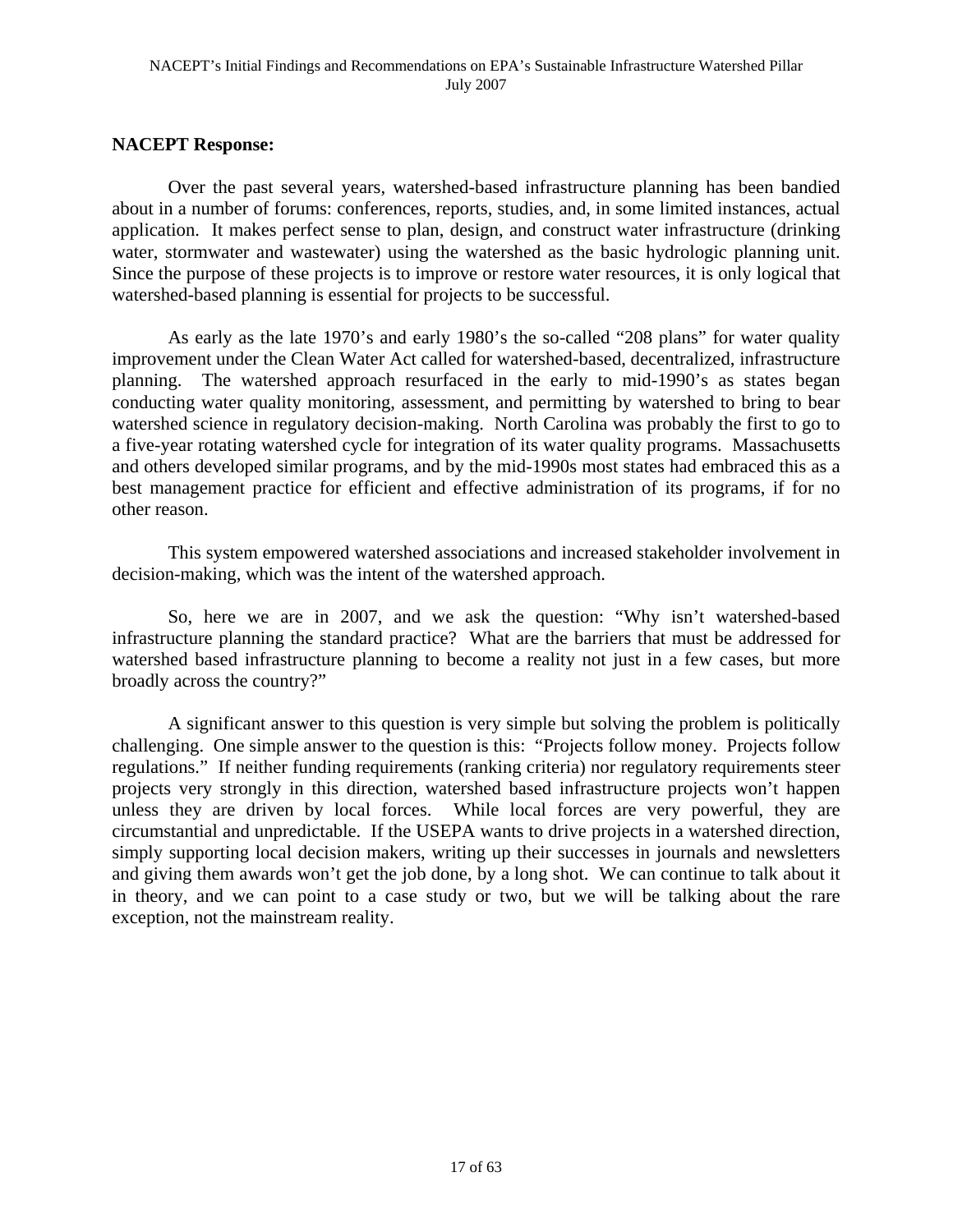#### NACEPT's Initial Findings and Recommendations on EPA's Sustainable Infrastructure Watershed Pillar July 2007

While EPA's Office of Water (OW) has been developing its thinking and adapting its practices around a watershed approach for a number of years, OW actually began to restructure its program to address "protecting water quality on a watershed basis" beginning with the 2003- [2](#page-21-0)008 Strategic Plan and continuing with the 2006-2011 Strategic Plan.<sup>2</sup> Over time, programs such as TMDL, Water Quality Standards, NPDES, CWA (Clean Water Act) Section 106 Grants, Source Water Program, and the Clean Water and Drinking Water SRFs have been working to incorporate watershed principles in guidance, policies, initiatives and priorities, keeping in perspective the fact that EPA cannot tell states and tribes how to spend their own funds.

Despite this and the many watershed focused efforts of EPA's OW, until very recently there has been little explicit incentive for integrated watershed-based (or other alternative) infrastructure planning embodied in EPA policies or regulations, as viewed from the perspective of many states. EPA has incorporated watershed planning in its Long Term 2 Enhanced Surface Water Treatment Rule, and it has engaged a Source Water Collaborative with thirteen national organizations to build drinking water protection into land-use planning and stewardship. We recognize that OW has recently initiated its Sustainable Infrastructure Initiative, representing a significant new undertaking to promote this kind of integrated planning. NACEPT urges EPA to follow through on this effort and ensure all EPA offices (including the Office of Enforcement and Compliance Assurance and the Office of General Counsel) embrace it.

Regarding specific aspects of the Water program, NACEPT finds that certain barriers need to be addressed. For example, approximately 20-25% of wastewater treatment infrastructure is financed through the SRF program, and water and wastewater utilities are facing a large financing gap. As a result, state and local programs are consumed with finding adequate amounts of funding and long-term management of infrastructure rather than integrated planning approaches. Success has traditionally been measured primarily by things like dollars spent, projects built, millions of gallons of wastewater treated, population served by sewers, and rarely if ever, water quality improvements or watersheds restored. EPA should improve its internal coordination – even though OW programs promote watershed approaches, the Clean Water SRF program and the Section 106 grant program need to do a better job incentivizing utilities to operate programs on an integrated watershed basis. One tool might be increasing emphasis on linking SRF expenditures with water quality and watershed improvement. EPA has been successful in working with states for voluntarily reporting data on loans in order to demonstrate use of SRF to restore and protect water quality for various uses. This information should be explicitly used in planning.

Similarly, the NPDES program needs to help states streamline their programs to maximize efficiency in permitting, in order to preserve resources for watershed-based planning and implementation. For example, states struggling with resource limitations have urged EPA to support administrative renewals of some permits to allow more focused attention in priority watersheds. In addition to EPA's recent shift in emphasis to 'priority permits' and priority watersheds in its measurement systems, EPA needs to assist states with finding ways to extend permits that don't need revision in order to avoid unnecessary re-permitting. In doing so, EPA should keep in mind that there may be complications to be addressed that result from legal review of these approaches.

<span id="page-21-0"></span> 2 See http://www.epa.gov/ow/waterplan/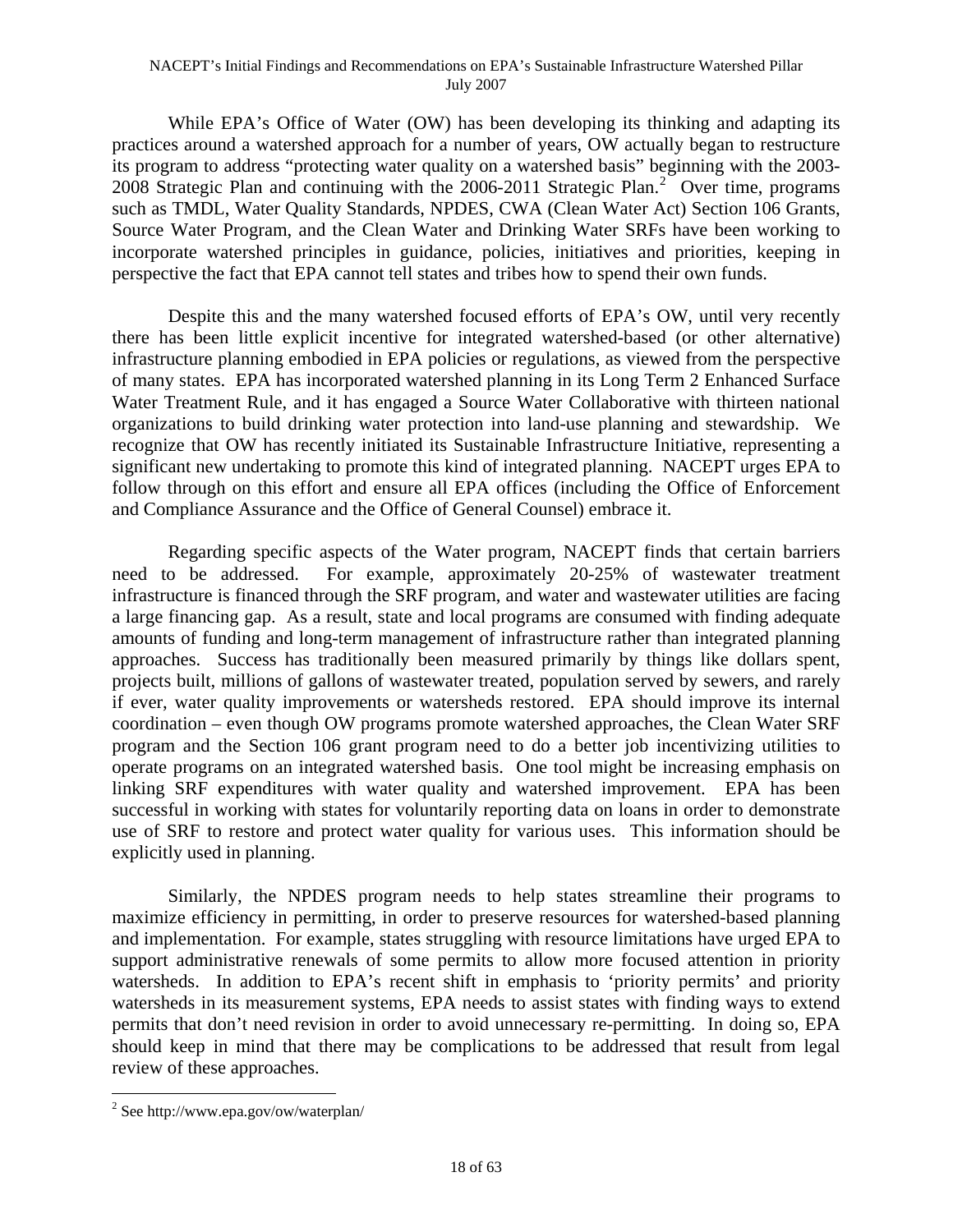Water withdrawals, wastewater discharge and stormwater systems must all the integrated into watershed-based infrastructure planning but there does not appear to be a centralized coordinating mechanism to push this at EPA, and often in the states. There is also very little in the way of policy or guidance to encourage states and communities to do such planning (though in Massachusetts, integrated water resource management planning guidance is nearly complete and will go a long way towards addressing this). The following recommendations are offered to help EPA identify ways to assist states with such integrated, watershed-based, resource planning.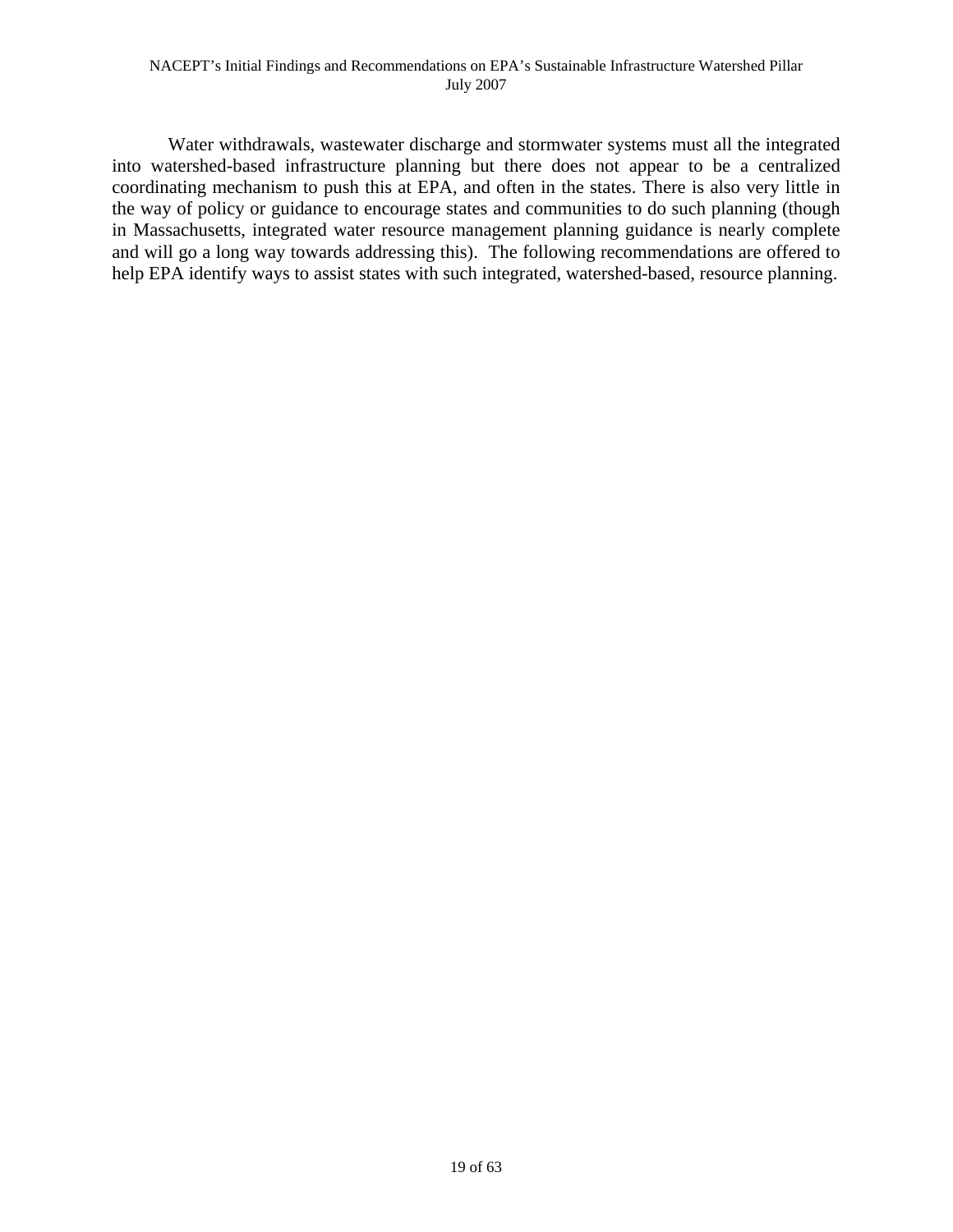#### **IV. Recommendations**

In addition to the findings we offer in response to EPA's five questions to us, NACEPT also provides the recommendations below for EPA action to promote the watershed approach to sustainable water infrastructure. We found that our recommendations fit into four categories (that overlapped, diverged, and generally did not fit neatly within the five questions): leading by example; educating, communicating, and providing communication; encouraging, facilitating, and funding collaboration; and developing, using, and funding specific tools. We view each of the four categories as equally important and critical to EPA's successful implementation of a watershed approach. Within each category, we have sought to generally prioritize our recommendations, with the highest priorities appearing first. The highest priority recommendations are as follows:

| Highest Priority: | Recommendations 1, 3, and 4                       |
|-------------------|---------------------------------------------------|
|                   | Very High Priority: Recommendations 5, 19, and 20 |
| High Priority:    | Recommendations 2, 4, 21, 22, 23, 24, 25, and 26  |

#### **Lead by Example**

1. Organize internally and name a coordinator. Neither policymakers nor the public have much understanding of a watershed approach or its benefits in providing sustainable water infrastructure. As the first step in raising awareness and building the support necessary for success, NACEPT recommends that EPA start at home by making this a visible priority.

EPA should assure that all components of EPA's organizational structure, including the Office of Enforcement and Compliance Assurance (OECA), effectively support watershed-based program implementation by promoting common integrated themes and messages. In part, this can be accomplished by aligning the goals and objectives of each office, division, and region sufficiently to promote a harmonious unified watershed approach, so that all stakeholders throughout the country can implement watershed-based infrastructure decisions. This is asking a lot of EPA, and any particular office or division is likely not to be able to have the resources or institutional support to undertake this role. Instead, to best integrate such an effort across the Agency, the Administrator should name a coordinator and coordinating team and identify them and the watershed approach as a priority. By being better organized internally to promote the watershed approach, EPA then will be better able to help tribal, state, and local officials with a truly integrated approach and strategy.

2. Initiate at least two innovative watershed infrastructure projects in each EPA region. NACEPT recommends that EPA designate a national high level action group (such as the Innovation Action Council or a similar group) to work with stakeholders (tribes, states, local officials, watershed associations, businesses, etc.) to undertake and provide seed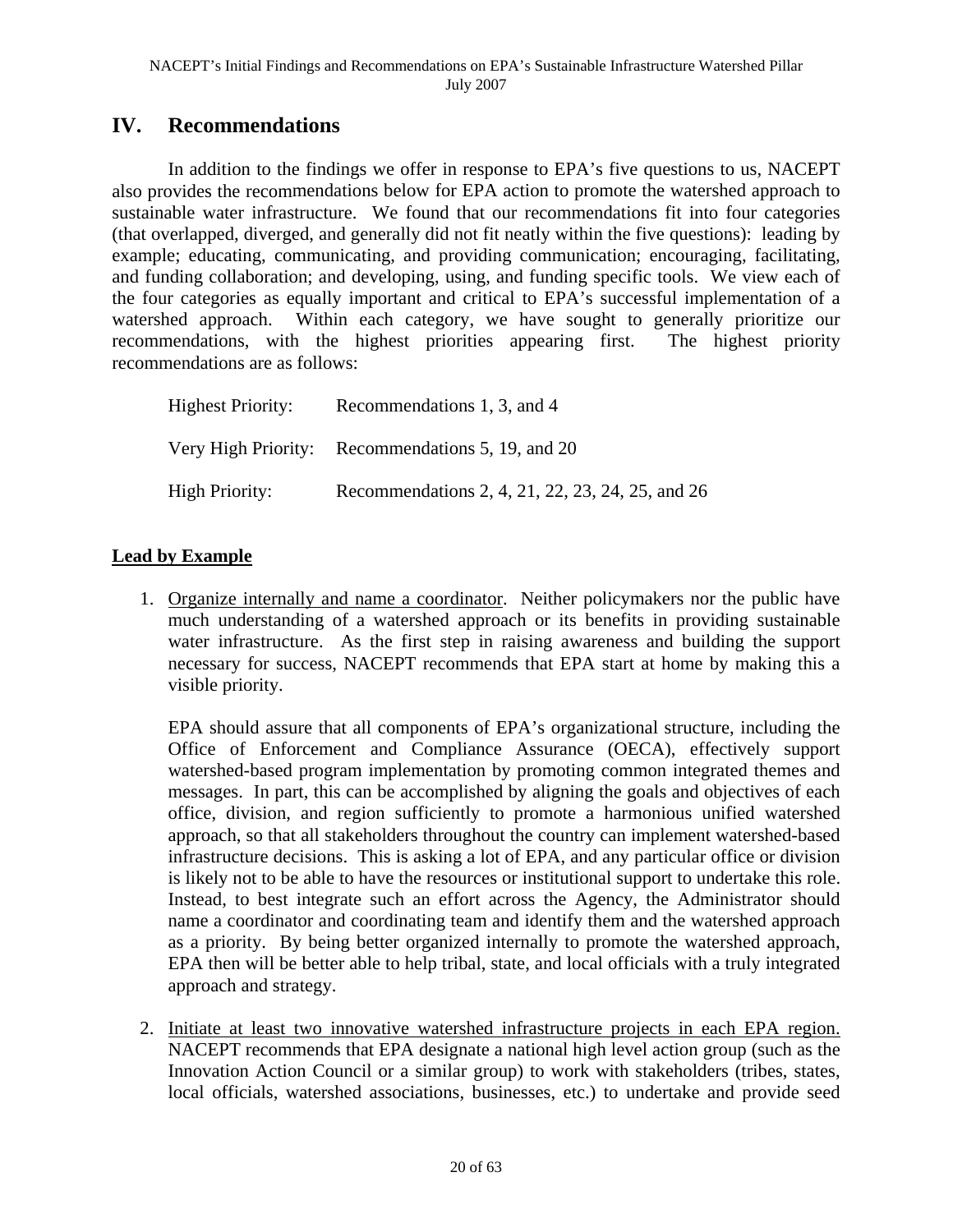funding for at least two innovative watershed infrastructure projects per region. The objectives of each pilot are to: (1) define needs and watershed boundaries, (2) integrate drinking water, clean water, and stormwater infrastructure issues, (3) discover any obstacles inherent in EPA's practices and structure, and find solutions, and (4) ultimately, improve EPA's ability to use the watershed approach more effectively and embed it into standard practices. The group should include a top level decision maker from each EPA Region (a Deputy Regional Administrator or Water Management Division Director) and from Headquarters offices (Office of Water and OECA). These personnel should have the authority to take risks and should expect to be evaluated on the program's success. NACEPT further encourages at least one of the projects in each EPA region to include a tribal authority, and the tribes should participate in defining the watershed boundaries, the problem, and any solutions. For example, given the recent national attention due to wildfires, rapid development, habitat protection, water quality, and water supply, the watershed including Lake Tahoe in Region 9 might be a candidate project under this initiative. We also hope that at least one of the projects involves a watershed that is transected by an international boundary.

3. Reward collaboration. As part of the promotion of a watershed approach, EPA's personnel and training policies should recognize and reward the important role of collaboration. EPA staff should be able to be fully engaged as partners in local and regional watershed initiatives. Even something as basic as regional staff attending and participating in local public meetings will demonstrate EPA's commitment to making the watershed approach work and will pay benefits in terms of receptivity by all stakeholders.

#### **Educate, Communicate, and Provide Information**

The next two sections and their recommendations are integrally related regarding what needs to be communicated, to whom the information needs to be communicated, and with whom the parties providing and receiving the information should be collaborating. EPA has the opportunity to play several important roles in promoting the watershed approach. One involves being a national leader, provider of general information, author of national policies, and funder. Another is to work at the watershed level by providing staff resources, watershed-specific information, flexible application of national policies to local situations, and localized funding.

4. Illustrate the urgency of the need to adopt a watershed approach for sustainable water infrastructure. Because very few people know about the watershed approach or its benefits, NACEPT recommends that EPA illustrate and emphasize through its stakeholder partnerships the urgency of meeting current and looming water problems and meeting them with sustainable, locally designed water infrastructure solutions. EPA is making concerted efforts to communicate with the water professional communities about the infrastructure shortfalls and huge costs (of addressing them in the traditional ways), but EPA also should make strong efforts to reach local stakeholders and decisionmakers more directly. Given EPA's limited resources and personnel, EPA should start by utilizing its already existing communication partnerships with national associations of local governments and local watershed groups.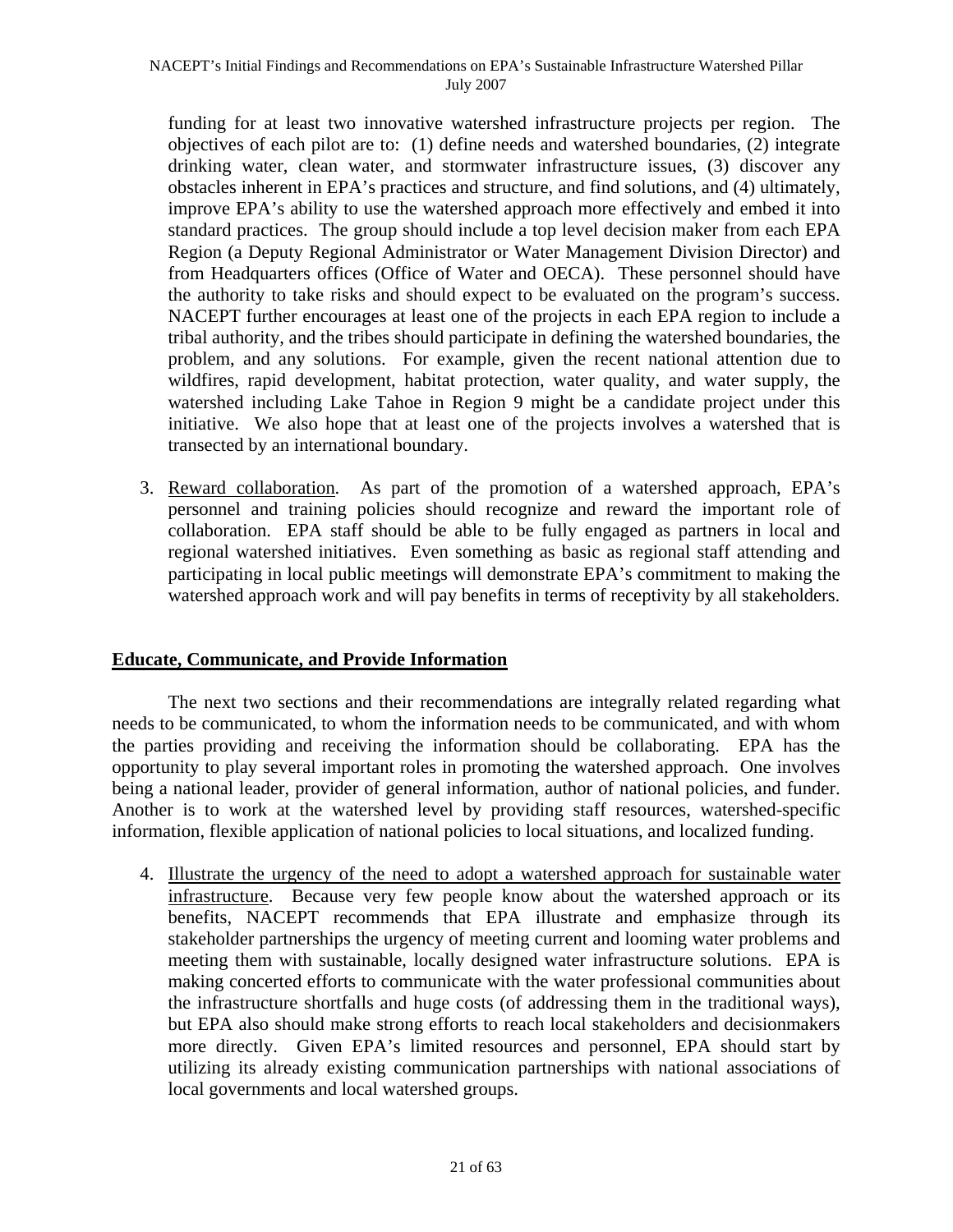- 5. Help incorporate watershed principles in college curricula and research programs. Realizing that achieving a sustainable water infrastructure will require a combination of near- and long-term actions, NACEPT recommends that EPA begin now to initiate the design of watershed-based curricula for colleges and universities, including tribalsupported colleges and continuing professional education programs. By building knowledge, support, and capacity for using the watershed approach to sustainable water infrastructure, schools can help make this a well-integrated component of academic study, increase its recognition as a viable and valued approach in the water field, and give the approach dignity and credibility as a career choice and professional field. EPA could assist this effort in several ways, by: (a) developing a forum for academics to determine what priorities should be taught and how to encourage cross disciplinary approaches with such fields as architecture, land-use planning, and infrastructure planning; (b) informing the academic community about the potential job market for graduates with this type of training (through surveys of water utilities, for example); (c) collaborating with the National Science Foundation to provide research support for focused watershed approach research and innovative curricular development projects that incorporate watershed approaches; and (d) discussing with accrediting agencies, such as ABET, Inc (formerly known as the Accreditation Board for Engineering and Technology) how to best to communicate with individual academic programs about the value of including sustainable water infrastructure approaches in the course of instruction.
- 6. Identify key stakeholders, survey their needs, and together develop an educational/communication program. To be successful, EPA will need to create a comprehensive education and communication program. Key players include EPA Headquarters (at least OW, OECA, and the Administrator's Office), regions, tribes, states, local governments, and national professional water organizations. Other potential groups include historical societies, cultural institutions, recreational associations, schools, friends of parks organizations, and farmers.

Because it will be unwieldy to start, EPA also should develop milestones and timetables to develop such a unified theme. Critical to this effort's success are strong partnerships between the EPA regions, tribes, and states, which generally are responsible for adapting and implementing the national priorities on specific issues. As a first step, NACEPT recommends that EPA survey these partners and key stakeholders to identify what they see as their particular needs, the expected benefits, and the likely hurdles and solutions. For example, EPA could survey all the regional councils of governments (generally voluntary groups of local governments that focus on identifying and addressing regional issues). The survey also could explain the watershed approach to sustainable water infrastructure, provide information about available tools and funding opportunities, and offer to assist in implementing the approach.

Armed with EPA's current knowledge and this new outside information, EPA would be in a better position to facilitate the preparation and provision of effective guidance, tools, and information to stakeholders. EPA also should beef up its current watershed website ([www.epa.gov/watershed\)](http://www.epa.gov/watershed) to offer information (as more fully discussed below) about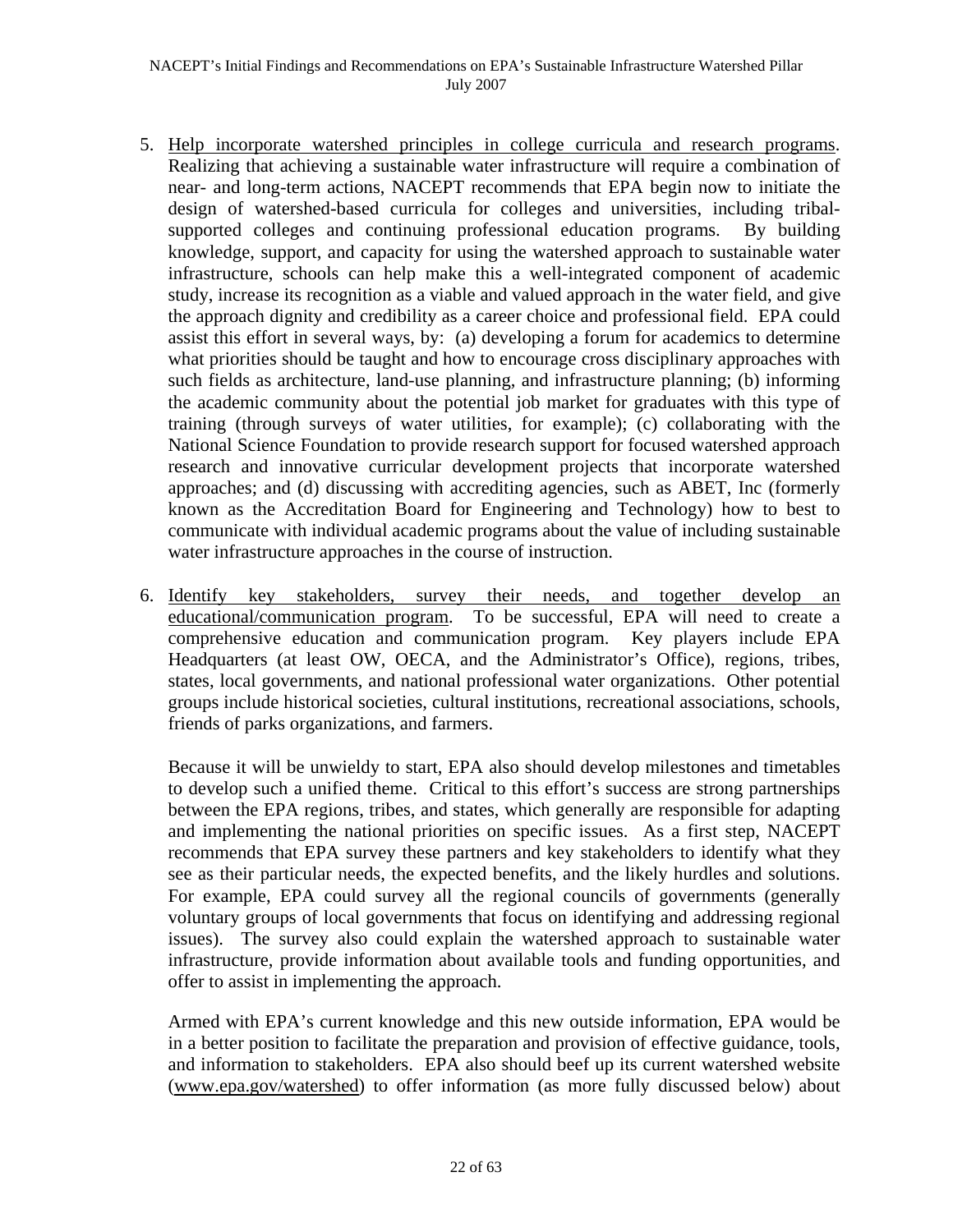how the watershed approach can benefit sustainable water infrastructure, as well as data, case studies, and links to other related programs and information.

When any part of EPA announces a national or local watershed initiative, partnership, database, or report, EPA should seize that opportunity to connect the announcement to EPA's overall watershed communications program. Through such strategic, concerted efforts, the public and key decisionmakers are more likely to begin to understand the watershed approach.

- 7. Identify the needs of local stakeholders. In addition to surveying national groups about their needs, EPA also can play an important role for specific watersheds. At the watershed level, EPA can do many things to empower the local community, such as providing scientific data, a common forum, grants to develop a working relationship, and recognition of their unique conditions. Where EPA may want to assist with a particular watershed, it should first assess the local stakeholders' needs in order to determine how EPA can best assist that unique watershed. This may mean identifying individuals within the regions that can provide localized responses to questions or requests for information, as well as ideas for strategies helpful for that specific watershed. It may mean establishment of locally available facilitators (perhaps at universities based on the model of EPA's Technical Outreach Services for Communities program) to help establish and facilitate the establishment of the local groups. This may, in part, be achieved through a communication effort since EPA is currently doing many of these activities.
- 8. Help provide watershed specific data to local decision makers. EPA could promote faster and broader adoption of a watershed approach at the local level by providing local stakeholders with easy access to databases about their watershed's water quality and quantity. EPA regional personnel frequently are the most knowledgeable about a local watershed's conditions, so EPA should encourage regional personnel to share their information and collaborate with watershed stakeholders. Where the data is in the hands of other federal agencies, such as the United States Geological Survey or the Army Corps of Engineers, EPA should facilitate the sharing of this information and promote easy links where possible. Where necessary, EPA should consider entering into a memorandum of understanding with appropriate agencies to best facilitate this sharing and coordinating of information.

EPA's STORET website (STOrage and RETrieval, [www.epa.gov/storet/](http://www.epa.gov/storet/)) is a repository for lots of water quality, biological, and physical data. STORET can be a valuable starting point, but EPA will need to work with other agencies to enhance its website (either STORET specifically or the general EPA watersheds site) with more information on the connections between its watershed and water infrastructure, including green infrastructure, approaches. If STORET is not the appropriate vehicle, perhaps EPA could establish a Watershed Technology Center that provides stakeholders access to watershedbased data, expertise, and communication.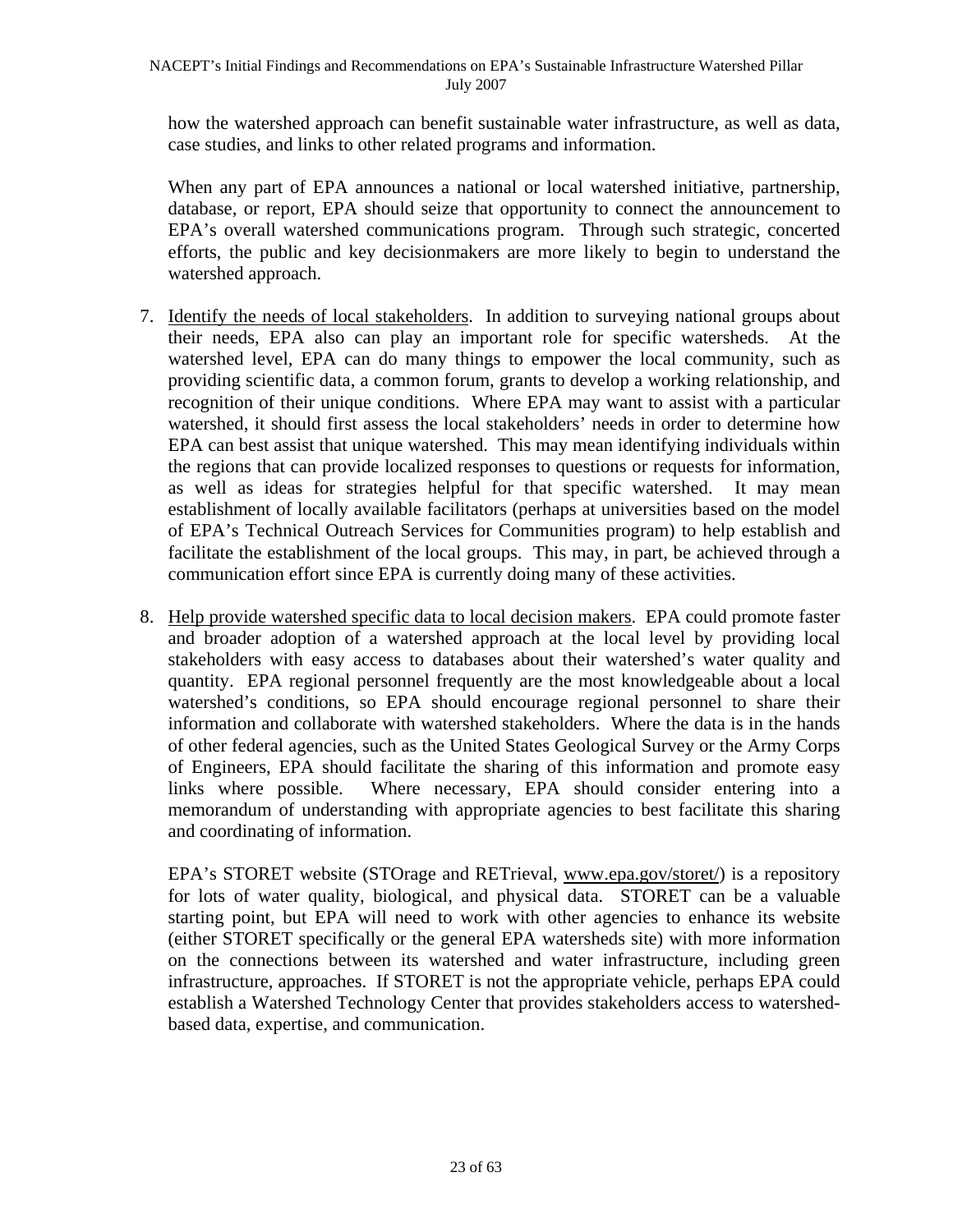#### NACEPT's Initial Findings and Recommendations on EPA's Sustainable Infrastructure Watershed Pillar July 2007

- 9. Communicate cooperative conservation watershed success stories to local communities. In communicating with local stakeholders about watershed approaches, EPA should include not just general benefits information but also the story of how local cooperative conservation successes took place. EPA should highlight the critical connections between community, economic and environmental groups and discuss how the activity was funded, what innovative approaches were taken, and what lessons were learned. The presentation of lessons learned should include the effective push-pull factors, together with suggestions for avoiding the pitfalls and empowering successful processes. This information source should have an internet component. The website should not, however, simply list old projects, but it should be integrated into EPA's main watershed website, include an analysis of the overall approach and reference the individual projects, allow project participants to add comments and communicate with others about their projects, and be up-to-date.
- 10. Establish follow-up approaches to validate the watershed and cooperative conservation approaches. EPA should establish follow-up processes to validate the continued success of its efforts, particularly as the watershed and cooperative conservation approaches discussed here are new and should have a strong feedback and continual improvement loop. Specifically, EPA should want to assure that information about and enforcement of its regulations realistically support and actually yield implementation of watershed-based actions, such as watershed-based TMDLs, watershed-based permitting, watershed pollution trading, and watershed-based compliance and enforcement activities. Critical follow-up questions to ask would include: what practices were used to form a local group to maintain the project's stewardship, how was the group structured and funded, was the project successful in the long-term, and what changes would the participants have made?
- 11. Develop and use training materials to integrate the watershed approach into others' planning. NACEPT recommends that EPA develop short educational and training materials on how to integrate a watershed approach into other agencies' planning projects. These materials should help raise awareness and stimulate opportunities with federal, tribal, state, and local agencies and with the other groups involved in planning projects. Many of the how-to materials related to effective processes are already available, so the new materials should be technically-focused.
- 12. Directly facilitate communication among jurisdictions about a watershed approach. EPA should directly facilitate communications between jurisdictions to actively develop the watershed planning approach. Given its credibility, data, resources, and personnel, EPA could help bridge the gap between jurisdictions, engage in regional and even international discussions, provide leadership (and financial support when necessary) where watershed planning is needed and leadership is lacking, and offer guidance to groups in defining unifying issues and benefits of watershed planning. NACEPT suggests that EPA initially implement this as a pilot program as part of the demonstration projects proposed in Recommendation 2, in order to identify approaches that are effective and strategies that can be transferable.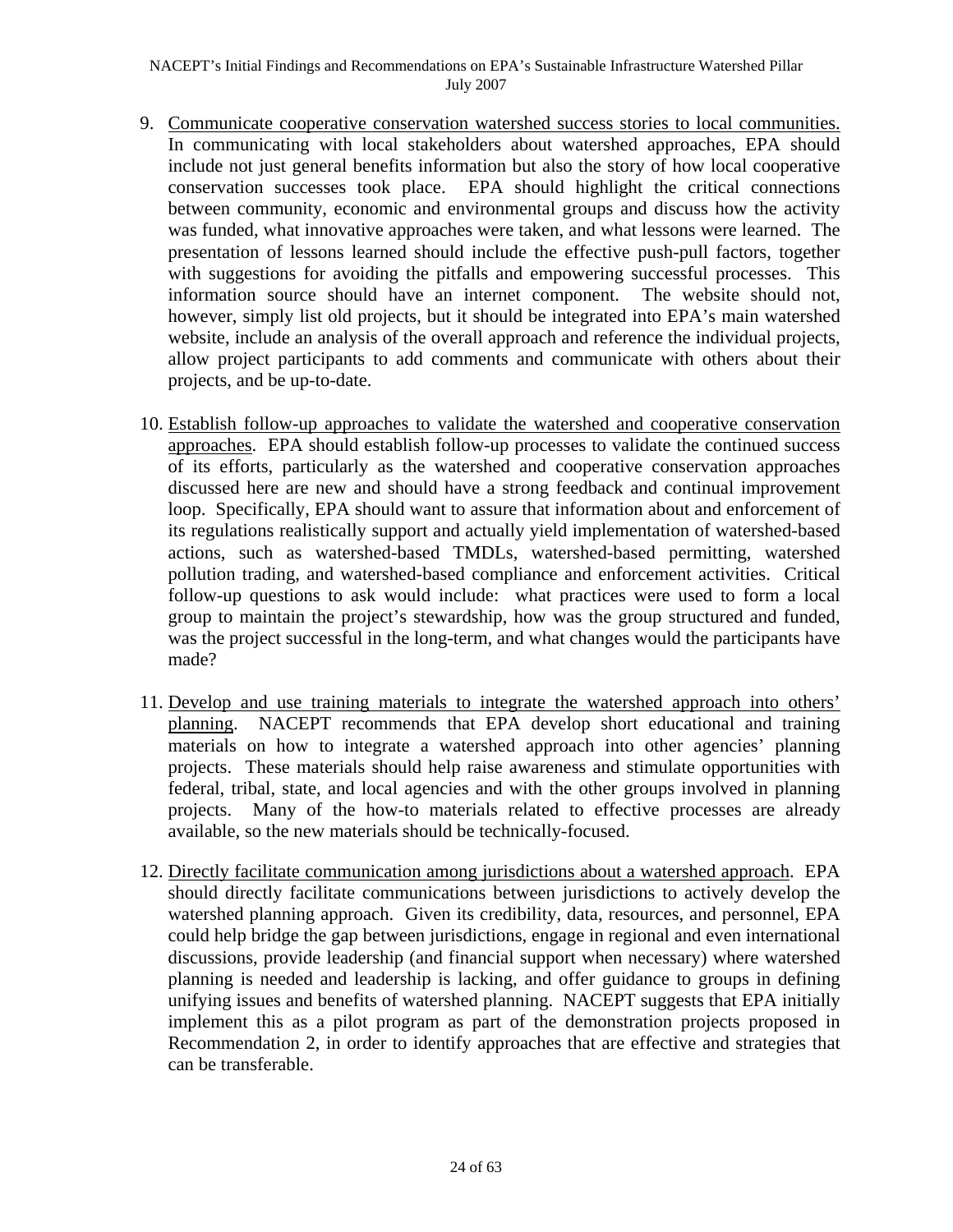13. Expand communications with local government through EPA's Local Government Advisory Committee. NACEPT recommends that EPA work to nurture and expand these developing initiatives through the EPA Local Government Advisory Committee. This could help provide two-way communication with local government officials throughout the country about a watershed approach to sustainable water infrastructure and its issues, problems, perspectives, and potential solutions.

#### **Encourage, Facilitate, and Fund Collaboration**

One of EPA's critical roles regarding a watershed approach is to find the best ways to help bring people together to achieve their water goals. EPA is not likely to be the lead for many of these projects, but it nevertheless can have a significant role in helping bring people together.

14. Participate in and leverage other agencies' activities, particularly planning. In addition to working with its sister agencies to communicate information, EPA also should partner with federal agencies to coordinate their work on watershed projects and reduce unnecessary overlap, hurdles, and mixed signals. Obvious agencies to partner with are other water-focused agencies, such as the United States Geological Survey (USGS) and the Army Corps of Engineers. In addition, some sister federal agencies such as the Department of Agriculture and the Bureau of Land Management have direct responsibility for large areas of public land that are integral parts of watersheds. EPA should work closely with them to promote the watershed approach in their activities. In this case, the federal agencies should take the lead in collaborative approaches with states, tribes, local governments, and local utilities in carrying out actions that provide overall benefit to the entire watershed. These approaches should also illustrate the important value of both rural and urban portions of watersheds to the overall sustainability of the nation's water infrastructure.

Many other agencies conduct extensive regional and local planning for various projects that impact watersheds. Because many of the impacts on watershed infrastructure are generated by growth and housing development, runoff, industry, agriculture, and other land uses, watershed planning is best conducted as part of a broader effort that helps defines how and where communities will grow. The same approach can apply to planning for schools, parks, airports, and other facilities with major potential watershed impacts and the potential to bring a variety of interests together. NACEPT recommends that EPA leverage and participate in as much of this planning as possible.

This cross-program, multi-jurisdictional approach stretches funding, saves time for the public, decision-makers, and agency staff, and helps communities develop better plans and projects. In order to facilitate the EPA role in these processes and to provide maximum watershed benefits, EPA should carefully determine the connections between water infrastructure and watershed issues and the particular project being planned. Although each location likely will have its unique factors, common themes will exist. Communication of effective responses to these themes will help EPA advance solutions that integrate sustainable water infrastructure into the other agencies' planning objectives.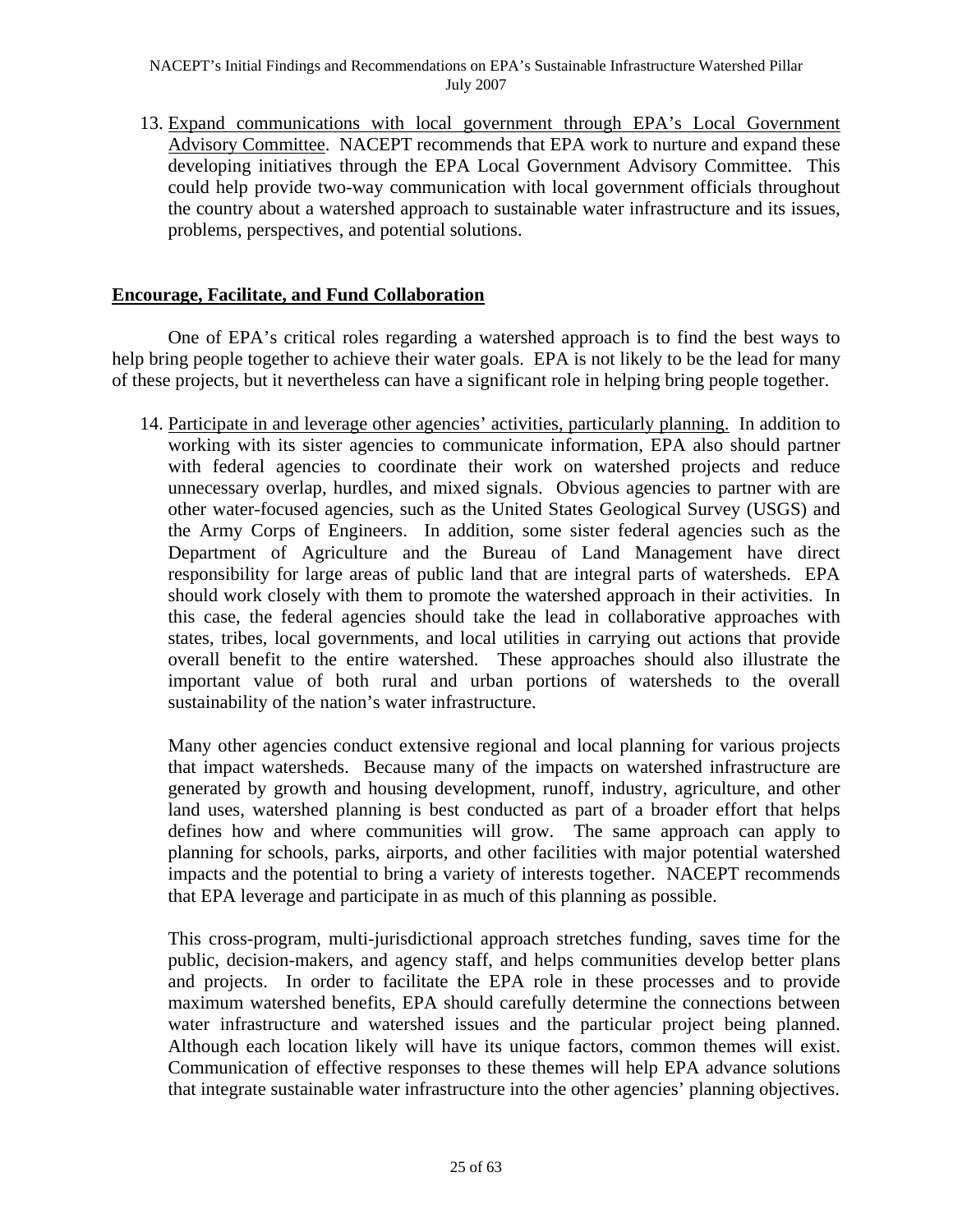We recommend that EPA:

a. Identify what kinds of land use planning other federal agencies are funding and convening. For example, the Federal Highway Administration has initiated a program titled, "Integrating Transportation and Resource Planning to Develop Ecosystem Based Infrastructure Projects" (see Appendix 4). Other agencies that fund or lead land use planning exercises include the Federal Transit Administration (most likely through state departments of transportation), metropolitan planning organizations, the Department of Agriculture's rural development program, the Department of Housing and Urban Development's Community Development Block Grants and Home Investment Partnership Program, the Army Corps of Engineers, the Bureau of Land Management, and the Bureau of Reclamation.

b. Direct the regions, as part of the pilot projects proposed in Recommendation 2, to identify specific planning opportunities to test this strategy at the tribal, state, regional, and local level. Because many watershed efforts are conducted at a regional level, the regions could convene an information-sharing session with regional planning councils and metropolitan planning organizations to learn about upcoming regional planning efforts and to share information about funding for watershed initiatives.

c. Strongly encourage states, tribes, utilities, and non-profit grantees to identify such broader planning efforts and include watershed infrastructure planning in them. For example, competitive grant funding for watershed initiatives could offer bonus points for coordination with other regional planning efforts.

d. Participate in an extensive participatory process (i.e., charettes) in which the broader community or region has established their values and goals. These shared values (typically including but not limited to watershed issues) then should serve as the basis for what the scenario analysis measured in its modeling (as was done in Envision Utah and the Eastern Planning Initiative's Sustainability Accords; see Appendices 8 and 9).

e. Use existing planning models (such as INDEX, CorPlan, and CommuityViz) to incorporate limited analysis of watershed impacts into transportation and land use alternatives. EPA also should work on integrating (or at least connecting) EPA water models with such scenario planning and analysis models.

f. Participate in regional scenario planning initiatives, with the Federal Highway Administration and the Federal Transit Administration, which develop and test alternative futures for economic development, transportation investment. This would be a good opportunity to demonstrate the pre-NEPA (National Environmental Policy Act) potential outlined in SAFETEA-LU (Safe, Accountable, Flexible, Efficient Transportation Equity Act: A Legacy for Users). This may be especially useful in fully integrating into a watershed-based environmental approach the analysis of transportation and land use alternatives; historic, cultural, and tribal assets; and green infrastructure principles. Scenario planning examples include California Blueprint (see Appendix 7),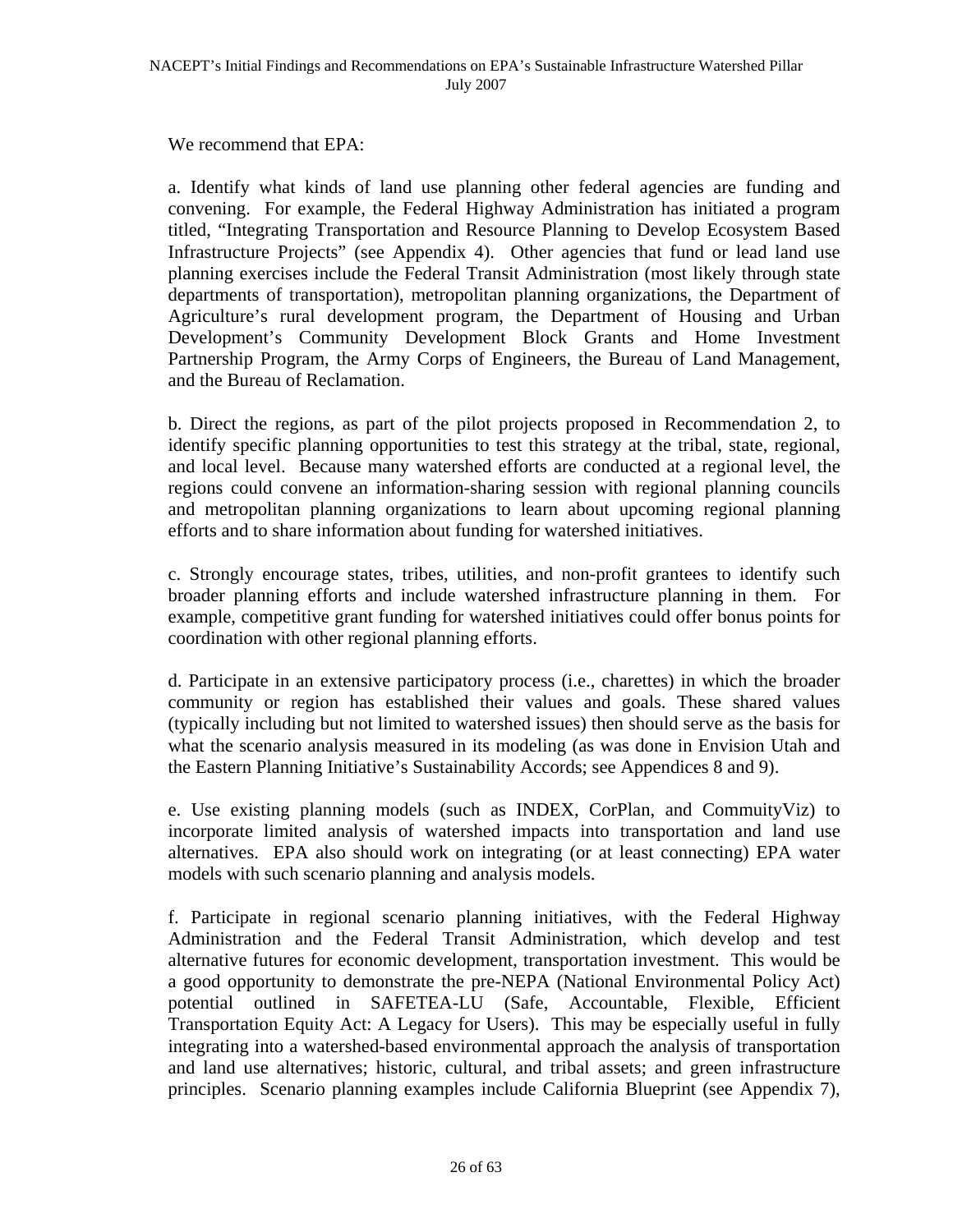Envision Utah (see Appendix 8), and the Thomas Jefferson Planning District Commission's Eastern Planning Initiative (see Appendix 9).

g. Expand community awareness of watershed issues during planning to groups and agencies that are focused on other issues, such as transportation, housing, land use, agriculture, tourism, economic development. This can be done efficiently by targeting the conferences and publications of relevant national associations, such as the Association of Metropolitan Planning Organizations, the National Association of Regional Councils, the American Planning Association, and the National Association of Development Organizations.

h. Offer watershed planning and funding as an opportunity for other planning efforts (the reverse of leveraging EPA watershed funding by attaching it to other agencies' planning). Where a community is planning a watershed-level infrastructure project, that investment (and public attention) can be leveraged to address transportation, housing, or community development issues – and broaden the support for watershed-level issues. One example is the Columbus (Georgia) Water Works watershed initiative that used a broad partnership to leverage a water infrastructure project into a downtown and riverfront revitalization project, coupled with an environmental education center.

15. Increase collaboration among the full range of water-related utilities. Another opportunity is for EPA to build upon and leverage its existing partnerships and alliances to promote collaboration among water supply, wastewater, and storm water utilities, and industries in a given watershed area. This would give them a more effective voice with local decisionmakers and stakeholders. EPA, tribes, states, and utilities should elucidate the benefits of working together to the many different types of organizations that might participate in the watershed approach.

EPA could use the partnerships being formed for the source water assessment processes and vulnerability assessments. In Region 3, for example, EPA offered initial guidance in the creation of the Schuylkill Action Network, which is working successfully to improve its watershed resources in Pennsylvania by partnering with federal and state agencies, local watershed organizations, water suppliers, and local governments (see Appendix 3). The EPA Office of Water should identify other existing Clean Water Act and Safe Drinking Water Act programs for melding them to facilitate a watershed-based approach to locally relevant infrastructure issues.

16. Develop effective approaches to bring together groups of stakeholders within a watershed. EPA should give more attention, and perhaps detailed research, to the question of effective models or approaches that can be used to bring together stakeholders in a watershed to achieve a common good, even if it brings certain costs.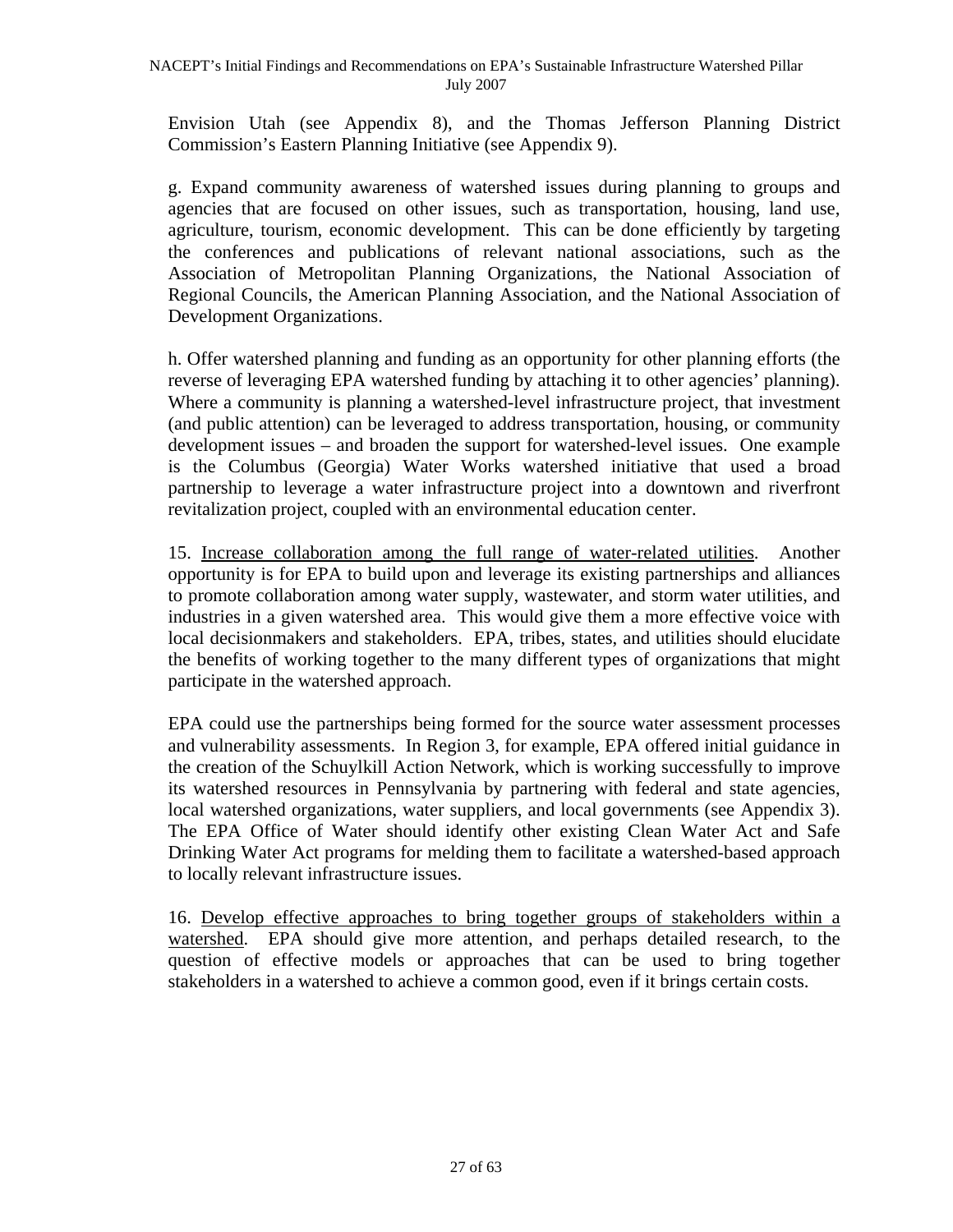17. Encourage state and tribal environmental agencies and utilities to join integrated watershed planning efforts. EPA should identify strategies to encourage state and tribal environmental agency and local utility staff to join in integrated planning efforts and to coordinate them with their own agency plans and investment strategies. EPA should communicate with the tribal and state agencies that set utility rates about the potential cost reductions that could be achieved by using this type of coordinated planning approach. EPA also should help states and tribal authorities understand that if they use the watershed approach to pick the most important water quality/quantity problems, then their stakeholders will be more likely embrace the watershed approach as the best way to solve them.

18. Extend partnerships with water professional organizations for effective communication with rate payers. As the ultimate decisionmakers for many watershed issues, water ratepayers have a significant role and need additional education on the watershed approach. NACEPT recommends using its existing partnerships with professional water and water utility organizations (both public and private) to help communicate to ratepayers that the watershed approach uses money more wisely to achieve the necessary infrastructure results. Because the watershed approach is relatively new and the period of each interaction with the public is short, this must be seen as a long-term program that must be regularly refreshed and updated. EPA could develop a series of "factoids" of successful projects and partnerships as the basis for the educational content, which utilities could use in such materials as customer bill inserts.

#### **Develop, Use, and Fund Specific Tools**

EPA's role does not end with aiding communication and collaboration. EPA's regulatory, enforcement, and funding initiatives also can play significant roles in actually achieving successful local watershed projects using a host of existing and possible tools.

19. Use Stormwater Phase II authority to ensure that transportation projects incorporate green infrastructure principles. NACEPT recommends that EPA actively pursue its Stormwater Phase II authority to ensure that transportation projects incorporate green infrastructure principles (see below), that transportation projects and watershed plans are coordinated, and that eligible transportation funding be made available to support these efforts. Where appropriate, related authorities under phase I or other funding programs also should be used. These coordinated efforts would help ensure that transportation projects have minimal negative impacts on the watershed, that stormwater systems are properly sized, constructed and maintained for watershed protection, and that water infrastructure needs are appropriately addressed.

20. Apply a "hold harmless" approach to promote multi-program scenario analyses. NACEPT recommends that EPA determine whether a 'hold-harmless' approach can be applied in certain situations. For example, where localities and utilities agree to participate in a more complicated multi-program scenario analysis, EPA could give them more time for certain regulatory reviews, including permitting and enforcement, or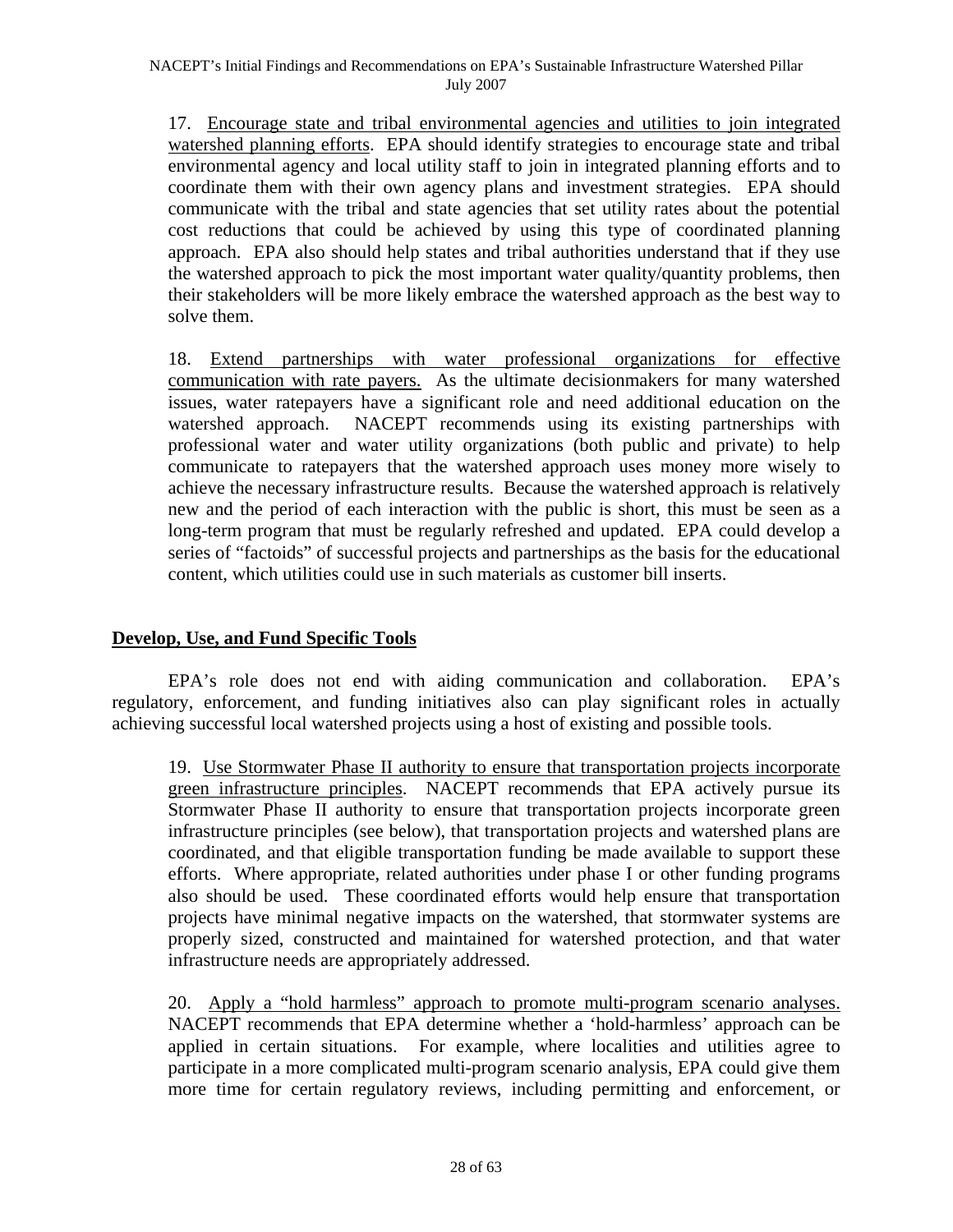streamline or conduct simultaneous reviews. The most typical example is where transportation, land use, and natural resource planning (by a metropolitan planning organization or regional planning agency using transportation funds) is conducted independent of water, sewer, and stormwater infrastructure planning (by a water agency) because different laws and rules impose different timetables – even when the studies address the same watershed, at the same time, with competing public workshops and for the same elected decision-makers. A more efficient and effective approach would allow the water agencies the time needed to conduct their planning in parallel with the related land use effort.

21. Use NPDES permits to provide watershed-wide monitoring. EPA, with tribes and states, should use the NPDES process's available flexibility to encourage permittees to transition some of their current end-of-pipe outfall monitoring to a more meaningful watershed-wide data approach. EPA could do this by modifying the frequency and details of a permittee's NPDES end-of-pipe monitoring conditions.

22. Fund local watershed groups and unique multi-jurisdictional watershed improvement projects. NACEPT recommends that EPA reexamine its funding opportunities for local watershed groups and pilot projects to encourage smaller, more locally do-able watershed initiatives linked to infrastructure needs. Such local involvement can build upon the typical energetic participation of local people committed to the watershed, build broader understanding of the connection with water quality/water quantity issues, and provide significant leverage for EPA's funds. Providing seed money for such multi-jurisdictional watershed efforts is one of the surest ways for EPA to demonstrate to the broader population the benefit and contribution of linking a watershed approach with sustainable water infrastructure. Such funding should be given with the expectation that it will encourage new project development and that it will help leverage others' funding. Such initiatives can be facilitated if each region has the means and the charge to meet with each state and tribe to help them promote a watershed approach.

More specifically, NACEPT recommends three changes in current funding priorities:

a. Supplement 319 grants. EPA should allow the Section 319 grant program to provide additional funding initiatives for local watershed groups. Such new or reinstated initiatives could take advantage of matching by existing state funds for water quality and watershed enhancement projects. One approach might be to fund at higher levels the Regional Geographic Initiative (RGI), which allows the regional offices to leverage funding innovative solutions to local environmental issues through partnerships. For instance, the RGI could be very helpful in leveraging funds from Colorado's Watershed Protection Fund (a voluntary state income tax check-off program that raises about \$100,000 each year for local watershed groups) and would encourage project buy-in by local citizens.

b. Enhance EPA's targeted watershed grants. EPA should enhance its targeted watershed grants program, which assists watershed organizations in building their capacity to be better positioned to undertake large projects. Many local watershed groups view the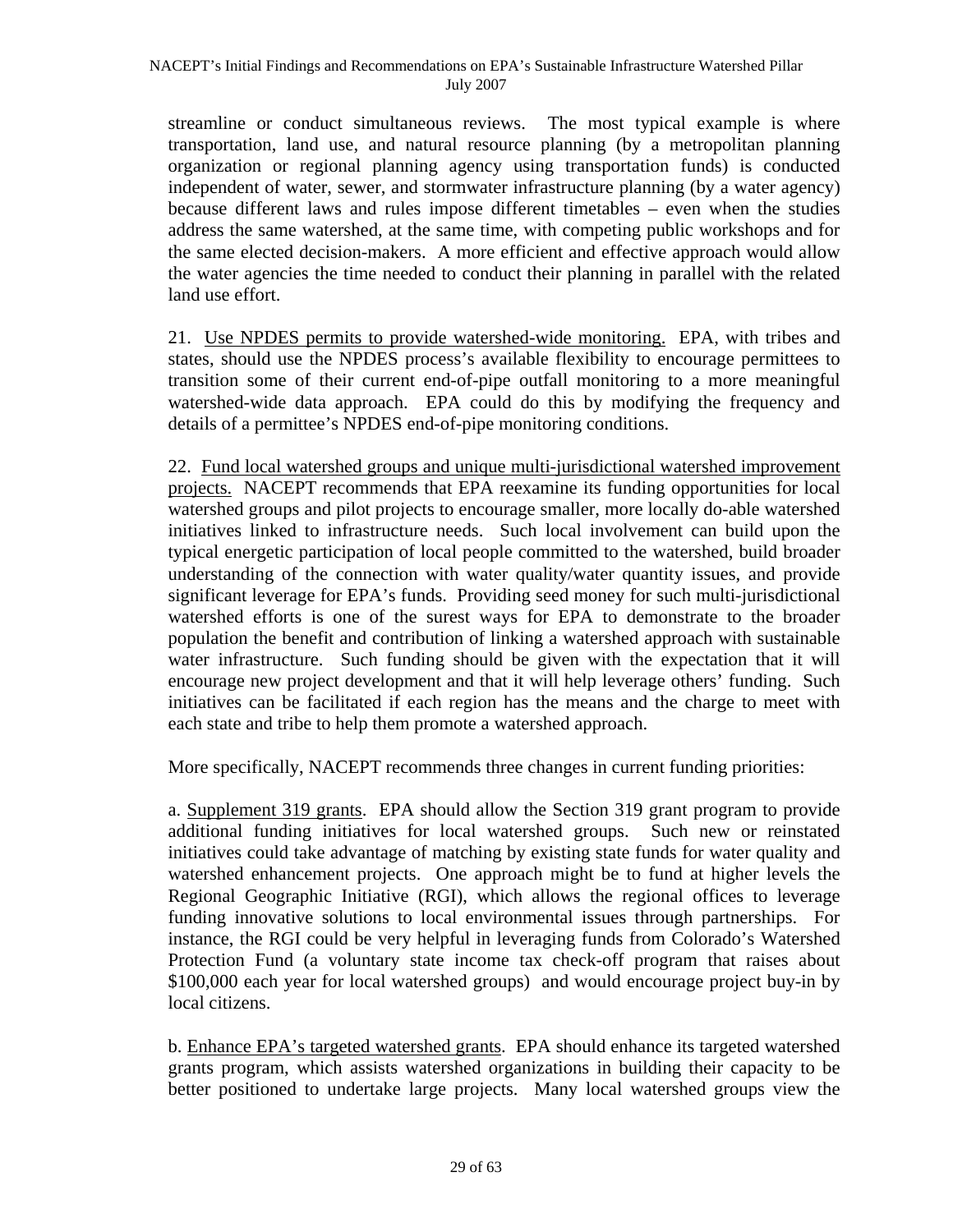goals of the grants as laudatory, but also believe that the funding (targeted at larger projects) was achieved by eliminating funding for smaller projects. NACEPT urges EPA to consider creating a "best of both worlds" opportunity by funding statewide groups that would integrate, through subcontracting, smaller local projects that in composite have watershed-wide effects commensurate with a large-scale project. Such an approach would provide project management efficiency at the state or tribal level while promoting broader participation by local groups.

c. Use supplemental environmental projects. Supplemental environmental projects (SEPs) are enforcement resolution tools that EPA can use to provide funding and resources (from the enforcement target) for environmental projects in communities. SEPs generally offer flexibility and funding and thus can be very helpful in providing seed money for watershed demonstration projects, such as watershed-wide water quality monitoring.

d. New regional watershed initiatives. EPA has already created several regional watershed initiatives, such as the Chesapeake Bay, Gulf of Mexico, and Great Lakes. EPA should explore creation of additional regional watershed initiatives to cover portions of the country that are currently not involved in such projects but possess unique geographic and ecological features that would benefit from such a concerted, integrated approach. One such possibility would be the Rocky Mountain Headwaters.

e. Smart growth grants. EPA's smart growth initiative in the Office of Policy, Economics, and Innovation works well with the Office of Water, states, tribes, local governments, and the real estate and development industry. As water supply decisions become more important to community development decisions, EPA should consider providing additional technical assistance and funding for the smart growth program.

23. Provide wastewater and drinking water state revolving funds to promote green infrastructure. EPA should work with its regional offices, tribes, and states to explore ways the Agency can use the SRF program to promote green infrastructure that offers watershed sustainability. We recommend that EPA consider a comprehensive natural systems or ecosystem approach to water-related green infrastructure because an ecosystem approach, involving both rural and urban components, can provide the most beneficial foundation for the future needs of the area. (See Appendix 10 for an example of this type of approach.) While states and tribes largely set environmental ranking criteria for SRF projects, EPA should develop explicit incentives in its SRF guidance for communities to use a watershed approach. EPA also might consider approaches to set aside a small amount of SRF dollars nationwide for competitive watershed-based green infrastructure planning (not construction) and should seek Congressional authorization for such set-asides where needed. The set-aside could target funds for integrated watershed management, including wastewater, stormwater, and combined sewer overflows, and require that all projects receiving SRF dollars be consistent with green infrastructure principles. To discourage sewer-expansion-driven sprawl, the SRF program could consider adopting a "fix it first" policy, whereby states would have to show preference for fixing existing water quality problems and failing infrastructure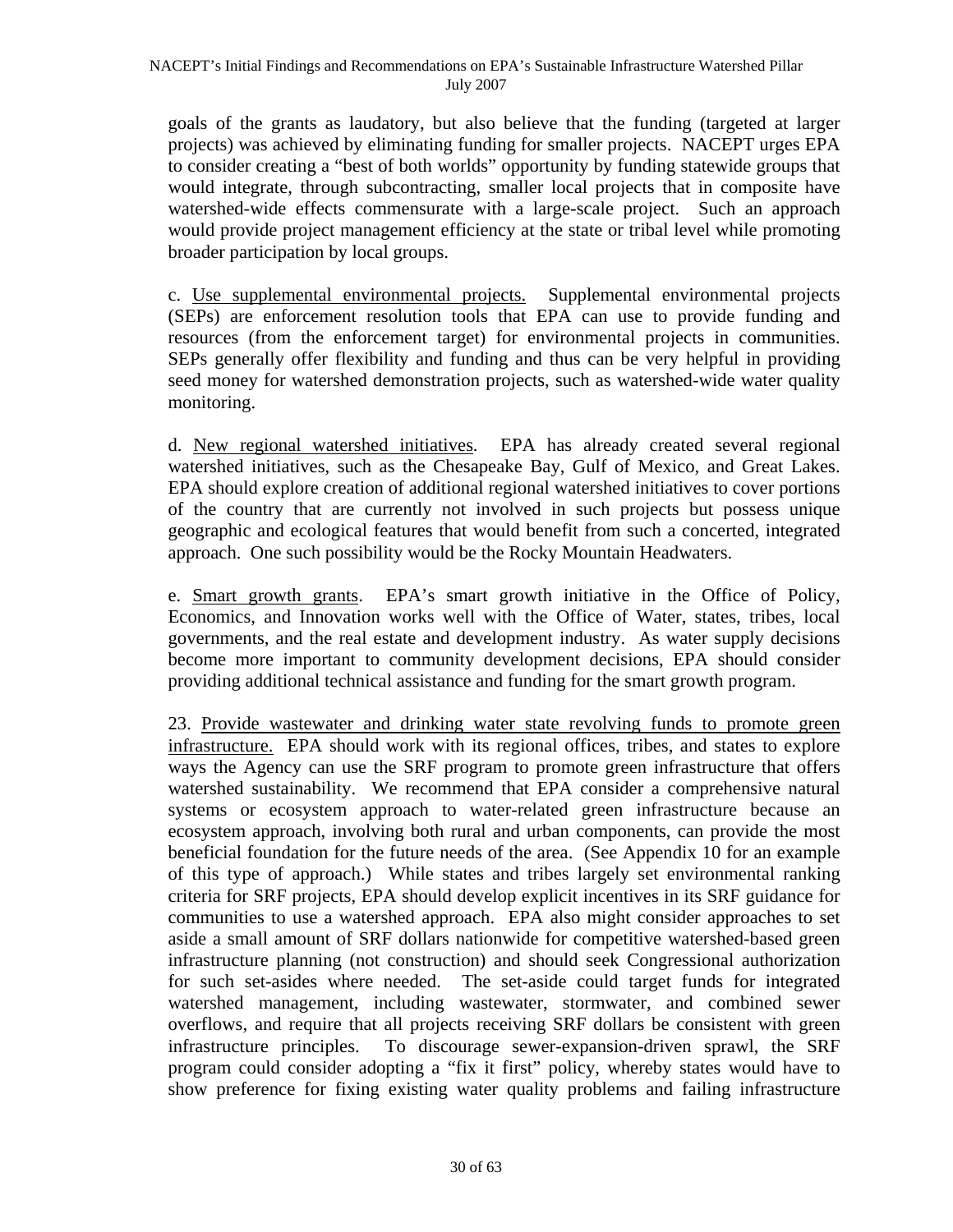before expanding sewers to accommodate new development in outlying areas. This concept, however, should not stand in the way of projects to provide necessary sewer services to existing areas that have been underserved or have not been served at all in the past. Some tribes and states already have developed policies in this area, and EPA should identify some successful examples and options as guidance for others. In addition, EPA should coordinate state activities with tribal programs that are supported by the SRF tribal set-aside.

24. Synchronize NPDES permit renewal dates across watersheds. EPA should continue working with states and tribes to synchronize all NPDES permit renewals within each watershed. This practical approach will allow a comprehensive, watershed-wide review of total NPDES loading, thereby promoting watershed-based pollutant trading and consistent application of effluent criteria. EPA should give states and tribes the option of conducting "administrative renewals" every five years and substantive renewals every ten years in order to focus more resources on priority watersheds. In addition, often overlooked and infrequently renewed "minor" NPDES permits should be included in the synchronized, watershed-based renewal schedule. Finally, other federal permits, such as Stormwater Phase II permits and underground injection control permits, should be included within such coordinated NPDES watershed renewal cycles. Where EPA has primacy in permitting, EPA should implement this timing approach.

25. Facilitate watershed trading.EPA should continue its work to make watershed trading easier. As one example, EPA could require that wastewater treatment plants meet end-of-pipe effluent limits within the typical timeframe for compliance, but allow more time to develop a watershed trading scheme that would result in equivalent (or greater) watershed benefits at lower cost. EPA should examine such trading incentives as: regional offices granting differential oversight to adequately performing tribal or state programs that wish to experiment with watershed trading; faster turnaround time for review/approval of state or tribal submissions (e.g., TMDLs, regulations, plans); and technical support from EPA regional offices.

26. Promote more innovative watershed-based TMDLs. Total maximum daily loads (TMDLs) are one of the clearest watershed-based tools EPA, tribes, and the states already have. NACEPT recommends that EPA take additional steps to promote innovative watershed-based TMDLs. NACEPT suggests, for example, that EPA adopt a shorter turn-around time for its regions to review TMDLs so that they would have more time to encourage and facilitate innovative TMDL approaches by states and tribes. NACEPT also applauds the Office of Policy, Economics and Innovation's pilot impervious cover method grants. To best use this powerful tool to facilitate watershed approaches to sustainable water infrastructure, EPA's TMDL program (and EPA's Office of General Counsel and the Office of Enforcement and Compliance Assurance) must take a broader view of its mission and embrace true watershed-based TMDLs. Given the opportunity to embrace greater overall environmental water gains, TMDLs could address all contributions (e.g., stormwater), not always be defined by water body segments, and not always be restricted to individual pollutant loads.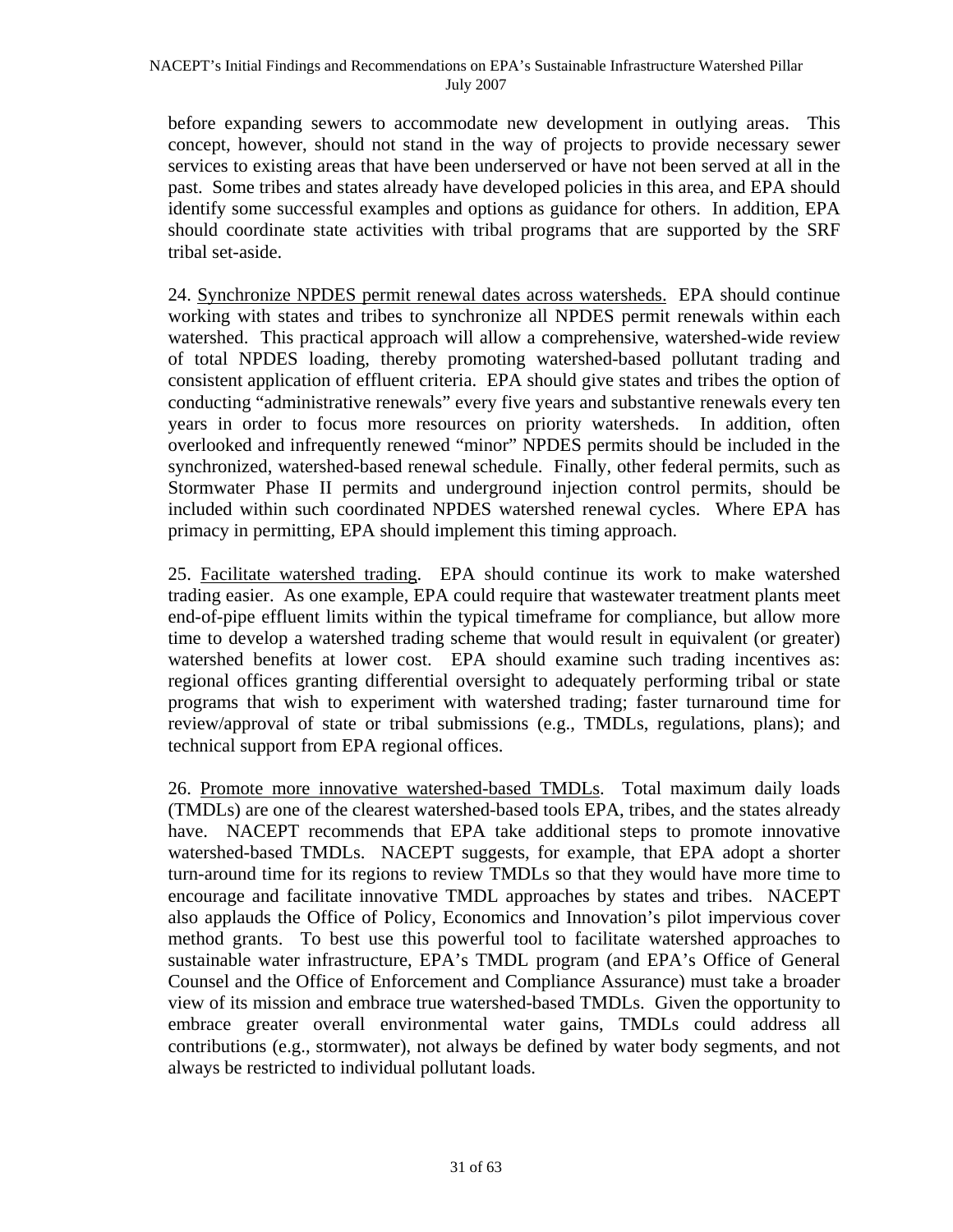#### **National Advisory Council for Environmental Policy and Technology**

#### **Charge for Developing Recommendations on U.S. EPA's Sustainable Infrastructure Watershed Pillar**

#### **Background**

The EPA Administrator has identified Sustainable Water Infrastructure (hereafter referred to as Sustainable Infrastructure (SI)) as one of the Agency's highest priority initiatives. In January 2003, the Administrator convened a Forum – *Closing the Gap: Innovative Responses for Sustainable Water*. At this Forum, the Assistant Administrator for Water highlighted the "Four Pillars of Sustainable Infrastructure"**--** Better Management, Full-Cost Pricing, Water Efficiency, and Watershed Approaches to Protection (hereafter referred as the Watershed Pillar). The SI initiative aims to decrease the gap between growing infrastructure (drinking water plants, piping, etc.) needs and spending, by promoting sustainable infrastructure through the four Pillars.

This charge is being developed to address the challenges specific to the Sustainable Infrastructure (SI) Watershed Pillar. The goal of the Watershed Pillar is to enable utilities (i.e., drinking water and wastewater) and other stakeholders (e.g., local and State agencies, local planning and ordinance organizations, environmental advocacy groups, watershed decision makers) to take advantage of opportunities offered by watershed approaches to minimize infrastructure cost and/or operating and maintenance expenses to achieve water quality and quantity and human health protection goals.

One of the most critical challenges facing the Nation is how to sustain our water and wastewater infrastructure to ensure that the public can continue to enjoy the environmental, health, social, and economic benefits that clean and safe water provide.

Our wastewater and drinking water systems are aging, with some system components older than 100 years. Our growing and shifting population requires investment for new infrastructure and maintenance of existing infrastructure. Current treatment strategies and technologies may not be adequate to address emerging issues, investment in research and development has declined, and the prospects for continued large federal investment are limited.

EPA's *Clean Water and Drinking Water Infrastructure Gap Analysis* (2002) estimated that if capital investment and operations and maintenance remained at current levels, the potential gap in funding between 2000 and 2019 would be approximately \$270 billion for wastewater infrastructure and \$263 billion for drinking water infrastructure.

Meeting these challenges requires a multi-faceted approach to managing and sustaining our infrastructure assets. The Nation must change the way we manage, view, value, and invest in our water infrastructure. This can only come about if all parties embrace a collaborative approach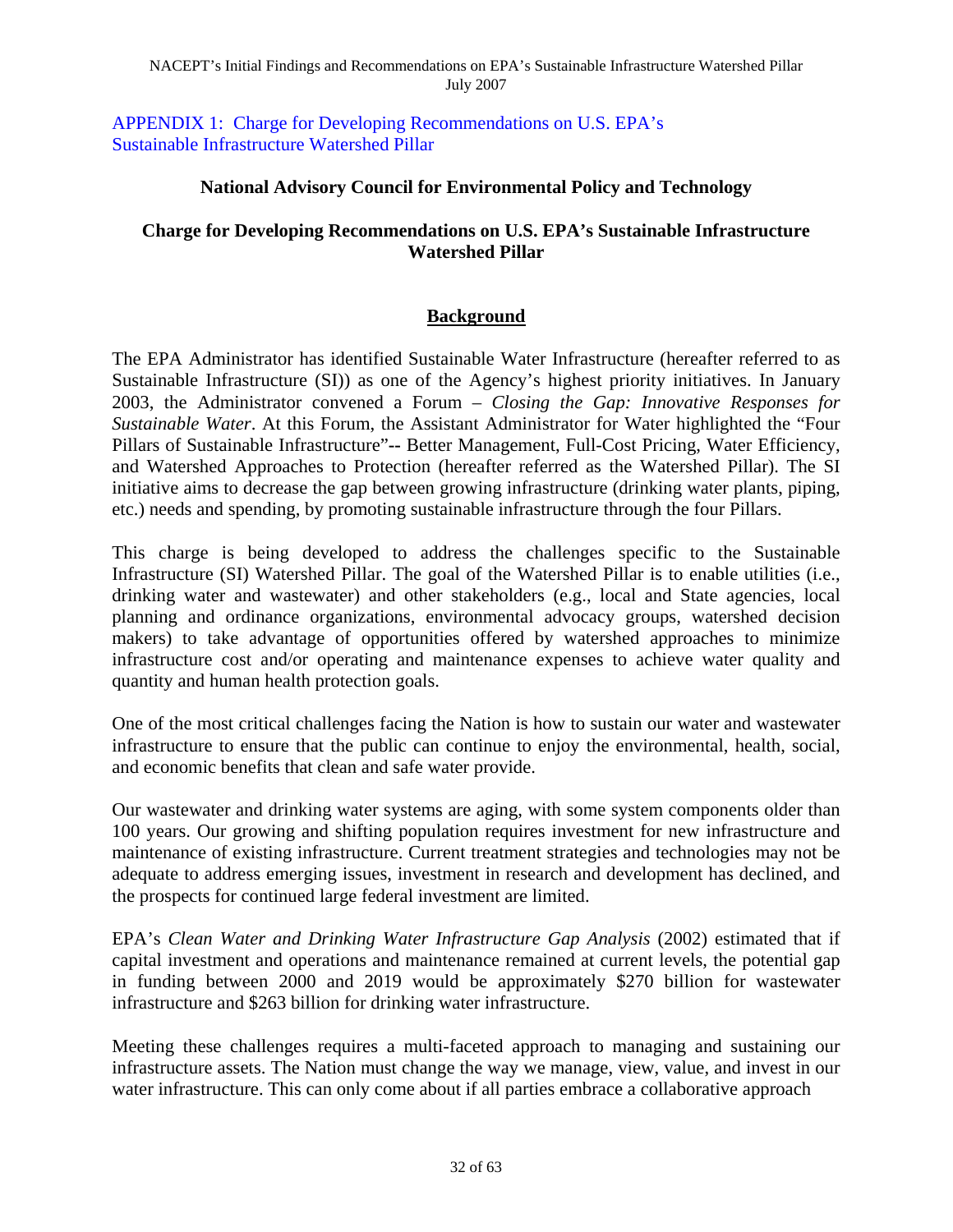that encourages new and innovative solutions to the challenges we all face. All levels of government and the private sector have a shared responsibility for seeking effective, efficient, and fair solutions for sustaining our precious water infrastructure.

Through collaboration with all key stakeholders, the use of effective and innovative approaches and technologies, and a commitment to long-term stewardship of our water infrastructure, we can make better use of our resources, potentially reduce the funding gap and move the Nation's water infrastructure down a pathway toward sustainability over the next fifteen years. For example, more than 4,000 local watershed organizations are at work in the United States. They are advocating watershed restoration, source water protection, improved site design, erosion control, land conservation, and storm water management -- to name just a few activities.

The watershed approach is generally invoked to mean broad stakeholder involvement, hydrologically defined boundaries, and coordinated management across all aspects of policy that affect water. "Source water protection" is the watershed approach's analog under the Safe Drinking Water Act. The watershed approach and source water protection are grounded in science and allow for prioritization and cost-effective interventions, as appropriate.

The EPA Office of Water's 2003 guidance on watershed-based permitting and water quality trading allow for strategic, cost-effective actions to meet water quality standards. Watershed goals and the impact of multiple pollutant sources and stressors, including nonpoint sources, are considered when National Pollutant Discharge Elimination System (NPDES) permits are written for multiple sources in a watershed. The goal of this approach is to issue permits that take into account the conditions of the entire watershed and address diverse pollution sources, not just individual point sources. Often, such permits carry a trading component. A current example of a successful watershed-based permit with trading can be found along Long Island Sound, where nitrogen trading among dozens of publicly owned treatment works in Connecticut is expected to save more than \$200 million in control costs.

Source water protection, targeted to protect current and future sources of drinking water, also holds the promise of substantial benefits. EPA has determined that preventing contamination can be up to 40 times more cost effective than remediation of a drinking water source or finding a new one.

Development decisions are another important approach to the watershed paradigm. Development decisions are generally made at the local level. While local governments have direct authority over land use and development decisions, many states play important roles in setting statewide approaches to planning for growth. The EPA cannot and should not be a national or regional development board, but the federal government can help states and municipalities better understand the impacts of development patterns. The Source Water Collaborative's<sup>[3](#page-36-0)</sup> recent

 $\overline{a}$ 

<span id="page-36-0"></span><sup>&</sup>lt;sup>3</sup> The *Source Water Collaborative* consists of a broad set of constituencies that include the U.S. EPA and 13 national premier organizations (representing state agencies, water utilities and environmental groups) that have agreed to combine their efforts to protect drinking water sources.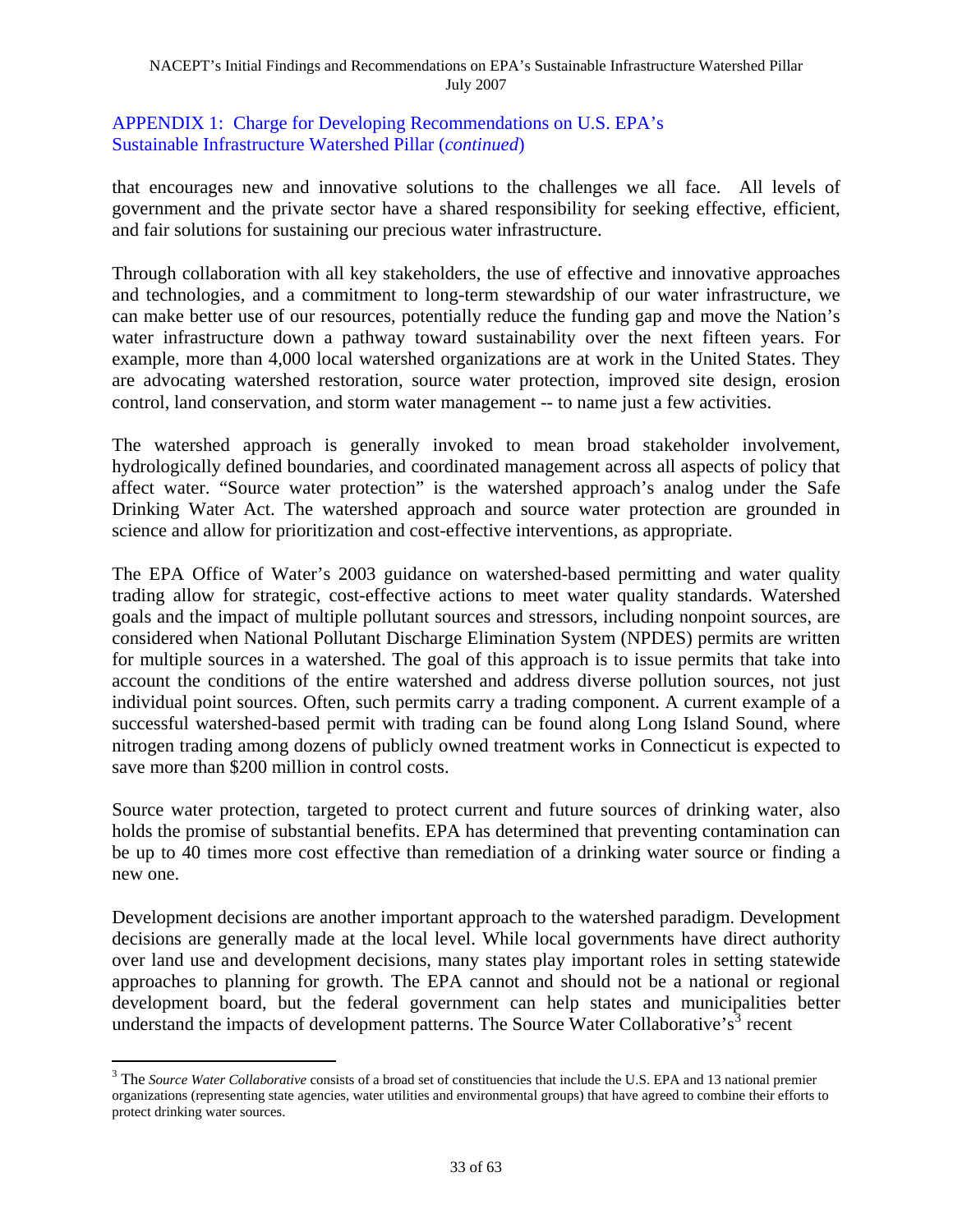Vision Statement notes that drinking water protection should be integrated into land-use planning and stewardship; road, sewer and water projects; farming, industry and development practices; waste disposal methods; watershed planning, protection and clean-up; and the routine decisions Americans make every day. EPA is working to help states and communities realize the economic, community, and environmental benefits of smart growth by: 1) providing information, model programs, and analytical tools to inform communities about growth and development; 2) working to remove federal barriers that may hinder smarter community growth; and 3) creating new resources and incentives for states and communities pursuing smart growth.

A key objective the Agency wishes to advance under the sustainable infrastructure effort is the merger of watershed management principles into utility management, so that key decision makers consider the watershed approach alongside the traditional treatment technology investments. As part of this effort, the Agency needs information regarding whether: 1) a bias exists in favor of technological investments due to existing governmental policies, institutional structures, scientific uncertainties, or problems in valuing the benefits of using a watershed approach; and 2) if such a bias exists, how can this bias be eliminated?

The SI now seeks to develop more robust information, data, case studies, and lessons-learned with respect to the use of watershed approaches to avoid or reduce current or future infrastructure costs and/or operating and maintenance expenses. EPA is specifically interested in gathering data on the cost savings and ecological and public health benefits that the use of such an approach may accrue while still achieving compliance with the requirements of the Clean Water Act and Safe Drinking Water Act.

#### **Charge to the NACEPT Water Infrastructure Workgroup**

 $\overline{a}$ 

The Water Infrastructure Workgroup of the National Advisory Council for Environmental Policy and Technology (NACEPT) is asked to assist the Agency in advancing cost-effective and sustainable approaches to water resource management and infrastructure to meet watershed goals. It is the Agency's position that the watershed approach is critical to protecting and restoring the nation's waters. The Agency furthermore suspects that in order for the benefits of the watershed approach to be fully realized it must be integrated into the comprehensive planning processes at the state, regional and local levels.

There are several areas where NACEPT can assist the Agency in determining how to best use its expertise and resources to promote the watershed approach, as it specifically applies to Sustainable Infrastructure, and its integration into state, regional and local comprehensive planning processes.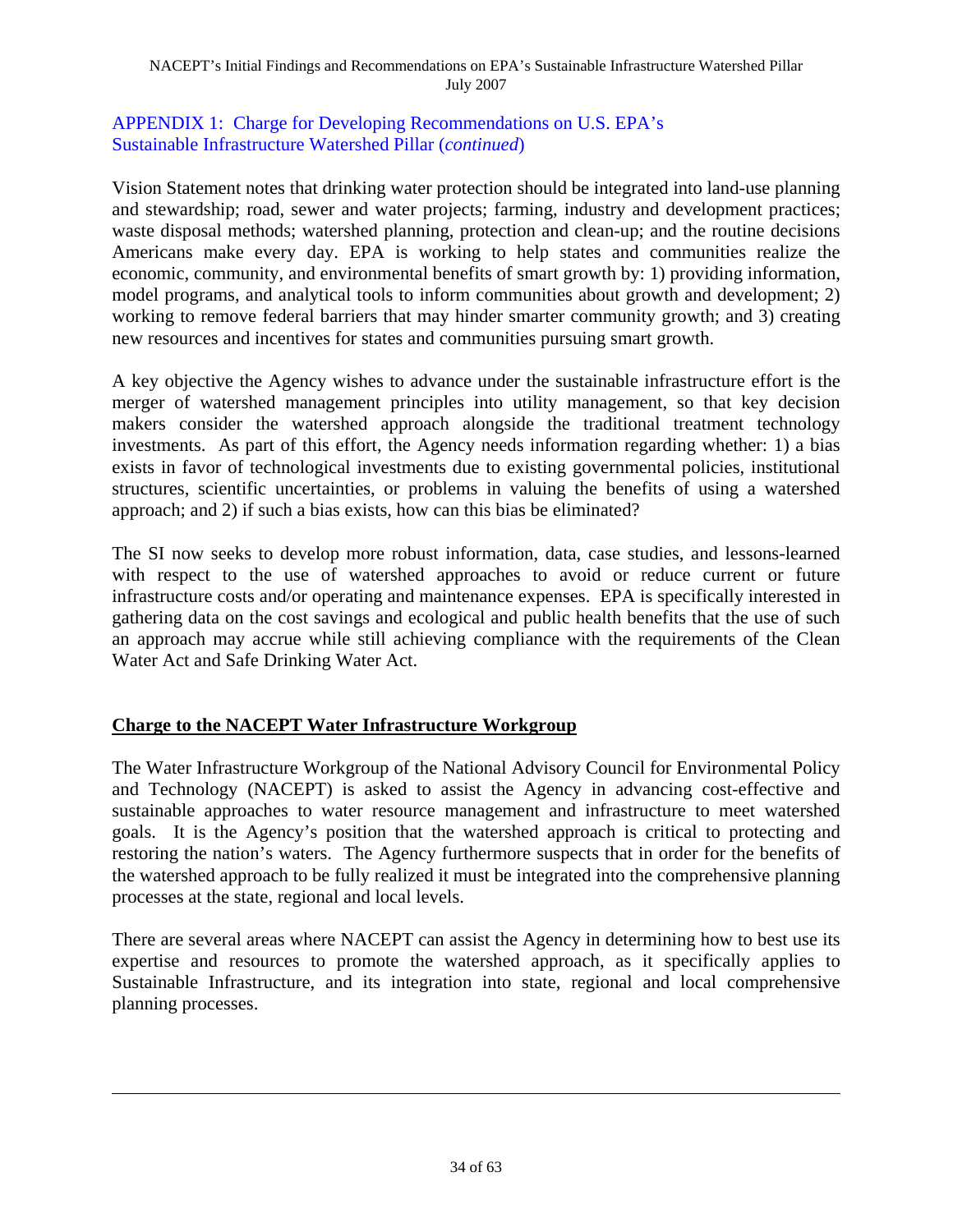#### **Overall Goals:**

- A. Promote the development of sustainable infrastructure by elevating water resource and infrastructure protection and management as a state, regional and local government priority in the comprehensive planning process on a par with transportation planning, public safety and schools.
- B. Encourage widespread adoption of an integrated planning approach focused on water resource and infrastructure protection and management.
- C. Provide information, data, tools and tools necessary for state and local governments and their communities to adopt these approaches.

#### **Research and Recommendations**

The Charge encompasses two distinct focus areas. Consequently, the Office of Water is proposing that NACEPT adopt a phased approach for addressing the charge over a two-year period.

A. Phase *1: Comprehensive Planning and Decision-Making* 

No later than May, 2007 NACEPT would identify incentives, drivers, barriers, and other factors that encourage or inhibit the prioritization of water resource infrastructure and management into the comprehensive state, regional and municipal planning frameworks and decision-making processes.

Also no later than May, 2007 NACEPT would provide recommendations to the Agency on:

1. Actions the Agency can take to help states and local governments overcome the barriers and impediments that prevent the full integration of water resource management as a priority in their respective planning and decision-making processes. For example:

b. How can the Agency more effectively promote increased collaboration among drinking water, wastewater and storm water utilities, local governments, planning boards and other stakeholders that result in collective water infrastructure priority setting under a watershed management context through education and other means?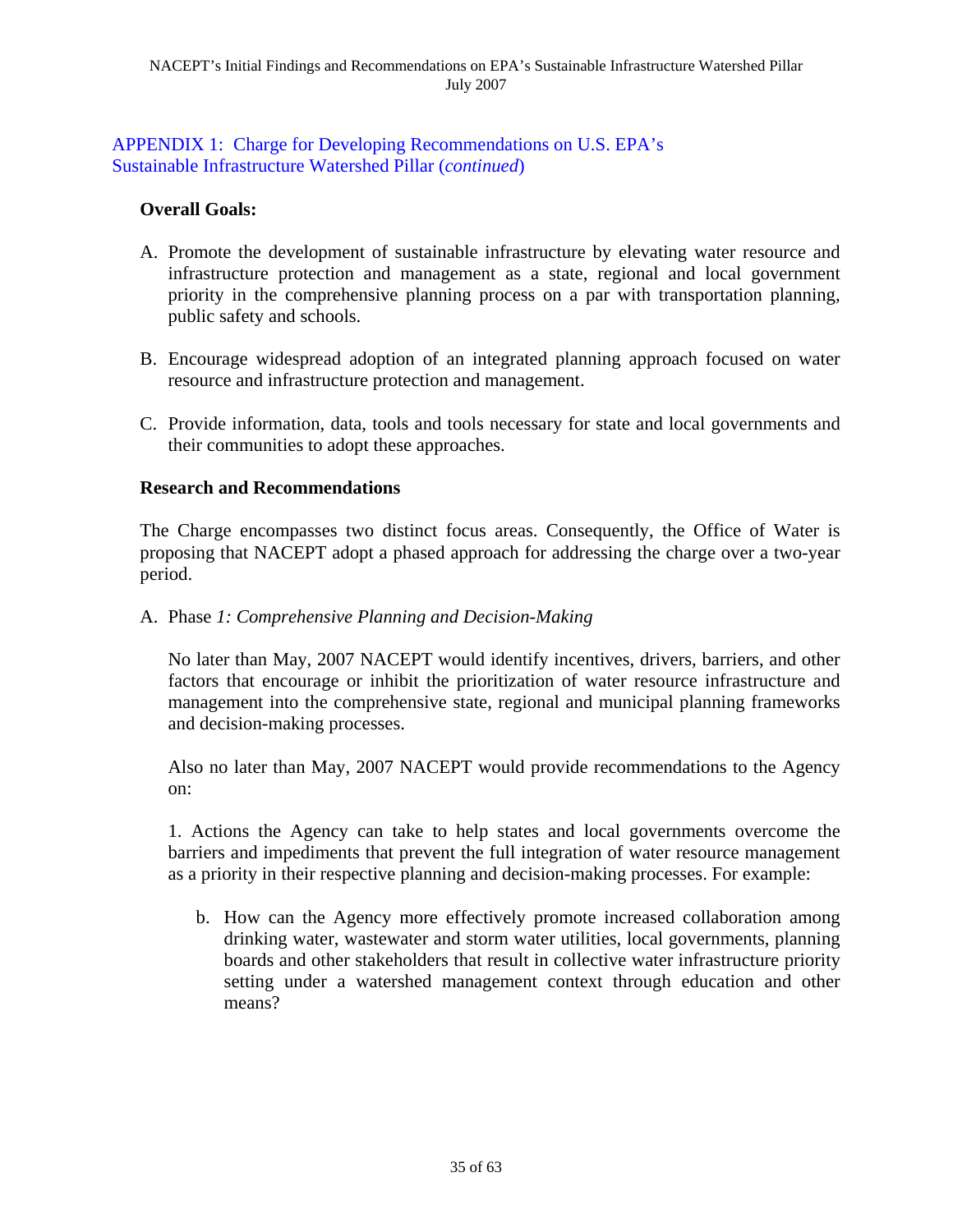- c. How can municipalities and other local government/regional planning entities build support for promoting a watershed approach to water infrastructure planning?
- d. Using relevant examples from the recent Cooperation Conservation Conference, what are the ways in which "cooperative conservation" or "coordinated resource management" has been or can be used to overcome barriers to promoting a watershed approach to water infrastructure planning?
- e. How can EPA, States, or others influence various community stakeholders to adopt and promote such an approach?
- f. What are the specific barriers embodied in existing EPA and state policies or practices that need to be remedied to help EPA and states further encourage and assist entities to consider and implement alternative and integrated approaches for water infrastructure planning and management?

#### B. *Phase 2: Benefits of Traditional versus Alternative Approaches to Water Resource Infrastructure and Management*

No later than May, 2008 NACEPT would identify, analyze and report on the *actual or potential benefits* that accrue to local governments and utilities that use alternative and integrated approaches to manage wastewater, drinking water, and storm water, and the factors that affect whether alternative or traditional approaches are more cost-effective. Examples of these alternative approaches include centralized management of decentralized technologies and systems, soft path technologies, conservation designs, smart growth strategies, water conservation and reuse policies and low impact development approaches.

In doing so, NACEPT would examine specific examples and associated factors from communities where centralized approaches are predominant and those where alternative approaches have been used, along with the key factors that caused these communities to adopt these approaches.

In addition, NACEPT would identify, analyze and report on the *actual or potential incentives* for local governments and utilities to use alternative and integrated approaches to manage wastewater, drinking water, and storm water.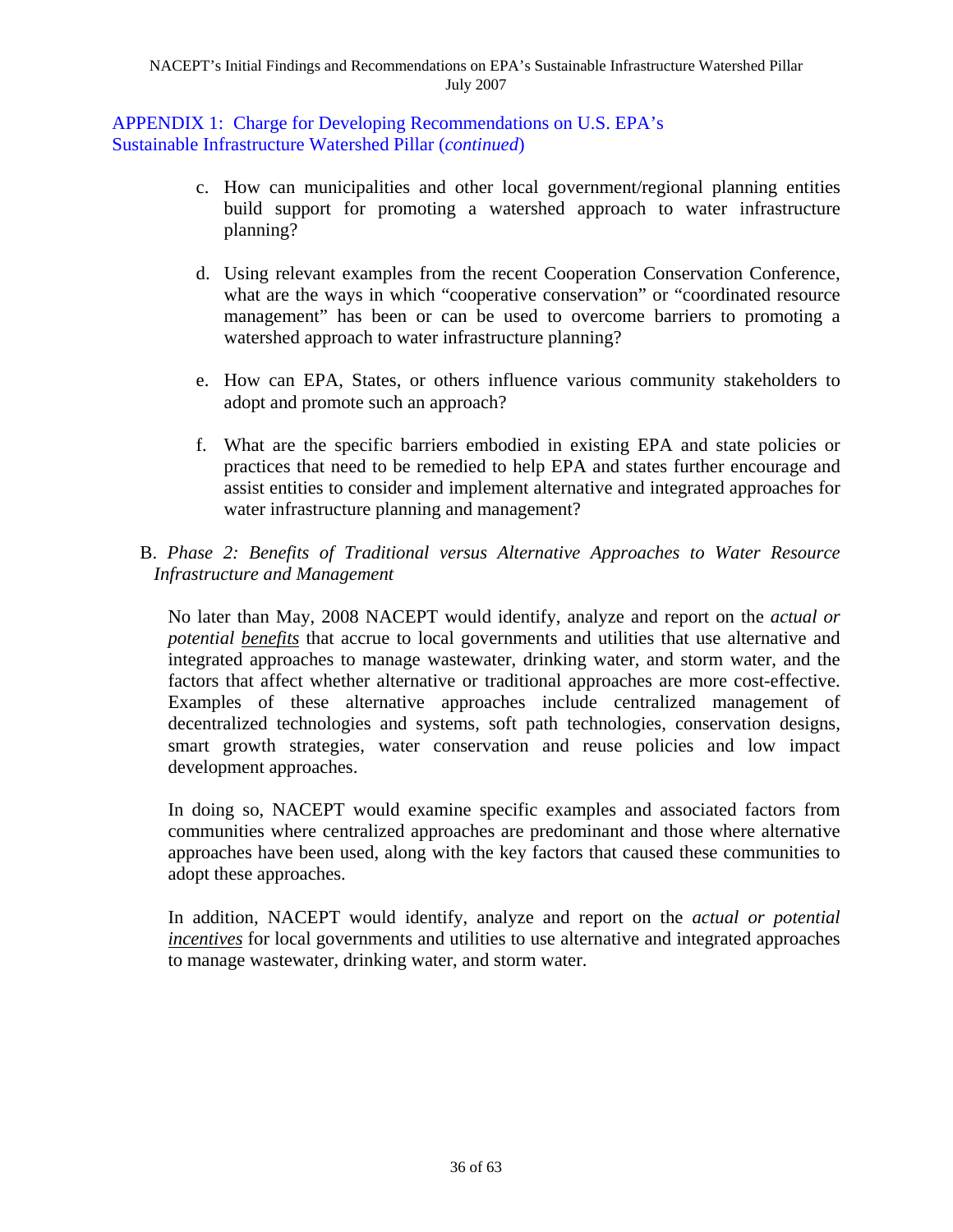Also no later than May, 2008 NACEPT would provide recommendations to the Agency on:

 1. Specific actions (e.g., policy, guidance, technical and programmatic tools, research) that the Agency can take to encourage and promote the investigation of alternative approaches that could meet water quality and service objectives at lower life-cycle cost than traditional approaches. For example, assist EPA in identifying mechanisms for promoting consideration of centralized management and oversight of decentralized systems as a cost-effective alternative to physical consolidation of infrastructure.

#### **Potential Future Work**

EPA would be open to identifying additional research areas, upon completion of the current charge, to further improve the understanding of sustainable infrastructure issues. The additional research topics may include new areas or may build upon the results of the current research charge.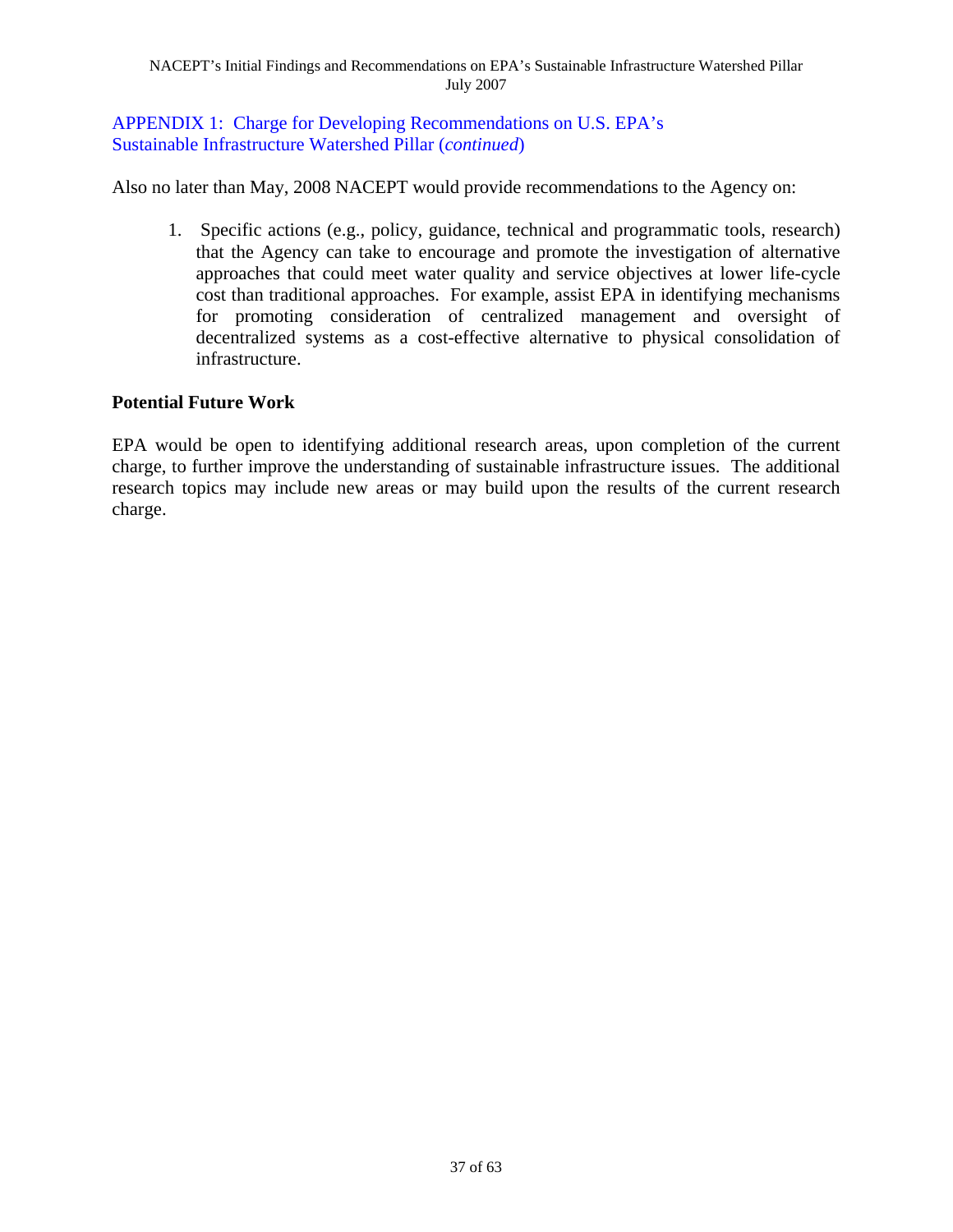## **ATTACHMENT A**

## **Watershed Approach (Long Version)**

#### **What does EPA mean by "a watershed approach"?**

To achieve environmental goals EPA encourages adoption of a watershed approach as a broad coordinating process for focusing on priority water resource problems. Using a watershed approach, multiple stakeholders integrate regional and locally-led activities with local, State, Tribal, and Federal environmental management programs. These environmental goals should ultimately protect and restore the health of the nation's aquatic resources, which includes but goes beyond meeting water quality standards; we must also address (a) pollutants for which there are currently not numeric standards (including nutrients and clean sediments); (b) healthy aquatic habitats (including wetlands); (c) coastal and marine waters; and (d) invasive species and other stressors. Relevant activities in watersheds include use of Clean Water Act and Safe Drinking Water Act authorities, funding and guidance, as well as many other tools that are available through other Federal, State, Tribal and local programs and non-governmental resources.

Major elements of successful watershed approaches involve:

- **focusing on hydrologically-defined areas**--watersheds and aquifers have hydrologic features that converge to a common point of flow; watersheds range in size from the very large, such as the Mississippi River Basin, to a drainage basin for a small creek;
- **using an integrated set of tools and programs** (regulatory and voluntary, Federal/State/Tribal/local and non-governmental sectors; innovation; communication and technical assistance; and sound science and information) to address the myriad problems facing our Nation's water resources, including: nonpoint source and point source pollution, habitat degradation, invasive species, and air deposition of pollutants, like mercury and nutrients;
- **involving all parties having a stake**, or interest, in developing collaborative solutions to a watershed's water resource problems;
- **using an iterative planning or adaptive management process** of assessment, setting environmental and water quality and habitat goals such as water quality standards, planning, implementation, and monitoring and ensuring that plans and implementation actions are revised to reflect new data.
- **breaking down barriers between plan development and implementation** to enhance prospects for success

EPA continues to work with Federal agencies, States, Tribes, local communities, and nongovernmental sectors to make a watershed approach the key coordinating framework of our planning, restoration, and protection efforts to achieve "clean and safe" water and healthy aquatic habitat.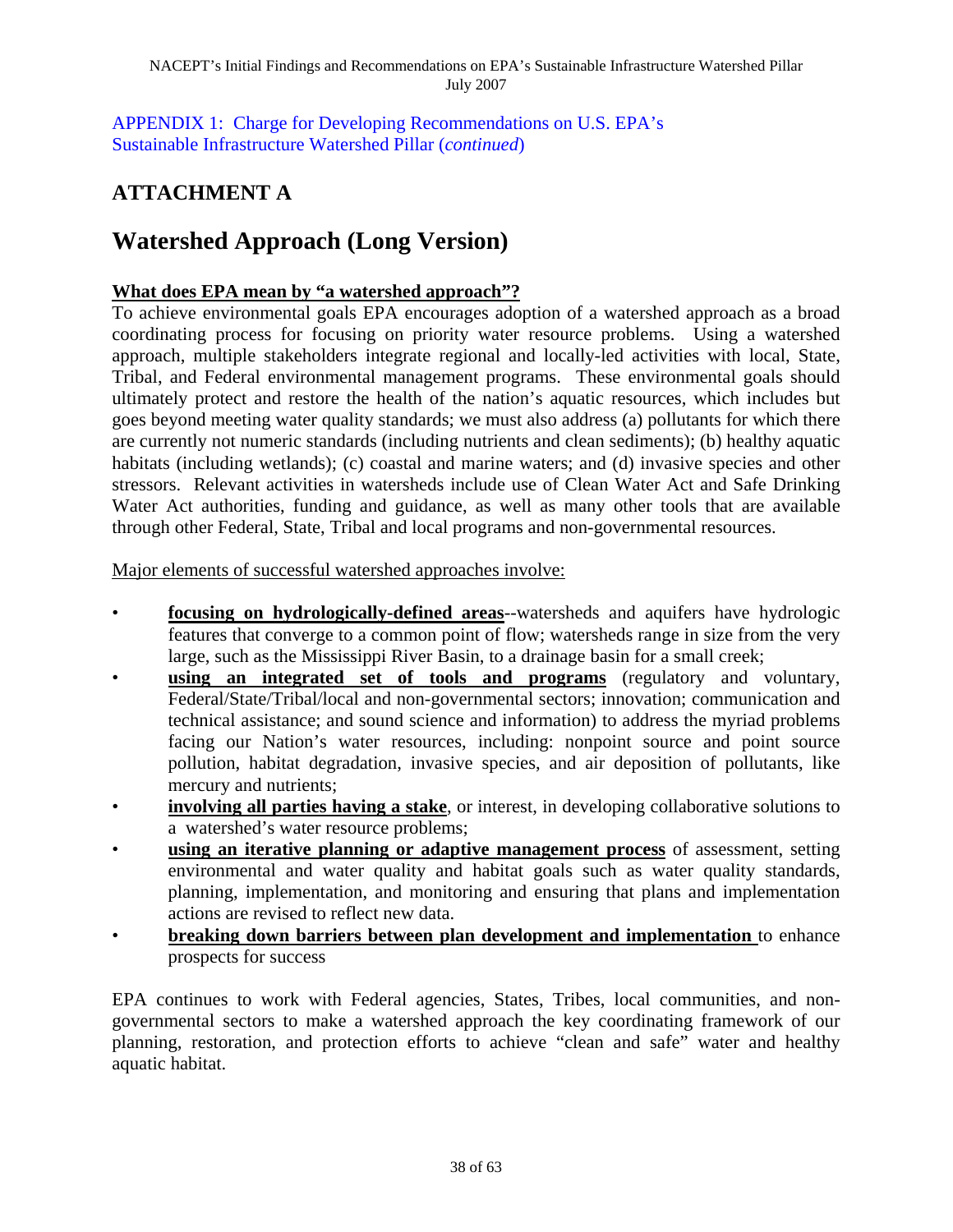#### APPENDIX 2: List of NACEPT Sustainable Water Infrastructure Work Group Members

#### **NACEPT Chair:**

John Howard Vinson & Elkins, LLP

## **Workgroup Chairs:** Harrison Rue

Dan Watts (2007) New Jersey Institute of Technology

Richard Sustich (2006)<br>
University of Illinois at Dan Williams<br>
University of Illinois at Architect Urbana/Champaign

#### **Members:**

Arthur "Butch" Blazer New Mexico State Forestry Division<br>
Sheila Frace

Rob Buirgy<br>
Big Thompson Watershed Forum Kevin McCormack<br>
Benita Best Wong

Jeff Crane

Renu Khator

Tribes Management

Bill Mullican Texas Water Development Board

Howard Neukrug Philadelphia Water Arleen O' Donnell Massachusetts Department of Environmental Protection

Thomas Jefferson Planning District Commission & Charlottesville-Albemarle Metropolitan Planning Organization

#### **EPA Liaisons:**

## Colorado Watershed Assembly **Designated Federal Officer:**

Sonia Altieri University of South Florida U.S. Environmental Protection Agency Clayton Matt Office of Cooperative Environmental Confederated Salish and Kootenai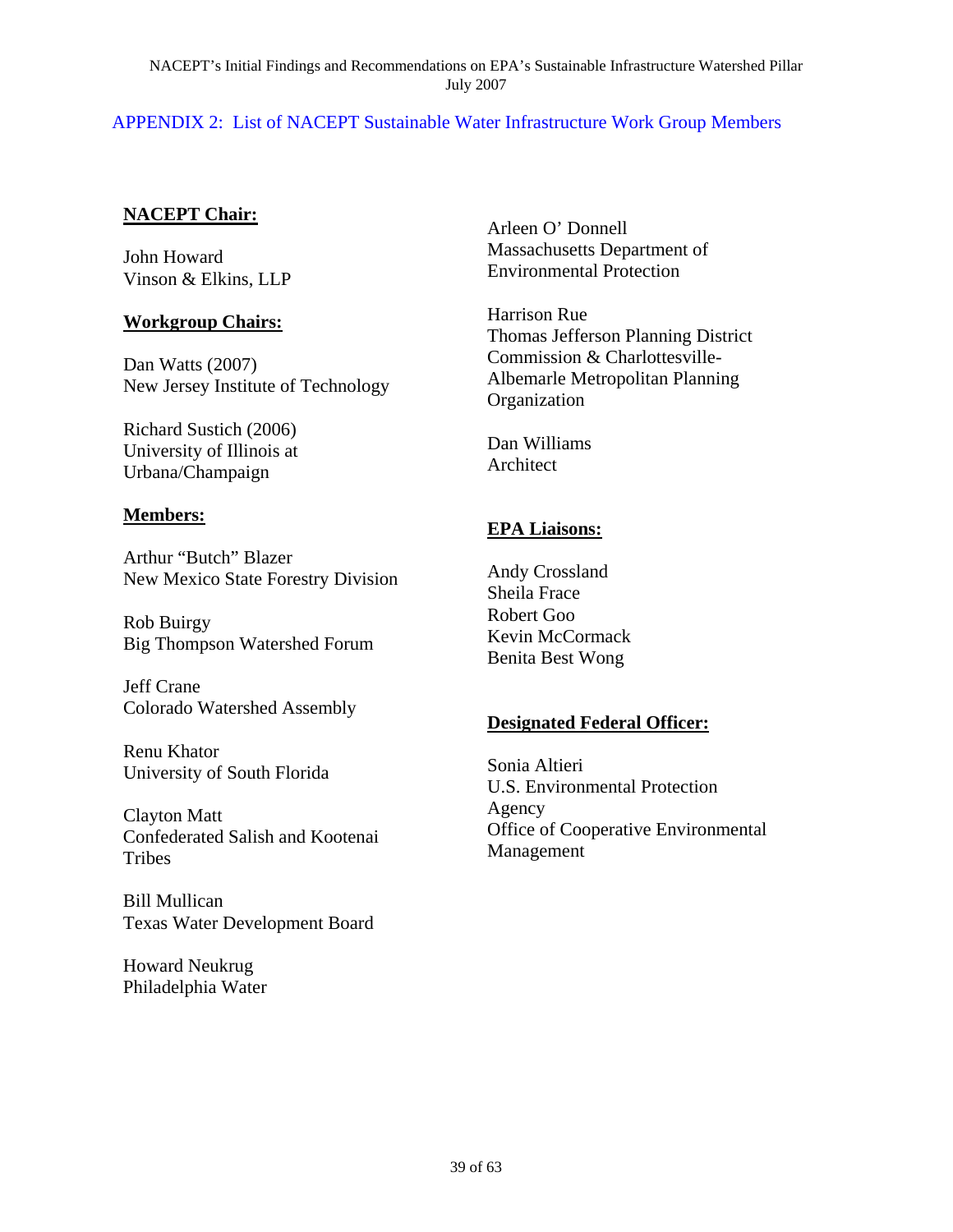#### APPENDIX 3: Schuylkill Action Network Fact Sheet

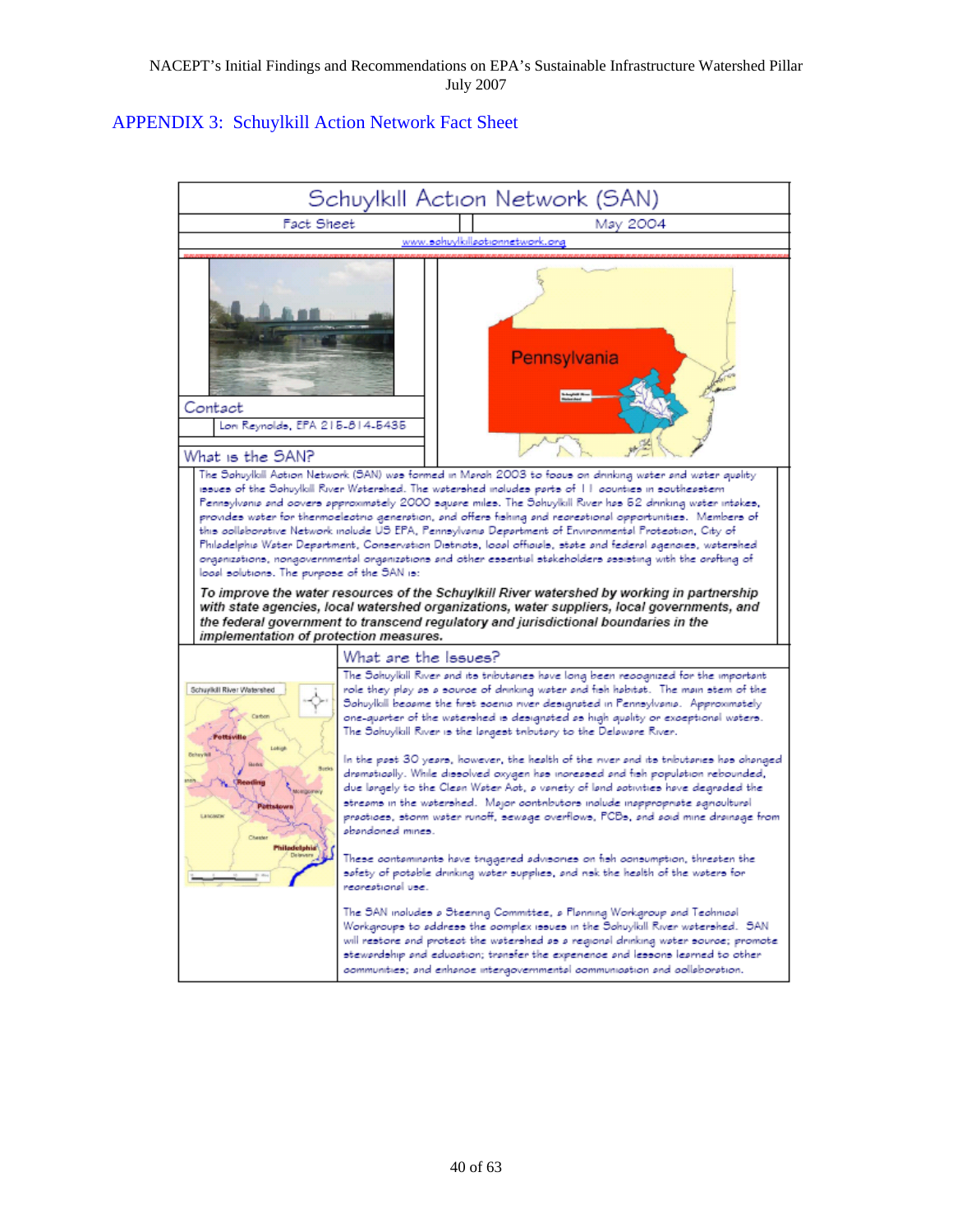

#### APPENDIX 3: Schuylkill Action Network Fact Sheet (c*ontinued*)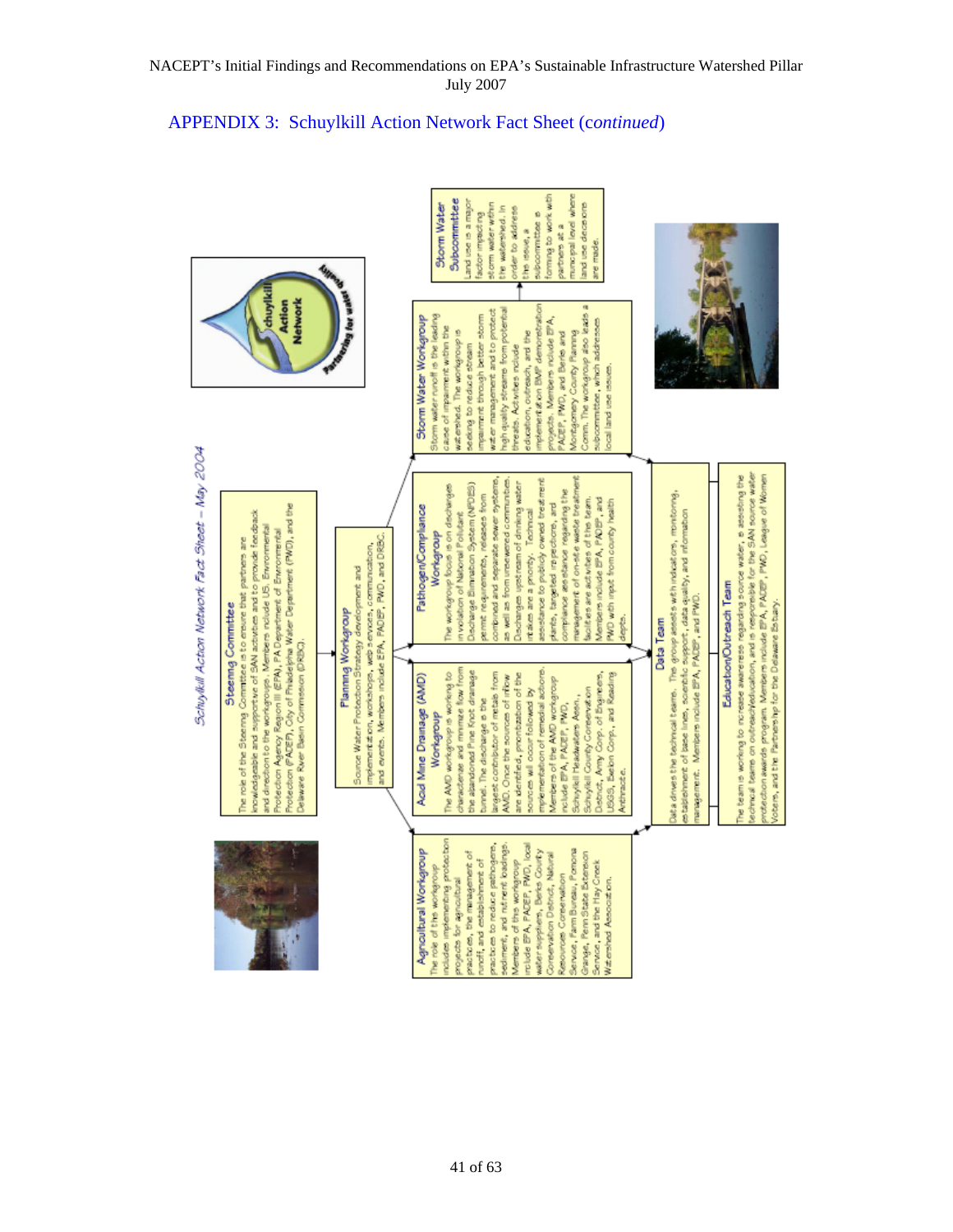#### *Federal Cooperative Agreement Opportunity Request for Applications (RFA) Executive Summary*

| Federal Agency Name:               | U.S. Department of Transportation<br>Federal Highway Administration<br><b>Office of Acquisition Management</b><br>1200 New Jersey Avenue, SE, Room (TBD)<br>Mail Drop: W36-481<br>Washington, DC 20590<br>Attn: Sarah Berman, HAAM-40F |  |  |  |
|------------------------------------|----------------------------------------------------------------------------------------------------------------------------------------------------------------------------------------------------------------------------------------|--|--|--|
| <b>Funding Opportunity Title:</b>  | "Integrating Transportation and Resource Planning to<br>Develop Ecosystem Based Infrastructure Projects"                                                                                                                               |  |  |  |
| <b>Announcement Type:</b>          | This is the formal announcement of this funding<br>opportunity. It has previously been described on FHWA's<br>STEP website at http://www.fhwa.dot.gov/hep/step/fy07rp.htm                                                              |  |  |  |
| <b>Funding Opportunity Number:</b> | RFA Number DTFH61-07-RA-00117                                                                                                                                                                                                          |  |  |  |

#### **SECTION I - FUNDING OPPORTUNITY DESCRIPTION**

#### A. STATEMENT OF PURPOSE

The Federal Highway Administration (FHWA) hereby requests applications to result in the award of up to ten (10) cooperative agreements for "Integrating Transportation and Resource Planning to Develop Ecosystem Based Infrastructure Projects."

#### B. LEGISLATIVE AUTHORITY

Section 5207 of the *Safe, Accountable, Flexible, Efficient Transportation Equity Act: A Legacy for Users (SAFETEA-LU)***,** Public Law 109-59, authorizes "… a Surface Transportation Environment and Planning Cooperative Research Program (STEP). The program carried out under this section may include research (1) to develop more accurate models for evaluating transportation control measures and system designs that are appropriate for use by State and local governments (including metropolitan planning organizations) in designing implementation plans to meet Federal, State, and local environmental requirements; (2) to improve understanding of the factors that contribute to the demand for transportation; (3) to develop indicators of economic, social, and environmental performance of transportation systems to facilitate analysis of potential alternatives; (4) to meet additional priorities determined by the Secretary in the strategic planning process under section 508; and (5) to refine, through the conduct of workshops, symposia, and panels, and in consultation with stakeholders (including the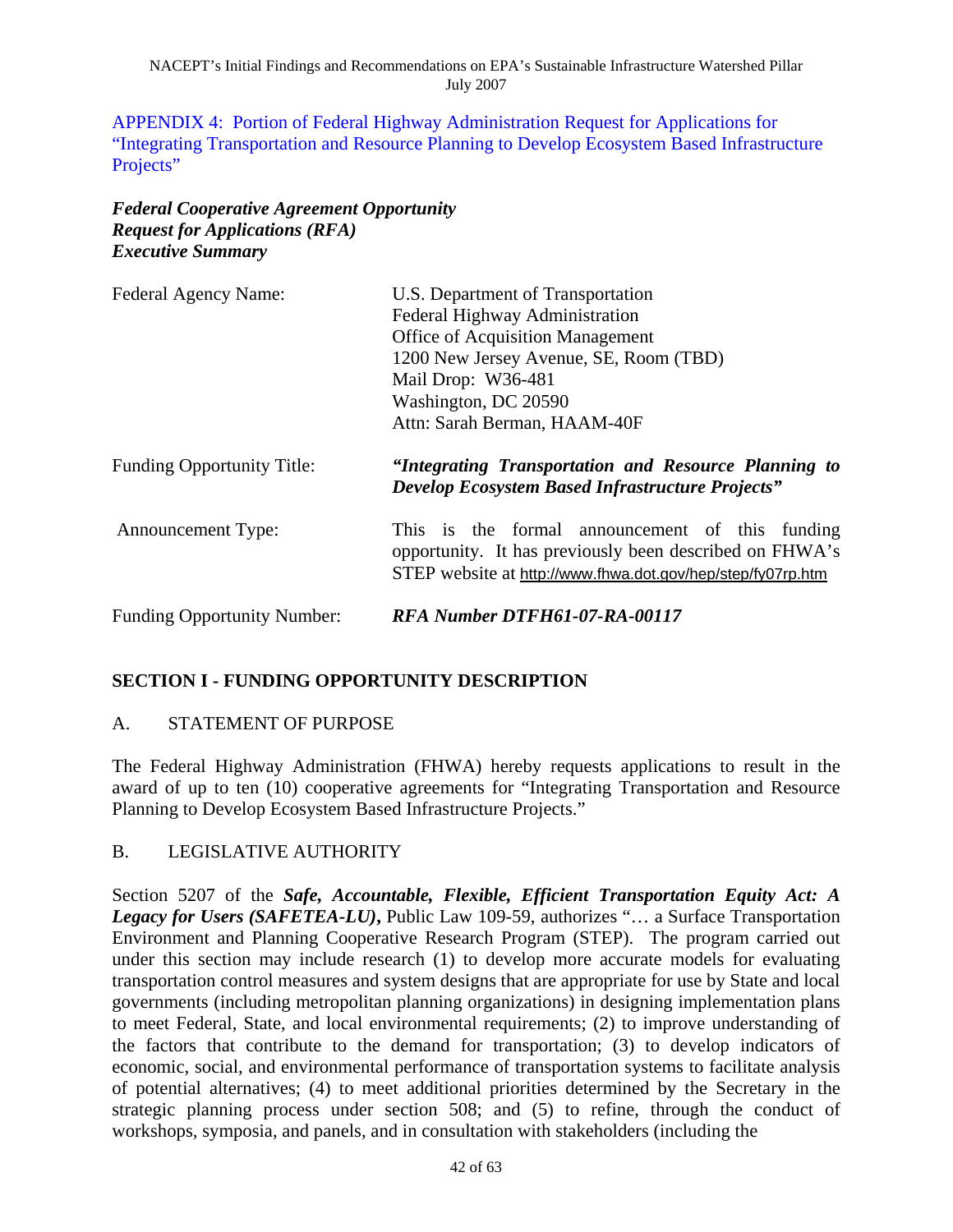Department of Energy, the Environmental Protection Agency, and other appropriate Federal and State agencies and associations) the scope and research emphases of the program."

The authority to award a cooperative agreement for this effort is found in SAFETEA-LU Section 5201, paragraph (c)(3) Cooperation, Grants, And Contract, which states, "The Secretary may carry out research, development, and technology transfer activities related to transportation… by making grants to, or entering into contracts and cooperative agreements with one or more of the following: the National Academy of Sciences, the American Association of State Highway and Transportation Officials, any Federal laboratory, Federal agency, State agency, authority, association, institution, for profit or nonprofit corporation, organization, foreign country, or any other person."

#### C. BACKGROUND

The concept of integrating both infrastructure and ecological planning efforts has been incorporated into the last three transportation bills. Most recently, Section 6001 of the *Safe, Accountable, Flexible, Efficient Transportation Equity Act: A Legacy for Users (SAFETEA-LU)***,** Public Law 109-59, specifically incorporates environmental planning factors into the statewide and metropolitan planning processes, and requires that transportation planning agencies consult, as appropriate, with natural resource planning and protection agencies to coordinate and compare their planning efforts and products. These efforts lead to more informed transportation planning decision-making, including the integration of natural resource considerations with transportation needs, prioritized mitigation areas, and the identification of mitigation opportunities having the greatest potential to restore the environmental functions that may be affected by a proposed transportation project. Section 6002 of SAFETEA-LU strengthens and carries these planning objectives forward into project development by requiring transportation agencies to coordinate with resource agencies and public stakeholders as early as possible in the Environmental Review Process.

In 2002, Executive Order 13274 *Environmental Stewardship and Transportation Infrastructure Project Reviews* was signed. The order was issued to promote environmental stewardship in the nation's transportation system and to streamline the environmental review and development of transportation infrastructure projects. An interagency task force was established to oversee the implementation of the Executive Order and monitor the environmental review of certain high priority projects. A workgroup was established by the task force to focus on creating and documenting better ways to more effectively link transportation system planning performed by State and local governments with natural and cultural resource concerns. While planning efforts are required at transportation agencies as well as resource conservation agencies, historically these efforts have occurred with little or no coordination between the agencies until the plans are implemented and specific projects initiated. In addition, the workgroup formed the core group that led to the creation of the publication *Eco-Logical: an Ecosystem Approach to Developing Infrastructure Projects, (Eco-Logical)* in early 2006. A PDF version of *Eco-Logical* is available at: [http://www.environment.fhwa.dot.gov/ecological/eco\\_index.asp](http://www.environment.fhwa.dot.gov/ecological/eco_index.asp).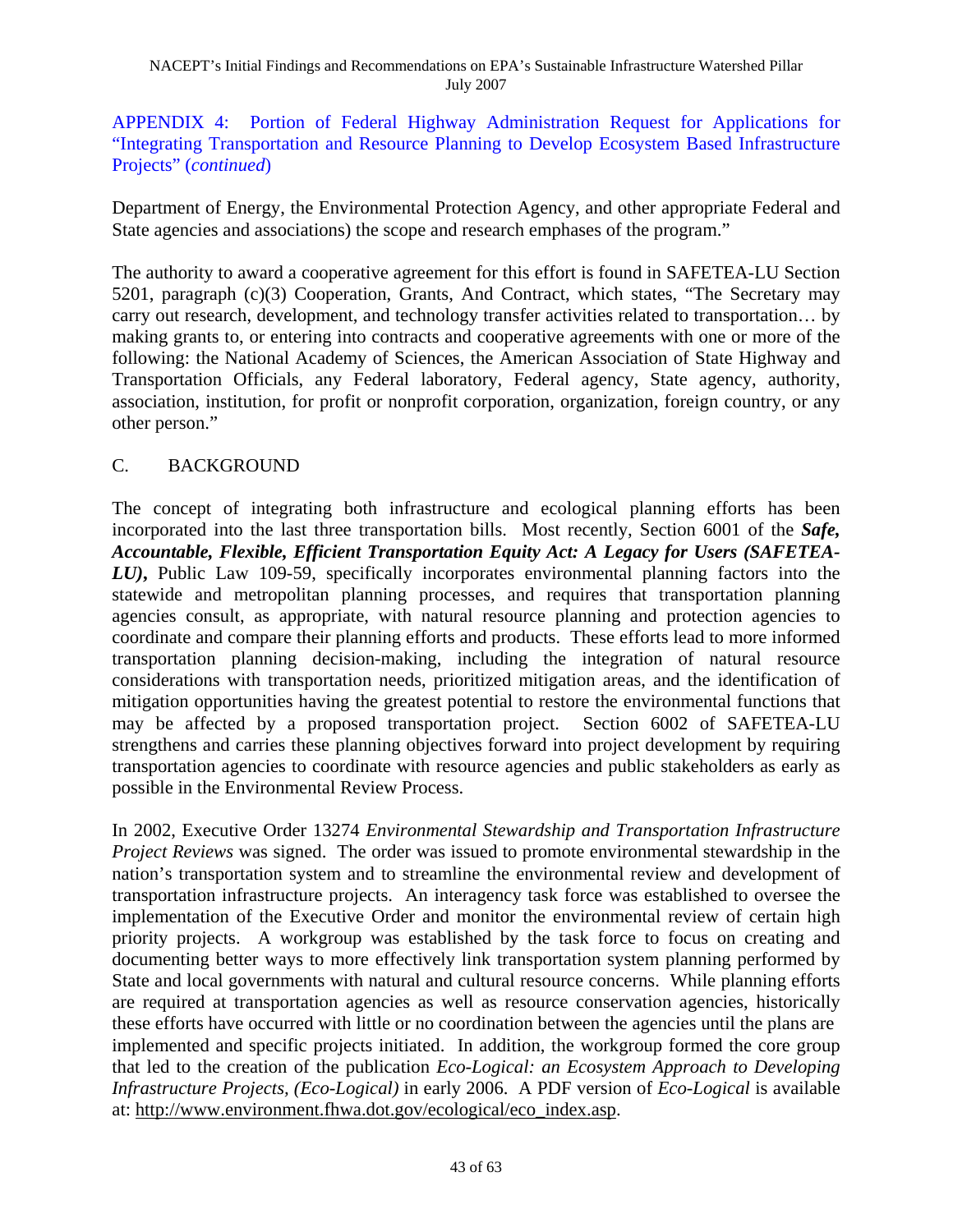The multi-agency publication *Eco-Logical* encourages Federal, State, tribal, and local partners to integrate environmental solutions and goals into planning for infrastructure development. *Eco-*

*Logical* puts forth the conceptual groundwork for integrating environmental and infrastructure plans across agency and geographical boundaries, and endorses ecosystem-based mitigation approaches to compensate for unavoidable impacts caused by infrastructure projects.

The ecosystem approach to infrastructure development as outlined in *Eco-Logical* consists of restoring, creating, enhancing, and preserving habitat and other ecosystem features in conjunction with or in advance of projects in areas where environmental needs and the potential environmental contributions have been determined to be greatest. Ecosystem-based mitigation extends existing compensatory mitigation options by offering a way to evaluate alternatives for off-site mitigation and/or out-of-kind mitigation in the ecologically most important areas as defined by interagency partners and the public. The approach shifts the Federal government's traditional focus from individual jurisdictions and actions to a larger focus of multiple agencies within the larger natural ecosystem. The overall goals of the ecosystem approach to mitigation and *Eco-Logical* are: conserve larger, scarce, multi-resource ecosystems; increase habitat connectivity; improve predictability in environmental review and regulatory processes; provide better public involvement to improve transparency and establish greater credibility; and streamline infrastructure planning and development.

Various habitat or watershed programs are cited in *Eco-Logical* as examples of components of an ecosystem approach to mitigation. Some of the examples focus on conservation of habitat for a single species, such as the Indiana Habitat Conservation Plan for the Indiana Bat and the Alabama Gopher tortoise conservation bank. Other initiatives, such as the Colorado Short grass Prairie Initiative and North Carolina's Ecosystem Enhancement Program, are more comprehensive in their conservation strategies.

#### D. OBJECTIVES

The objective of the "Integrating Transportation and Resource Planning to Develop Ecosystem Based Infrastructure Projects" is to conduct an integrated planning effort and develop ecosystembased approaches for transportation related efforts as outlined in *Eco-Logical,* which may be used as case studies and best practices to be promoted nationwide.

#### E. STATEMENT OF WORK

FHWA asks prospective applicants to focus on the *Eco-Logical* document as the primary construct in developing their proposal. The applicant's application shall address one or more elements suggested in the eight-step integrated planning process described in *Eco-Logical*.

*Eco-Logical* articulates a vision of how infrastructure development and ecosystem conservation can be integrated to harmonize economic, environmental, and social needs and objectives. The development of an ecosystem based approach will provide planning agencies, as well as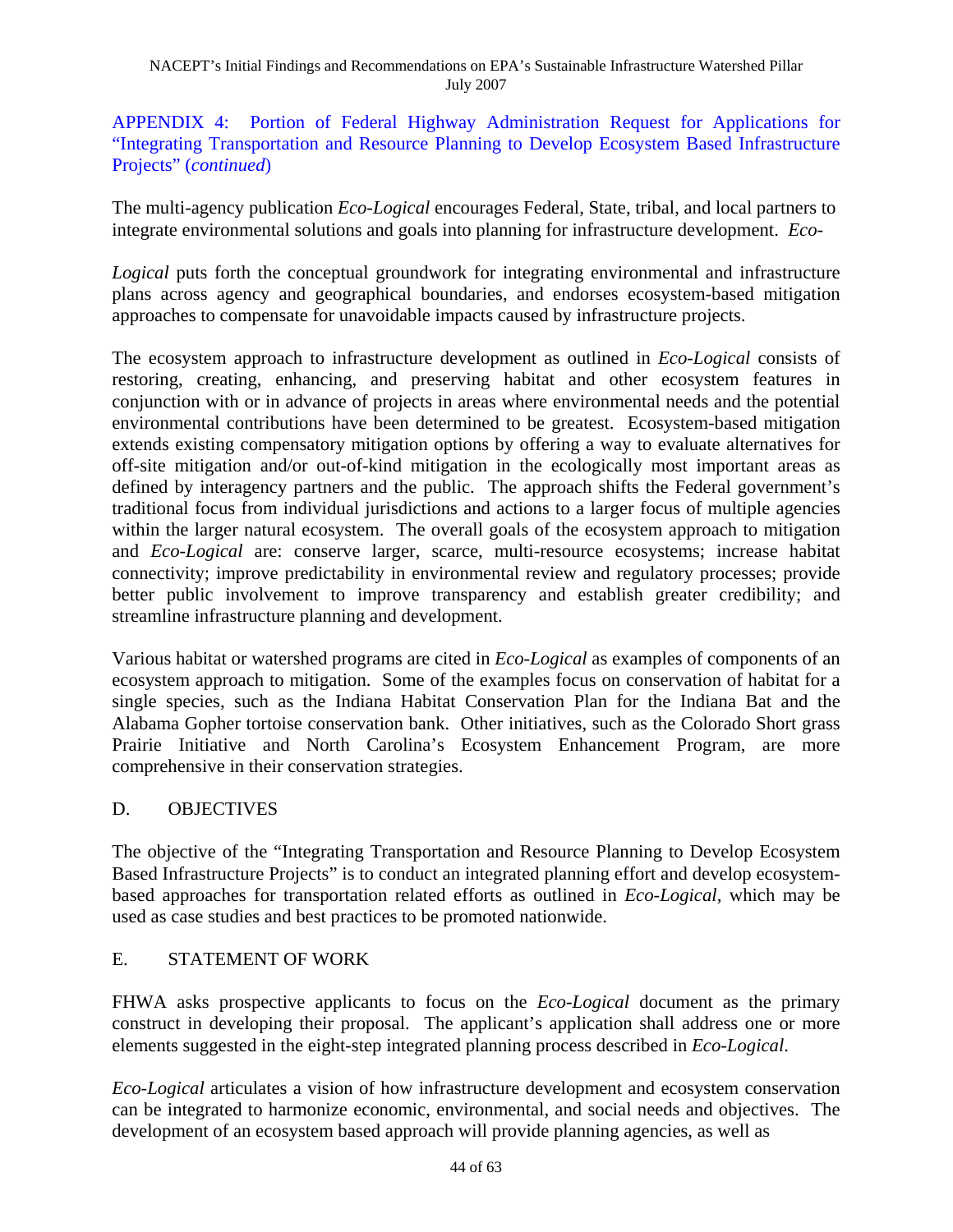communities and resource agencies, the ability to utilize the best available science and achieve greater efficiencies in the transportation decision-making process.

The ecosystem approach should be viewed as a tool for partners to develop acceptable solutions that complement agency missions. Agencies and private and public partners are encouraged to

build collaborative partnerships to establish an integrated planning method that would ultimately yield a Regional Ecosystem Framework (REF) that designates environmental priority areas, mitigation options, and performance measures for the mitigation effort. Some expected benefits from this approach can be: safer and improved infrastructure that balances social and ecological concerns, watershed and ecosystem health, and minimized habitat fragmentation as a result of planning focused on increased habitat connectivity and conservation.

Recipients shall perform tasks within the following work areas, which are based on the eight-step integrated planning process described in *Eco-Logical*:

- 1. Partnering and Data;
- 2. Integration of Conservation and Transportation Planning; and
- 3. Performance Monitoring

**Note: Applicants may propose to perform activities under one, two or three of the above work areas. Additional weight will be given to proposals that incorporate elements of multiple work areas.** 

**Note: In addition to the three work areas noted above, applicants are encouraged to propose other activities that support the integration of natural resource planning and preservation with the development of transportation based plans and projects within the funding limitation on page 8 of this RFA.** 

#### *Area 1. Partnering and Data*

This work area is based on the initial steps of the integrated planning process as described in *Eco-Logical*. Applicants applying under this work area may be at the early stages of developing an Eco-Logical framework for their transportation infrastructure program or individual projects. Partnerships are being developed and planning documents are being collected.

#### **Note: Applicants shall identify what their agency will accomplish with this project, identify where their agency is in institutionalizing the Eco-Logical framework, and indicate the next steps to be taken in the project.**

The Recipient shall engage in any or all of the following:

o Partnership building: convening multiple agencies and stakeholders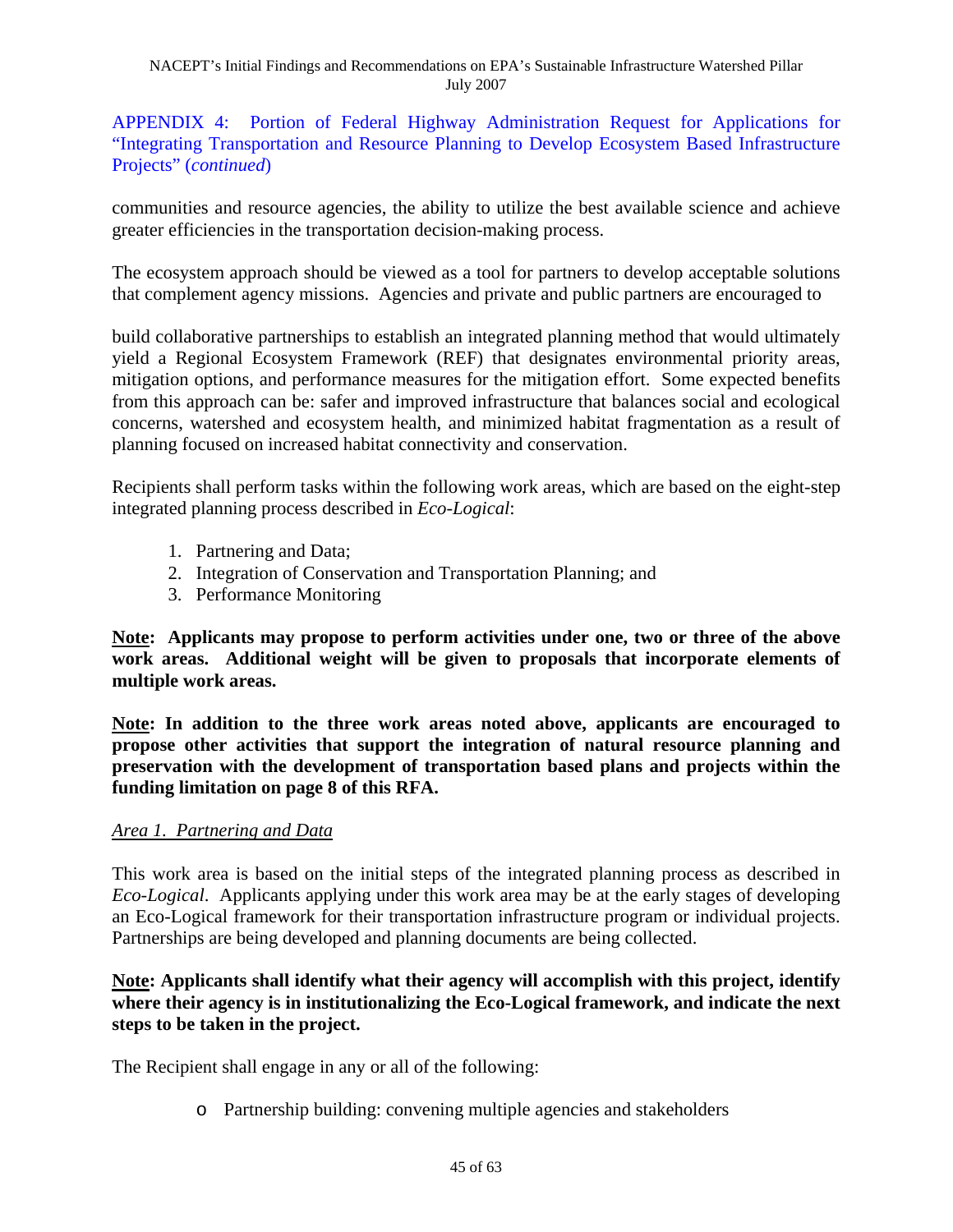- For example, facilitated meetings/training; establishment of formal agreements such as memorandums of understanding/agreement
- o Data sharing: collecting and sharing existing plans and data among multiple agencies
- o Data gathering: collecting data and/or researching existing resources
	- For example, to be used in the development of a regional ecosystem framework (REF); GIS based maps of ecological areas and cultural resources

#### *Area 2. Integration of Conservation and Transportation Planning*

This work area is based on the middle steps of the integrated planning process as described in *Eco-Logical*. Applicants applying under this work area have already formed partnerships with multiple agencies, have collected planning documents from these agencies and are beginning to integrate these plans.

#### **Note: Applicants shall identify what their agency will accomplish with this project, identify where their agency is in institutionalizing the Eco-Logical framework, and indicate the next steps to be taken in the project.**

The Recipient shall engage in any or all of the following:

- o Resource assessment: identifying the most critical conservation areas from an ecosystem perspective
- o Conservation planning: determining strategies to conserve critical resources
	- For example, development of a conservation strategy for important habitat and/or resources that identifies actual opportunities for adaptive management and ecosystem enhancements
- o Integrated planning: applying conservation data and assessments, goals and strategies into transportation planning
	- For example, the incorporation of environmental resource management plans and other data to be considered as part of the environmental analysis for transportation planning (multimodal, corridor), project planning, environmental analysis, design, maintenance, and operations
- o Ecosystem mitigation: connecting ecosystem strategies to transportation projects and programs

#### *Area 3. Performance Monitoring*

This work area is based on the final steps of the integrated planning process as described in *Eco-Logical*. Applicants applying under this work area have already identified and prioritized mitigation areas based on proposed transportation infrastructure projects. This work area evaluates how well the Eco-Logical framework is implemented, the environmental health of the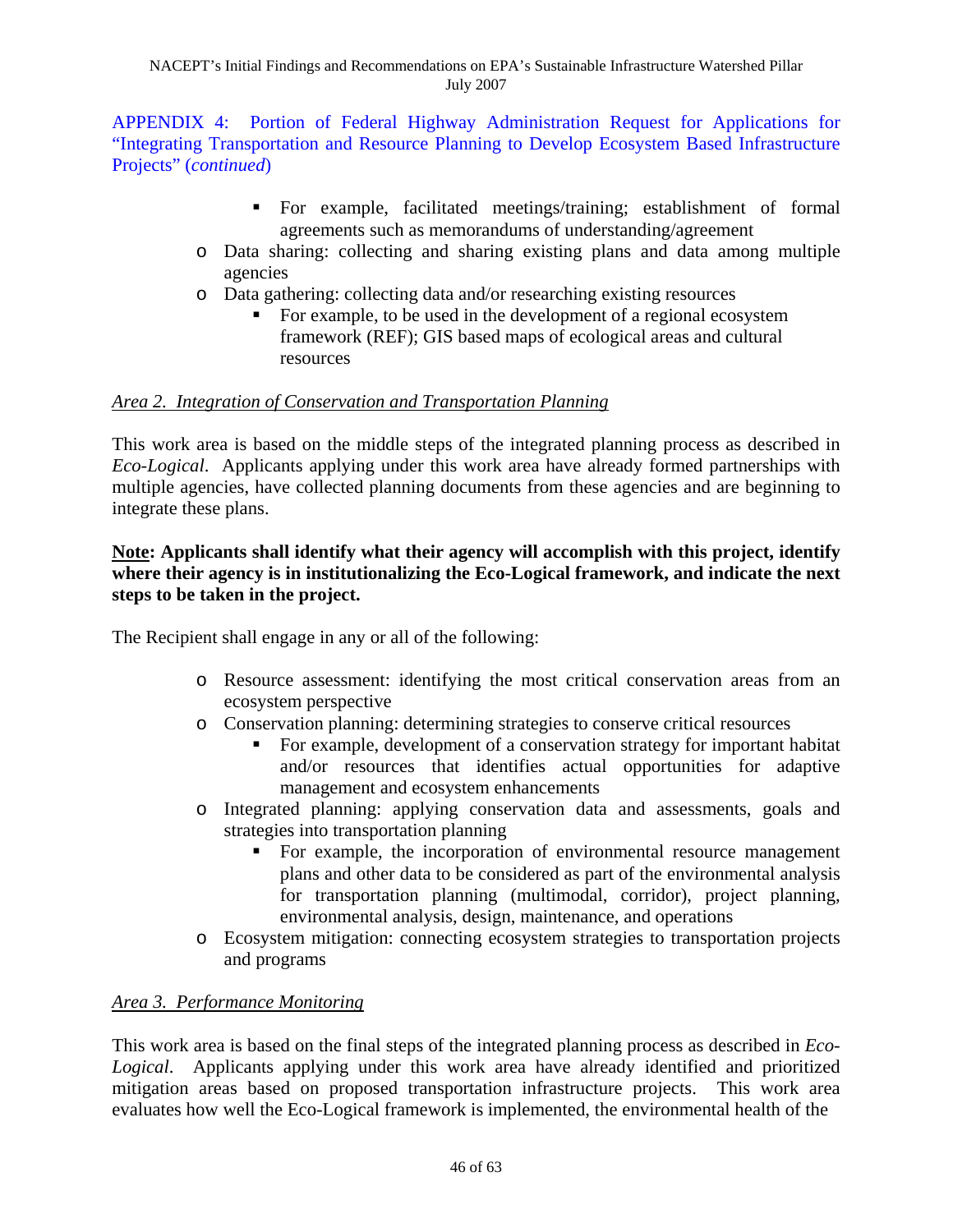ecosystem, environmental documentation and review timeliness, and the deliverability of transportation infrastructure projects.

**Note: Applicants shall identify what their agency will accomplish with this project, identify where their agency is in institutionalizing the Eco-Logical framework, and indicate the next steps to be taken in the project.** 

The Recipient shall develop **at least one** of the following:

- o Performance measures: defining metrics to be used to assess ecosystem health and stewardship
- o Monitoring systems: developing programs for monitoring ecosystem health and stewardship
	- For example, the development of an adaptive measurement process to monitor the impacts of infrastructure plans and projects on the ecosystem
- o Agency performance measures: development of guidelines to assist State/local transportation agencies and other groups to effectively and efficiently integrate planning efforts by implementing and attaining compliance with related rules/regulations, policies, and standards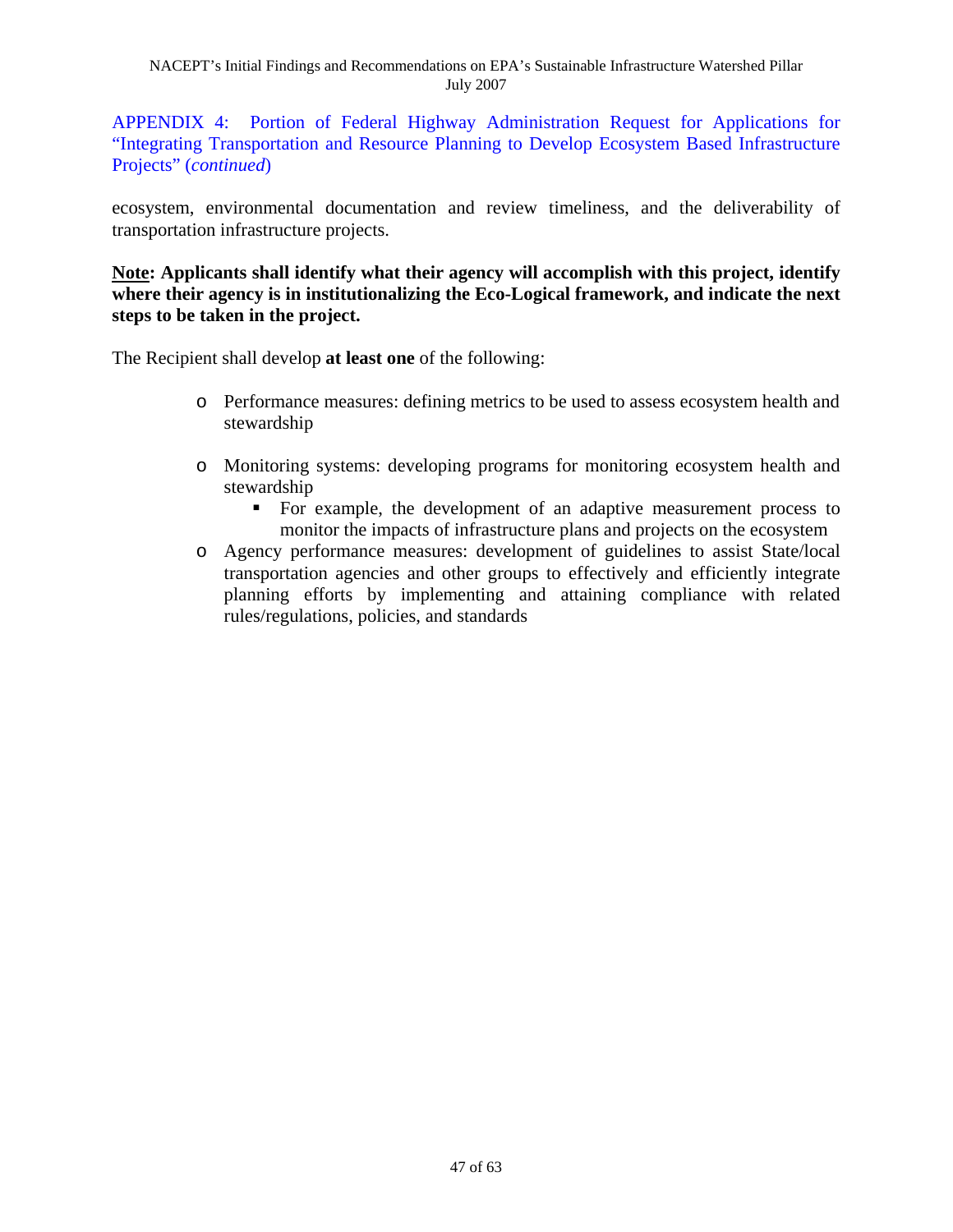#### APPENDIX 5: EPA Region I Charles River Project Press Release

#### **Charles River 'Report Card' Grade Drops to a "B-" – Clean Up Efforts Continue; Outlying Communities Challenged to Match Boston and Cambridge's Efforts**

Contact: Peyton Fleming, EPA Press Office (617-918-1008)

For Immediate Release: April 21, 2004 Release # 04-04-39

BOSTON - The U.S. Environmental Protection Agency today announced a report card grade of "B-", down from a "B" last year, for the Charles River. The grade, based on water quality data collected last year, shows that water quality improvements in the river have leveled off in recent years and that additional stormwater controls and planned sewer system upgrades will be essential for water quality to improve over the next few years.

While environmental officials acknowledged the reduced grade indicates the huge challenge involved in restoring the Charles, they also pointed out that the goal of making the river safe for swimming and fishing is within reach. Future improvements will depend to a large extent on towns and cities along the Charles incorporating the kind of all-out effort already underway in both Boston and Cambridge. Those two cities are spending hundreds of millions of dollars tackling illicit sewer connections, stormwater overflows and other pollution problems that continue to beset the Charles River, especially after rain events.

"If every community along the Charles puts in the kind of effort to reduce sewer waste we have seen in Cambridge and Boston, we can indeed cross the finish line," said Robert W. Varney, regional administrator for EPA's New England Office, at a news conference today on the Weeks Footbridge overlooking the river. "The dramatic water quality improvements we achieved in the early stages of this project are still with us, and the Charles continues to be much cleaner and safer than it was in the mid-1990s. However, with each increment of progress, the task ahead becomes more challenging. We grabbed the low-hanging fruit in the late 1990s. Now we are reaching for the upper branches."

Over the last five years, communities have successfully closed illegal discharge pipes and separated sewer lines responsible for much of the river's pollution. More than one million gallons a day of sewerage was removed from the river through those efforts. But stormwater overflows and illegal sewer-line hookups continue to discharge more sewage than is acceptable.

"Today's grade clearly underscores the complexities of resolving issues in the urban environment," said Robert Zimmerman, executive director of the Charles River Watershed Association, which collects the water quality samples used for grading the river. "Nevertheless, with attention and diligence, and some creativity, the Charles can be fully restored. I'm looking forward to redoubling our efforts over the coming years."

Last year, the river was clean enough for boating 85 percent of the time, down from 91 percent of the time in 2002 and met swimming standards 46 percent of the time, compared to 51 percent the previous year.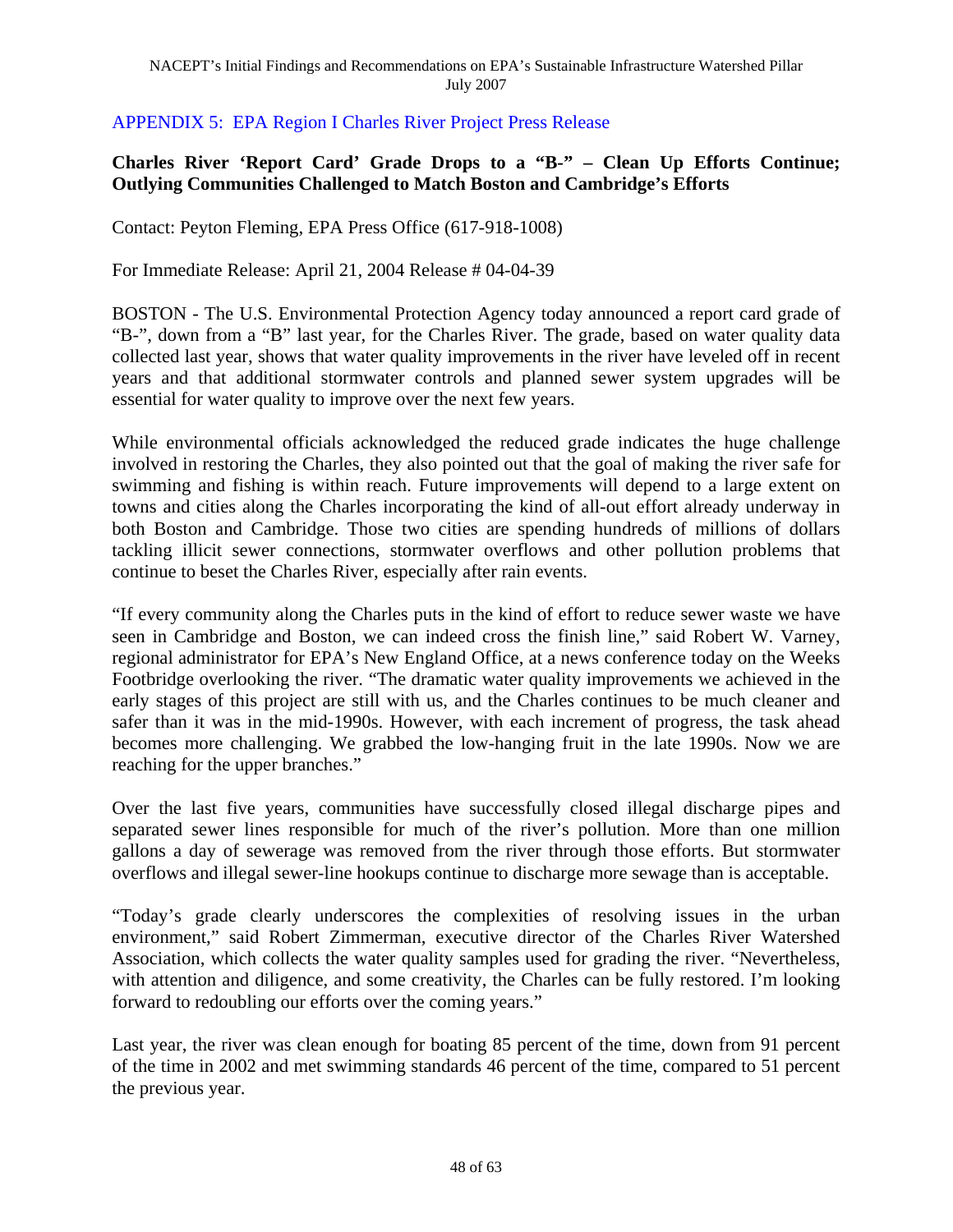#### APPENDIX 5: EPA Region I Charles River Project Press Release (*continued*)

Although the 2003 data shows that challenges that lie ahead, dramatic gains have been made since the Clean Charles 2005 initiative began in 1995. At that time, EPA gave the Charles a

grade of "D," since it was meeting bacteria boating standards only 39 percent of the time and swimming standards only 19 percent.

During that time, significant efforts by state and local agencies, businesses and individuals have successfully reduced stormwater discharges, illicit sewer connections and other pollution sources.

Various actions were outlined today for achieving additional water quality improvements in the river, among those:

- Boston Projects: Boston, with support from the MWRA, is spending millions of dollars to reduce combined sewer overflows into the river from the Stony Brook drainage basin, which includes Jamaica Plain, Hyde Park, Roslindale and West Roxbury. When this project is done in 2006, Boston will have removed the largest remaining source of bacterial pollution to the Lower Basin. Boston has also undertaken a \$1.5 million project to identify illicit sewer connections in this drainage basin. Illicit connections are also being removed in Fanueil Brook, another significant source of bacteria into the river. This project is part of a new City-Wide Illicit Connection Investigation Program that Boston is undertaking. The three-year program will address an estimated 6,000 acres throughout the city served by separate storm drains. The investigation will focus on approximately 95 outfalls, 2,500 manholes and 6,000 building connections. Collectively, Boston's programs removed nearly three-dozen illicit connections last year that were discharging 12,000 gallons of sewage a day into the river.
- Cambridge Projects: Since the mid-1990s, Cambridge has spent more than \$100 million on sewer separation and stormwater management activities. Over the next several years, Cambridge has earmarked more than \$70 million for additional sewer reconstruction projects. Among the biggest projects is separating storm drains from sewer pipes in the city's Agassiz neighborhood, a project that will result in far fewer discharges from the Cottage Farm Combined Sewer facility, the largest discharge source on the Cambridge side of the river. Another significant project is a \$30 million effort to eliminate 90 million gallons of combined sewerage that presently flows into the Charles from the Cambridgeport neighborhood during heavy rains.
- Watershed-Wide Stormwater Management Subcommittee: Boston and Cambridge have agreed to lead an EPA-sponsored subcommittee, created as part of the Clean Charles 2005 Task Force, to make sure that all municipalities in the watershed are doing all that they can to reduce stormwater pollution into the river. Based on the significant knowledge and technical expertise of these two cities, their experience will be a tremendous asset to other municipalities to identify and correct inappropriate discharges into the river. Among the top priorities is the development of a comprehensive, systematic illicit connection identification and elimination protocol similar to the program being used by Boston. EPA intends to make comprehensive illicit removal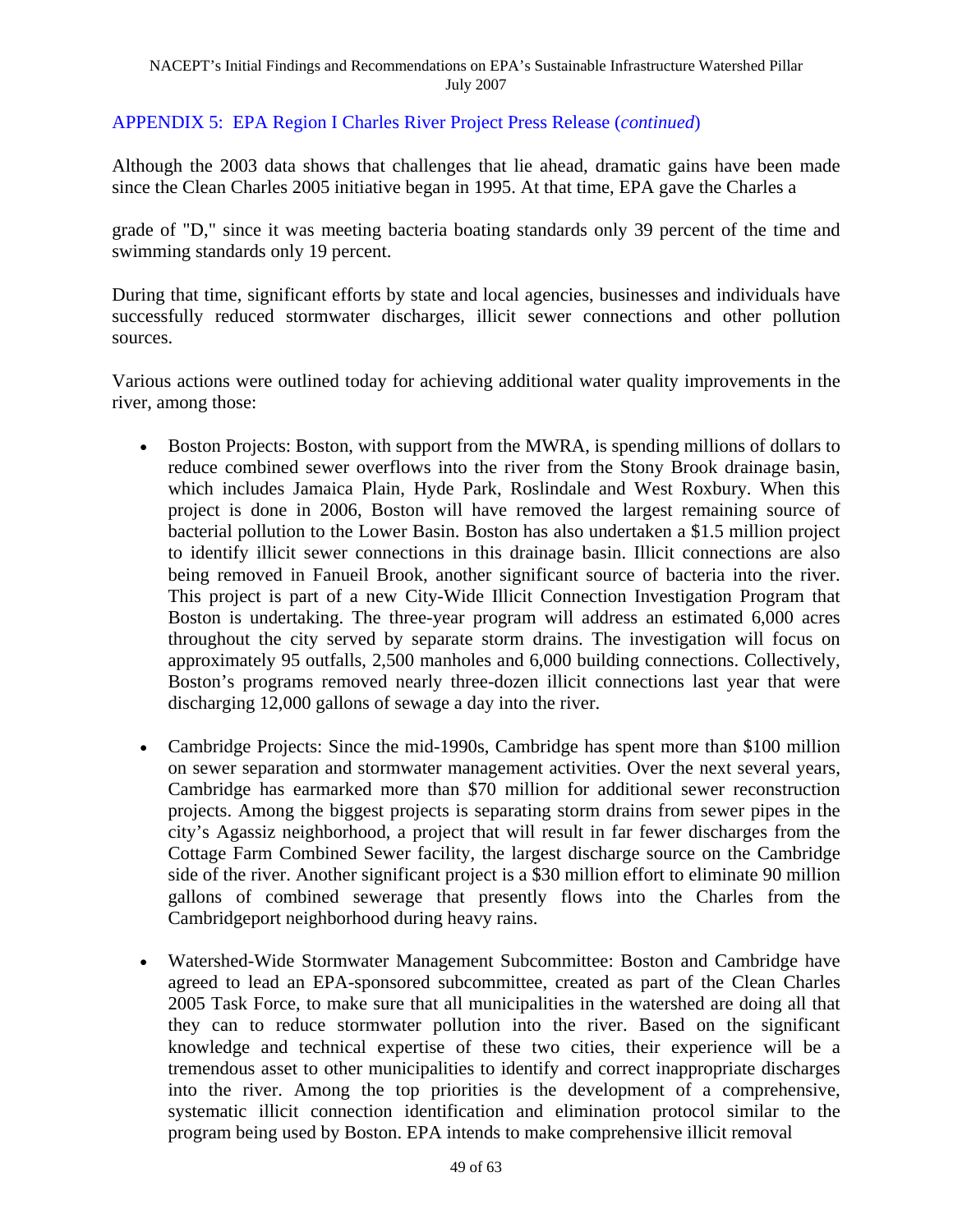#### APPENDIX 5: EPA Region I Charles River Project Press Release (*continued*)

- programs a requirement of each municipality is stormwater management permits. EPA will monitor through annual reports the progress these communities are making toward eliminating all connections.
- Hot spot monitoring: Citizen watchdog Roger Frymire of Cambridge has helped identify bacterial loads to the river, which have allowed EPA to direct municipalities, including Waltham, Boston, Watertown and Brookline, to give immediate attention to these discharges. In the year ahead, EPA will continue to look for such hot spots with Frymire's help.

For more information about EPA's Clean Charles 2005 project, visit EPA's web site at [http://www.epa.gov/region01/charles/index.html.](http://epa.gov/region1/charles/index.html)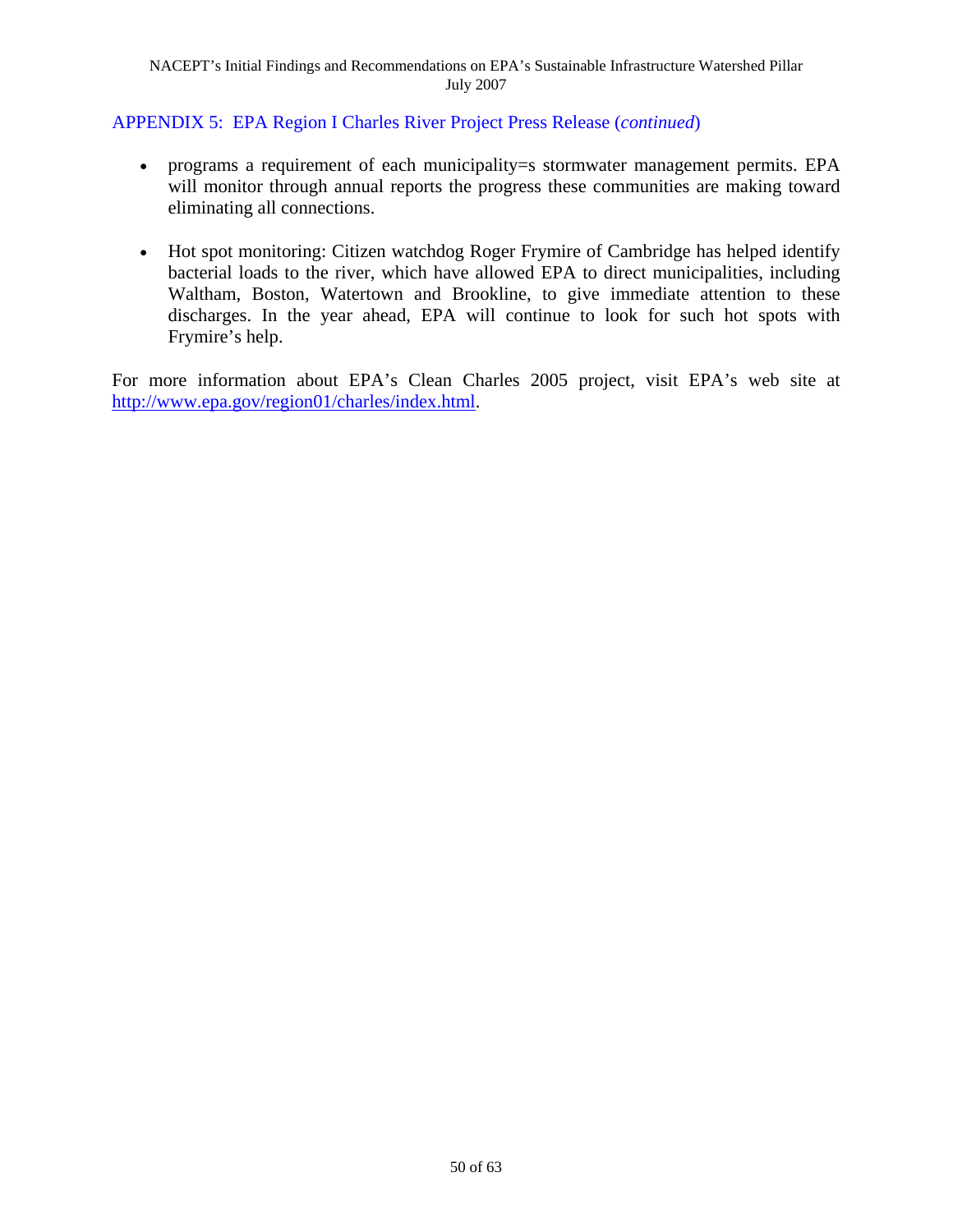#### APPENDIX 6: Nitrogen Trading by Connecticut POTWs

### **Connecticut Pre-proposal to the United States Environmental Protection Agency**

**Innovations Grant Program August 19, 2002**

#### **Submitted by**

Connecticut Department of Environmental Protection Bureau of Water Management 79 Elm Street Hartford, CT 06106-5127

#### **Monitoring of Municipal Sewage Treatment Plants For Pollutant Credit Exchange and Compliance**

#### **Summary**

The Connecticut Department of Environmental Protection (DEP) is implementing legislation authorizing the issuance of a watershed general permit to regulate the discharge of nitrogen from municipal point sources and the institution of a nitrogen credit-trading program pursuant to the approved Total Maximum Daily Load (TMDL) for Long Island Sound. The General Permit (GP) issued by DEP regulates 79 publicly-owned wastewater treatment works (POTW) located throughout the state of Connecticut and establishes the most expansive program of water pollutant trading in the U.S. This program is projected to save the state \$200 million in capital construction costs and will accelerate the schedule for meeting the TMDL wasteload allocation (WLA) for point sources by providing economic incentives for those POTWs that move quickly to remove nitrogen and comply with the limits in the GP. There is potential to expand this approach within Connecticut to other sources, including nonpoint sources. It can also serve as a model for other states that are facing similar TMDL implementation challenges not only as a cost-effective approach to reducing a pollutant from numerous sources, but also as an innovative approach to integrating the allocation of State Revolving Fund funding with permitting and enforcement programs.

Despite the anticipated value and cost savings from implementing the Nitrogen Credit Exchange (NCE) in Connecticut, there are concerns over the reliability and accuracy of standard monitoring protocols. The GP sets monitoring frequency based on plant size. Facilities with design flows greater than or equal to 10 MGD are required to monitor the final effluent at a minimum frequency of twice per week while smaller plants are required to monitor at a minimum of once per week. Each sample must be a 24-h composite sample and be analyzed according to methods approved by EPA. While it is believed that this frequency will be adequate to characterize an individual plant's nitrogen load and that analytical protocols are proven suitable for wastewater analysis, local plant variability and weather effects may produce enough statistical error to require additional analyses. There have been no detailed studies of effluent nitrogen variability on daily to weekly time scales at Connecticut facilities. Given the economic impact of the nitrogen trading program at municipal and state levels, DEP needs to provide assurance that monitoring to generate credits is reasonably accurate and conducted at the most cost-effective frequency possible. Further, this evaluation will assist scheduling of compliance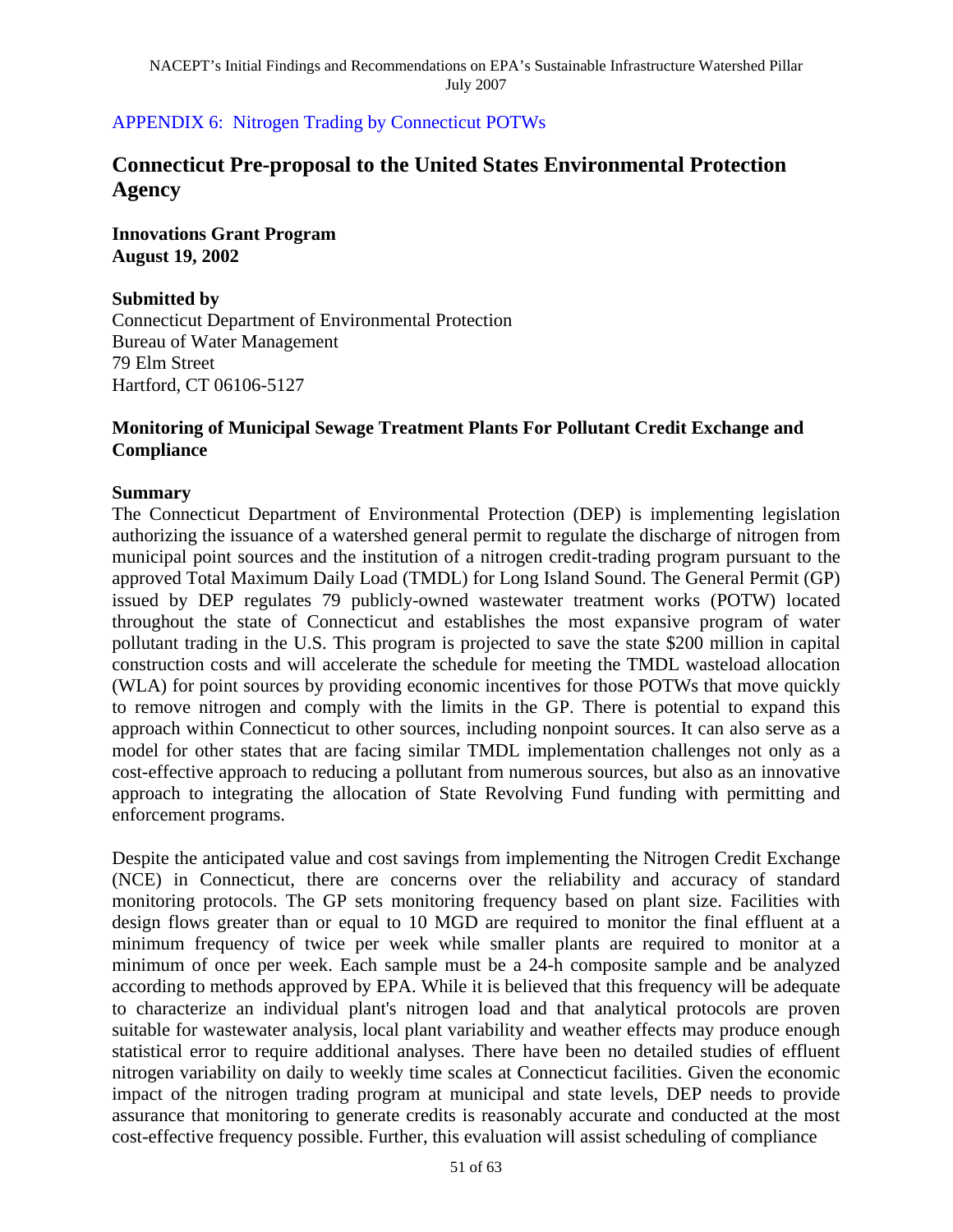#### APPENDIX 6: Nitrogen Trading by Connecticut POTWs (*continued*)

checks and reduce the possibility that nitrogen loads to Long Island Sound are erroneously under reported.

#### **Background**

Over the past decade, DEP has worked with the EPA Long Island Sound Study (LISS) and the Water Environment Research Foundation (WERF) to develop a framework for a Nitrogen Credit Trading Program. Connecticut and New York jointly drafted the TMDL to address seasonal low oxygen problems in Long Island Sound and with its approval in early 2001, Connecticut is faced with reducing nitrogen loads from 79 POTWs scattered throughout the state. Nitrogen is the primary pollutant linked to an extensive low-oxygen (hypoxia) problem that affects up to half of Long Island Sound's 1300 square miles of bottom during periods of summer stratification when bottom waters are prevented from mixing with surface waters. The nitrogen fuels the growth of algae, which eventually decays after it settles to the bottom of the Sound. The Sound is so heavily enriched that the microbial decay drives oxygen to levels low enough to create unhealthy or even lethal conditions for aquatic life.

The TMDL<sup>1</sup> to correct this problem, which was approved by the EPA in April 2001, requires a 58.5% reduction in baseline anthropogenic nitrogen loads from sources in Connecticut and New York by the year 2014. Using the trading framework developed by the LISS and WERF<sup>2</sup> as a starting point, DEP proposed legislation<sup>3</sup> to establish a nitrogen general permit and a nitrogen credit-trading program for municipal point sources throughout Connecticut. Public Act 01-180 was passed in June 2001 and established a Nitrogen Credit Exchange (NCE) to be guided by a Nitrogen Credit Advisory Board (NCAB) under the authority of the Commissioner of the DEP.

The Nitrogen General Permit is key to the success of Connecticut's trading program. It collectively regulates 79 POTWs located throughout the state and establishes the basis for the most expansive program of water pollutant trading in the U.S. The GP sets annual nitrogen limits for each POTW that are increasingly stringent until the final WLA is attained in 2014. POTWs can comply by either treating or by purchasing credits from the Nitrogen Credit Exchange annually. The nitrogen credit-trading program is both innovative and essential to resolve the complex water quality problems in Long Island Sound in a cost-effective manner. The proposed program links together Connecticut's existing general permitting authorities, the State Revolving Loan Program (SRF) and other salient features of state and federal laws to form a comprehensive regulatory program to assure compliance with Connecticut's nitrogen reduction requirements under the TMDL. However, the success or failure of this program, and the improvement to the health of LIS, rely heavily on our ability to accurately monitor nitrogen loads from the 79 facilities incorporated in the GP.

#### **TASK 1**

The first task under this proposal would be to conduct high-intensity monitoring at four to six municipal POTWs representing a range of sizes, nitrogen removal capability, and susceptibility to weather changes (e.g., infiltration from wet conditions). Samples would be collected at the facilities by automatic sampler for later analysis. One larger facility would be selected to utilize online real-time nitrogen analysis systems. The real-time analysis system will be installed and operated for a period of one year. The facility utilizing the online real real-time system would also conduct the same high-intensity monitoring. Laboratory analyses would be conducted using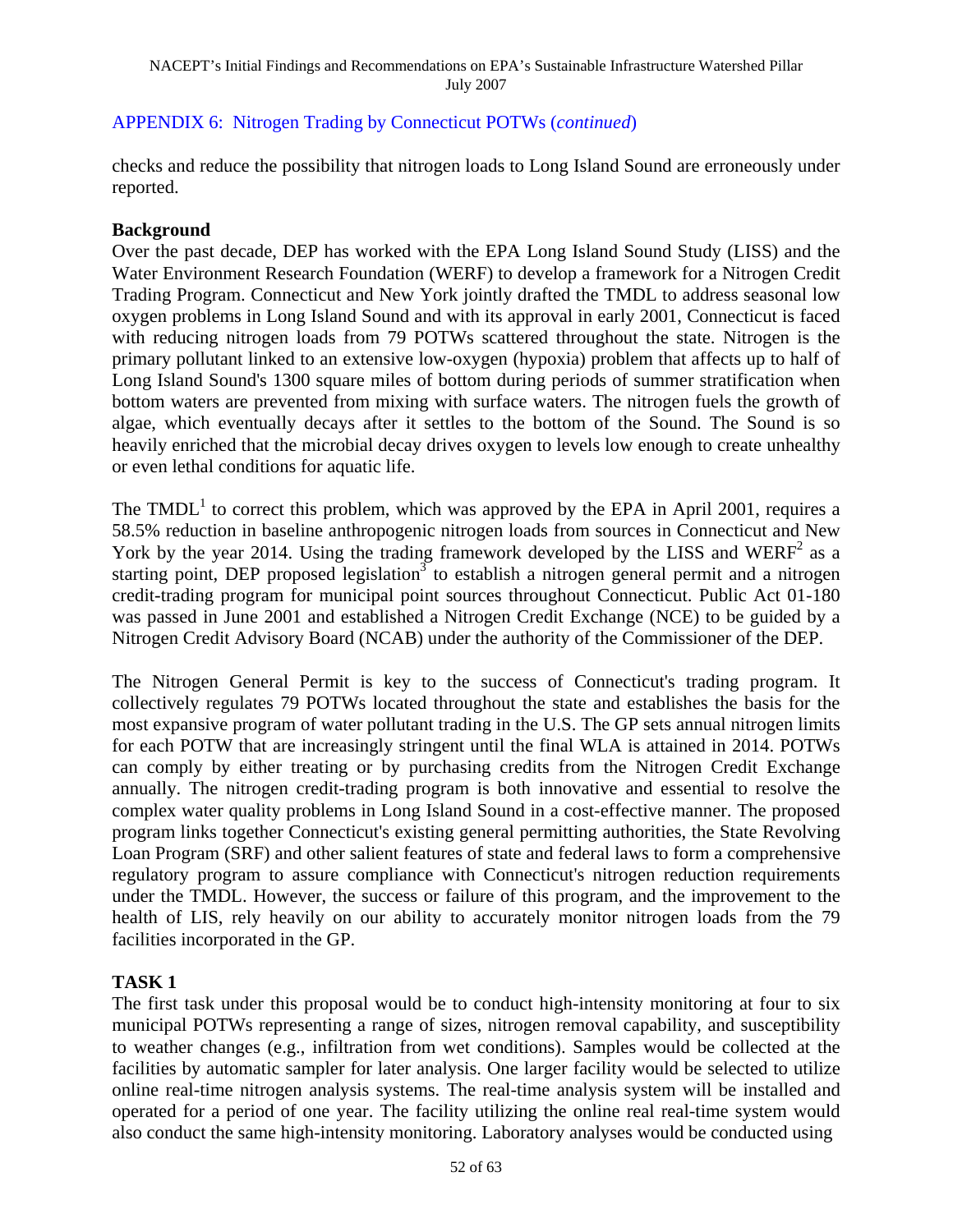#### APPENDIX 6: Nitrogen Trading by Connecticut POTWs (*continued*)

EPA standard protocols under an approved EPA Quality Assurance Project Plan (QAPP). Frequency would be at least four times per day over a two-week period once during each of four seasons. This sampling strategy would experience a full range of wet/dry and warm/cool conditions that might affect nitrogen removal capability, and would also fully examine day to day fluctuations in effluent nitrogen strength.

Data would be analyzed statistically to identify and develop a sampling scheme that would maximize precision in monthly nitrogen load calculations. It is possible that certain conditions might need to be targeted for more frequent sampling, such as higher spring flows that might vary with rainfall, or certain days of the week that might reflect maximum or minimum concentrations related to business days vs. weekend conditions. The data could also help guide compliance monitoring programs to ensure reliable, yet cost-effective checks on self-monitoring programs. In both cases, it is the desire of DEP to gain the most reliable nitrogen load estimations with the minimum resources, saving money for the municipalities and DEP while not compromising the credibility of the NCE.

#### **TASK 2**

In addition to the first year's assessment of monitoring, DEP proposes to evaluate the program's effectiveness in regulating point source discharges as related to the accuracy of nitrogen load estimates. Because the first year of operation of the NCE (2002) will be based on the requirements of the GP noted above, this monitoring study will allow estimates of error under GP protocols compared to proposed revisions in the monitoring program that the study might support. Since one possibility is that the GP monitoring requirements are excessive, it will also be possible to demonstrate what significance there might be to an increase in sampling error under a reduced sampling schedule. Any number of "what if" scenarios can be constructed using the database generated in this study, allowing an optimal monitoring program to be selected from a range of potential error conditions.

#### **TASK 3**

The third task would seek to maximize efficiency of quality assurance for individual facility monitoring programs (e.g., duplicates, blanks) and frequency of independent (e.g., DEP) split sampling or compliance sampling. This analysis of the data would focus on error in split and duplicate samples, perhaps using two labs for some of the analyses, to ascertain level of reliability at the facility level and increase value of compliance sampling at the state level. An attempt will also be made to identify attributes associated with unreliable data or operational problems leading to development of a "risk-based" compliance/technical assistance program.

#### **Broader Application**

Connecticut has embarked on a complex, but highly innovative, general permitting and trading program that has not been implemented to this degree anywhere else in the U.S. Of prime consideration in evaluating the success of the point source program being implemented in 2002 and the potential for change in sampling frequency and timing, including compliance sampling without compromising nitrogen load estimation accuracy. In addition is the learning value it may hold for other states implementing complex TMDLs that require accurate reporting of pollutant loads. Estuaries like the Chesapeake Bay and Gulf of Mexico are addressing hypoxia problems similar to those observed in Long Island Sound and are planning and implementing nutrient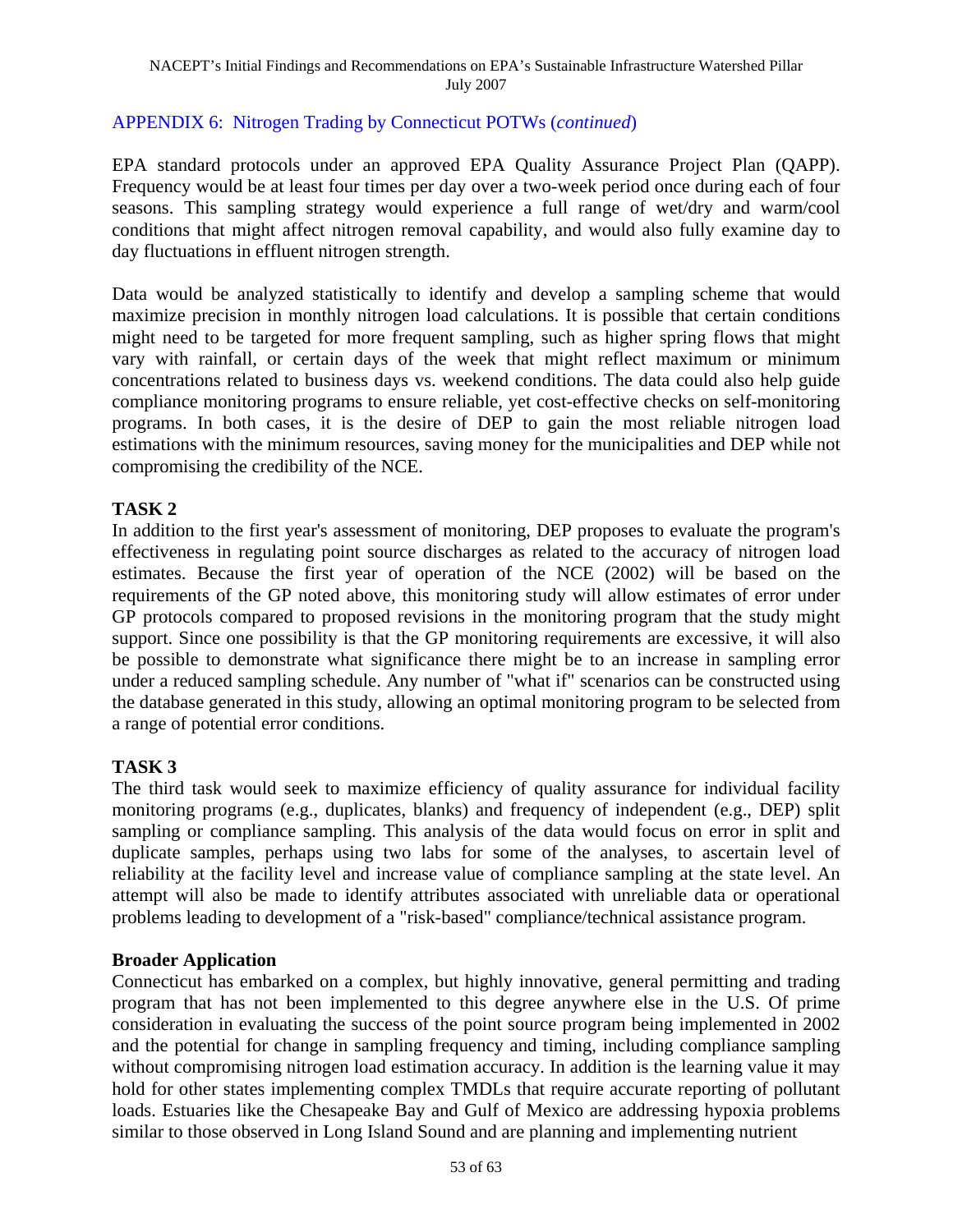#### APPENDIX 6: Nitrogen Trading by Connecticut POTWs (*continued*)

control programs in multi-state areas. The successes and failures of Connecticut's program will yield valuable lessons for these and other areas where closed system trading under a general permit makes economic and environmental sense and the credibility of the program relies on accurate monitoring of effluent parameters.

#### **Deliverables**

Final products of this project will include:

- 1. A technical assessment of the intensive monitoring effort along with a comparative analysis of utilization of online real-time nitrogen analysis. (Task 1)
- 2. An evaluation of the change in error related to a range of monitoring schedules (Task 2)
- 3. An evaluation of quality assurance sampling and compliance sampling (Task 3)

#### *Budget (estimated for a two-year study effort)* [REDACTED BY US EPA]

#### **References**

- New York State Department of Environmental Conservation and Connecticut Department of Environmental Protection. 2000. A total maximum daily load analysis to achieve water quality standards for dissolved oxygen in Long Island Sound. NYSDEC and CTDEP, 57 p.
- Water Environment Research Foundation. 1999. Nitrogen credit trading for Long Island Sound watershed. R.E. Moore, M.S. Overton, R.J. Norwood and D. DeRose, PIs. WERF Final Report RFP 97-IRM-5.
- Substitute Senate Bill No. 1012. 2001. An act concerning nitrogen reduction in Long Island Sound, Public Act No. 01-180. Connecticut General Assembly.
- General Permit for Nitrogen Discharges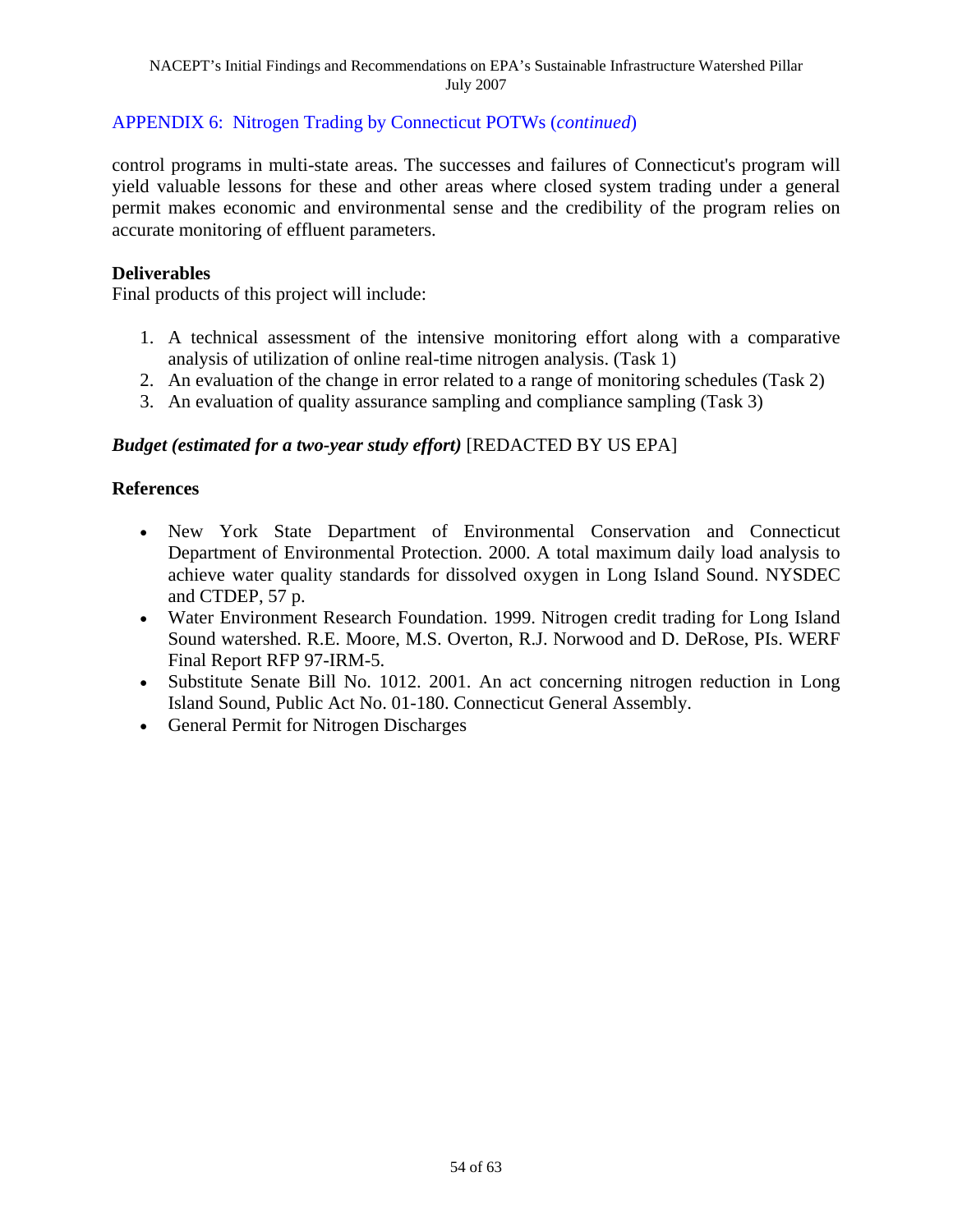#### APPENDIX 7: California Regional Blueprint Planning Program (http://calblueprint.dot.ca.gov)



#### **California Regional Blueprint Planning Program**

The Regional Blueprint Planning Program is intended to better inform regional and local decision-making, through pro-active engagement of all segments of the population as well as critical stakeholders in the community, business interests, academia, builders, environmental advocates, and to foster consensus on a vision and preferred land use pattern. It is anticipated that the regional blueprint planning grants will build capacity for regional collaboration and integrated planning that will in turn enable regions to plan to accommodate all their future growth, thereby reducing need for sprawl.

The grants for regional collaborative decision-making will lead to adoption of blueprint plans that will:

1. Foster a more efficient land use pattern that (a) supports improved mobility and reduced dependency on single-occupant vehicle trips, (b) accommodates an adequate supply of housing for all incomes, (c) reduces impacts on valuable habitat, productive farmland, and air quality, (d) increases resource use efficiency, and (e) results in safe and vibrant neighborhoods.

2. Provide consumers more housing and transportation choices.

3. Improve California's economic competitiveness and quality of life.

4. Reduce costs and time needed to deliver transportation projects through informed early public and resource agency involvement.

5. Secure local government and community support, including that of under-represented groups, to achieve the resulting comprehensive vision through including innovative computer models and public involvement activities.

6. Establish a process for public and stakeholder engagement that can be replicated to build awareness of and support for critical infrastructure and housing needs.

The regional blueprint efforts will include development of regional performance measures that can measure progress toward the region's own vision for future land use and transportation. Each region will also select several statewide performance measures to measure progress toward statewide transportation system and housing goals.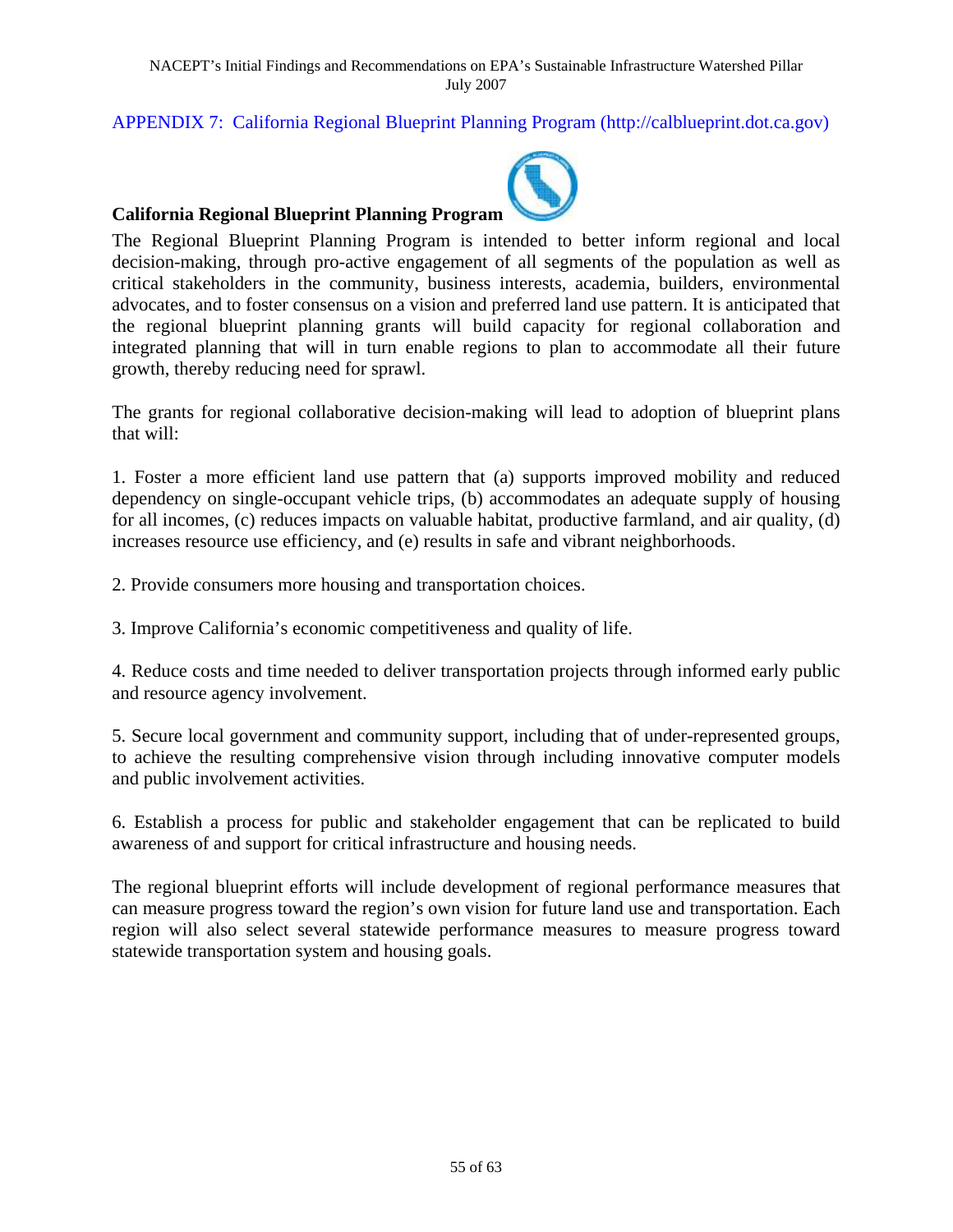#### APPENDIX 8: Envision Utah (http://www.envisionutah.org)

#### **Introduction to Envision Utah**

By the year 2020, the Greater Wasatch Area of Utah will add a million more residents, twothirds of whom will be our own children and grandchildren. From Brigham City to Nephi and Kamas to Grantsville, Utah, residents breathe the same air, share common water sources and use the same roads as we drive to work, shopping and recreation. Just as Utah's founders planned for the future of our valley, we must work together today to preserve the quality of life in our growing communities.

In January 1997, the Envision Utah Public/Private Partnership was formed to guide the development of a broadly and publicly supported Quality Growth Strategy - a vision to protect Utah's environment, economic strength, and quality of life for generations to come. Five years of scenarios analysis, research and public involvement have helped Envision Utah bring the topic of planning and preparing for growth to the forefront of the public mind. With the help of thousands of Utah residents, Envision Utah has developed a Quality Growth Strategy that will help preserve critical lands, promote water conservation and clean air, improve our region-wide transportation systems, and provide housing options for all residents.

Envision Utah's goal throughout the process has been to involve key decision-makers and the community to gain support at the ground level. Building grass roots support for the project will ensure successful implementation. The Envision Utah effort has included research concerning core values of Utah residents, workshops with key stakeholders to address where and how to grow, and extensive public awareness and education efforts asking Utah residents to express their preferences for their communities' future. The Governor's Office of Planning and Budget coordinates a technical committee, Quality Growth Efficiency Tools (QGET), which provided critical technical information to help analyze the impacts of growth on transportation, air quality, land use, water supply/demand, and infrastructure costs. Through the exhaustive involvement of the public, local and state elected officials, the business, civic, and religious communities, and other key stakeholders, Envision Utah has gathered information about what Greater Wasatch Area residents value and how they think growth should be accommodated. Based on this information, Envision Utah identified six primary goals that need to be addressed in the Greater Wasatch Area if we are to protect our environment and maintain our economic vitality and quality of life as we accommodate anticipated growth:

- enhance air quality;
- increase mobility and transportation choices;
- preserve critical lands, including agricultural, sensitive and strategic open lands;
- conserve and maintain availability of water resources;
- provide housing opportunities for a range of family and income types; and
- maximize efficiency in public and infrastructure investments to promote other goals.

These goals can be realized over time by the careful and deliberate pursuit of the thirty-two individual strategies identified by Envision Utah in the Quality Growth Strategy. These strategies rely on citizen involvement with local officials, local land-use decision making and more awareness of free market needs in housing choices. Cooperation at the regional level, state incentives to local governments and local government incentives to developers will also be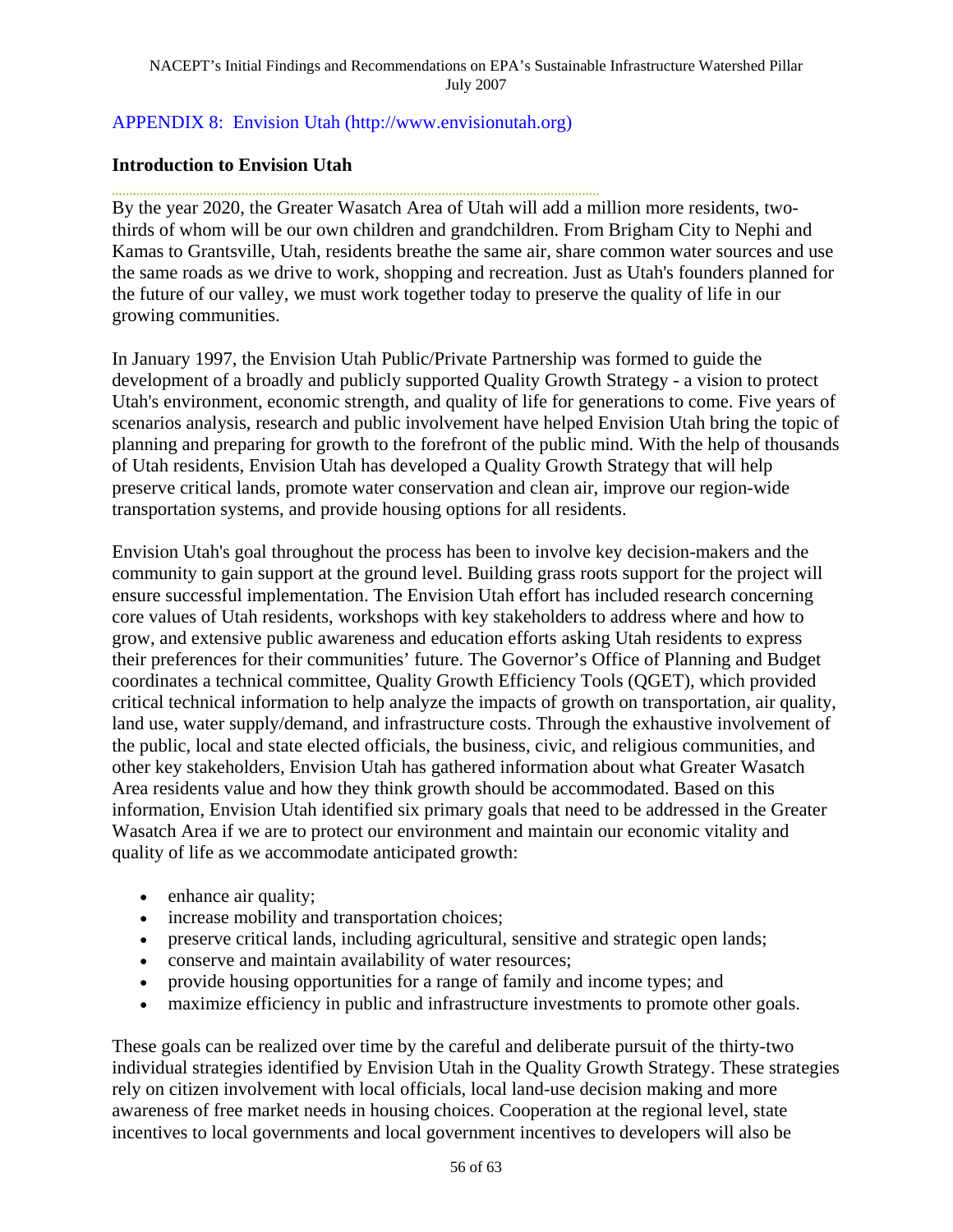necessary to address issues such as air quality, water conservation, housing opportunities, transportation, and critical lands.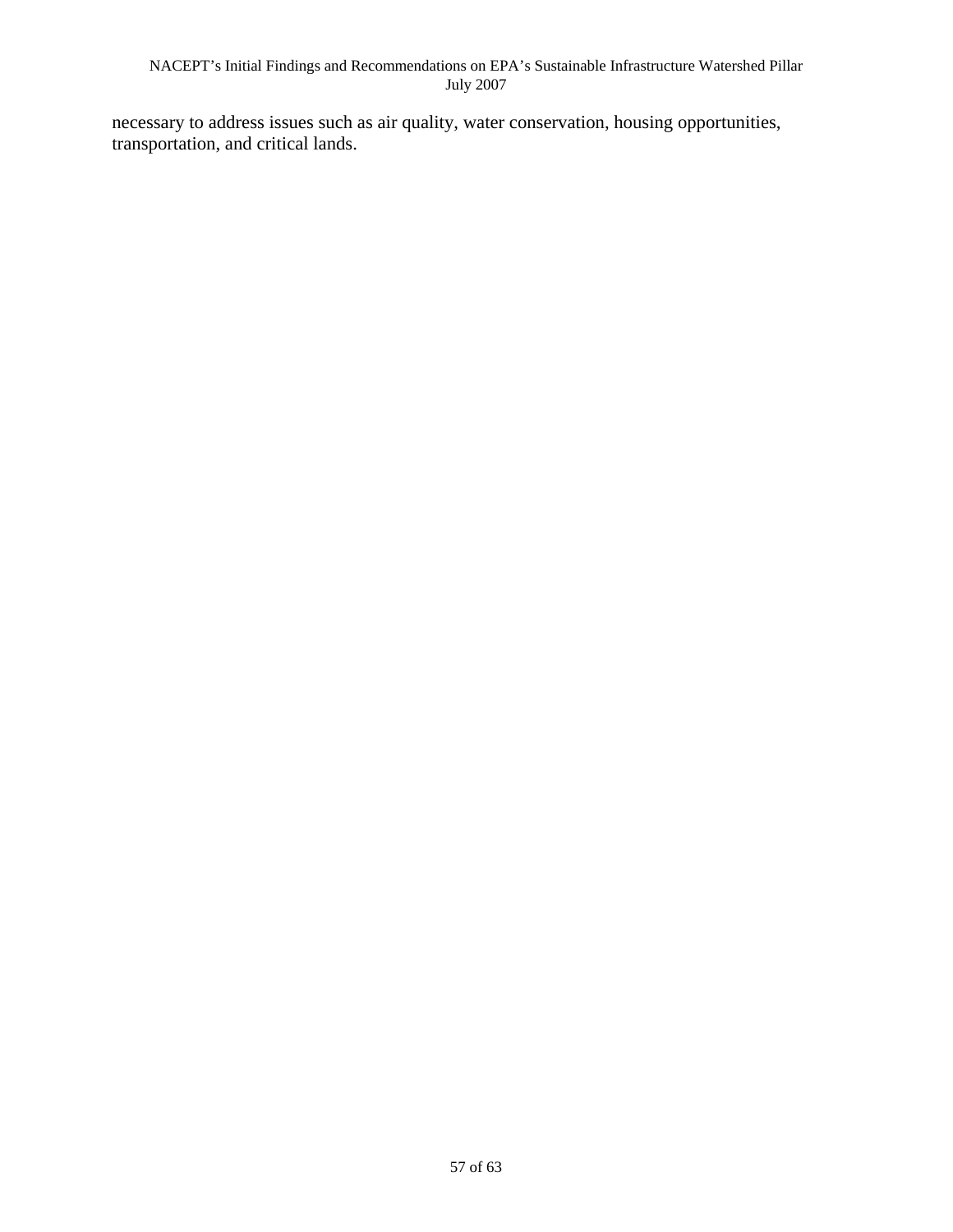#### APPENDIX 9: Jefferson Area Eastern Planning Initiative (http://www.tjpdc.org/community/epi.asp)

## **Jefferson Area Eastern Planning Initiative**

#### *Building Livable Communities*

The small city and rural areas that make up the Charlottesville, Virginia region are growing rapidly. While growth stimulates new economic and cultural resources, many are concerned that the natural beauty of the Blue Ridge Mountains and the historical ambience of Monticello are being encroached upon by strip commercial development and dispersed subdivisions. These concerns prompted the Sustainability Council of the Thomas Jefferson Planning District Commission (TJPDC) to develop the broadly supported 1998 ["Sustainability Accords".](http://www.tjpdc.org/home/sustainability.asp) 

In January 2000 the TJPDC launched the Jefferson Area Eastern Planning Initiative (EPI) with a grant from the Federal Highways Administration (FHWA) Transportation & Community  $\&$ System Preservation (TCSP) Program. The EPI Advisory Committee, made up of elected officials, residents, and leaders from business, development, environmental and community groups, met eleven times and hosted four public workshops during the two-year study, focusing on three key questions:

- How will we live? In what types of communities do we want to live and work by the year 2050?
- Where will we live? What areas in the region are suitable for urban development and what areas are off limits?
- How will we get there? What steps are needed to move the region from where it is now to the desired types of communities and growth patterns?

#### **How will we live?**

#### **Community Elements**

How can community design improve everyday quality of life? The project team developed drawings and spreadsheets describing the physical characteristics of 17 existing community types or "elements" throughout the region, from Charlottesville neighborhoods to small towns like Stanardsville and Palmyra. Each element was scaled to a 12 mile circle, about a 5-minute walk from edge to center, which made it easy for participants to visualize and compare them. Residents evaluated the community elements based on personal perspectives and the regional Sustainability Accords. The team then developed enhanced urban and suburban community elements, showing how more compact growth could occur over time.

#### **Designing Desirable Communities**

These design principles were developed by observing our region's historic communities, and can be applied to downtown neighborhoods, growing suburbs, or rural small towns.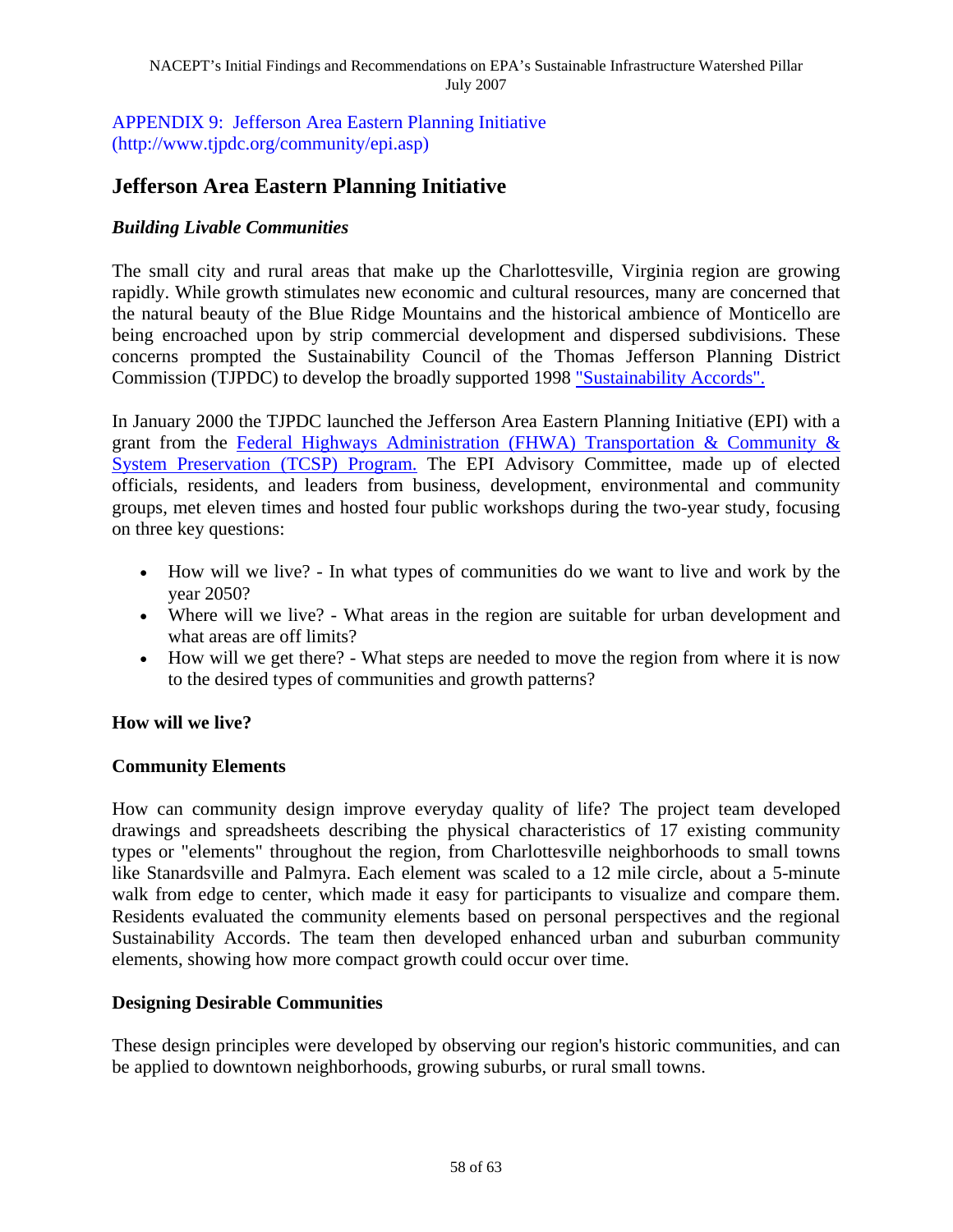NACEPT's Initial Findings and Recommendations on EPA's Sustainable Infrastructure Watershed Pillar July 2007

#### APPENDIX 9: Jefferson Area Eastern Planning Initiative (*continued*)

- Create a focal point that establishes community identify
- Provide a variety of activities to encourage interactions and improve convenience
- Design buildings and distances at a pedestrian scale
- Provide options to walk, bike, drive, and use transit
- Make open spaces accessible and available



The Urban Mixed Use design combines a healthy mix of housing, workplaces, shopping, culture and recreation within a 5-minute walk.

NOTE: The EPI is called "The Eastern Planning

Initiative" because our funding required us to study the faster-growing, or Eastern, portions of the five-county region. Although not part of the original study, Nelson County has recently adopted a new Comprehensive Plan based on the EPI principles.

#### **Where will we live?**

#### **Regional Growth Scenarios**

Through games developed by the project team, residents created maps of possible future development patterns by clustering community elements. Using the CorPlan model, the team converted the maps into three scenarios that compared impacts on transportation, land consumption, and other factors from the Sustainability Accords. The reaction from the public at the workshops was clear: residents rejected a dispersed, low-density pattern, and preferred clustered enhanced communities along major corridors and key crossroads.

|   | How the Scenarios Compare                         |                  |                 |               |  |  |
|---|---------------------------------------------------|------------------|-----------------|---------------|--|--|
|   |                                                   | <b>Dispersed</b> | Town<br>Centers | Urban<br>Core |  |  |
|   | Percent Farms & Forests                           | 55%              | 64%             | 65%           |  |  |
|   | Percent Developed                                 | 45               | 36              | 35            |  |  |
|   | Percent Living in<br><b>Clustered Communities</b> | 13               | 61              | 68            |  |  |
| , | Percent Non-Auto Trips                            | 4                | 15              | 18            |  |  |
| , | Annual Gallons Gas<br>Consumed (billions)         | 155              | 121             | 110           |  |  |
|   | Percent Travel Congested                          | 44               | 27              | 20            |  |  |
|   | Vater Quality & Quantity                          | Poor             | Good            | Good          |  |  |

The Dispersed Scenario shows what can happen by the year 2050 if recent development trends continue. Suburban communities will continue to spread north along US 29 and east along US 250. A large network of wider roads and bypasses costing about \$1 billion will be needed, and transit will not be feasible outside the core city. The Town Centers and Urban Core scenarios, by contrast, feature urban and enhanced suburban community elements as the building blocks for development. Growth would be concentrated in and around Charlottesville, with varying options for growth at major crossroads (Town Centers) or around existing villages and towns (Urban CoreL and CoreM).

#### PPENDIX 9: Jefferson Area Eastern Planning Initiative (*continued*) A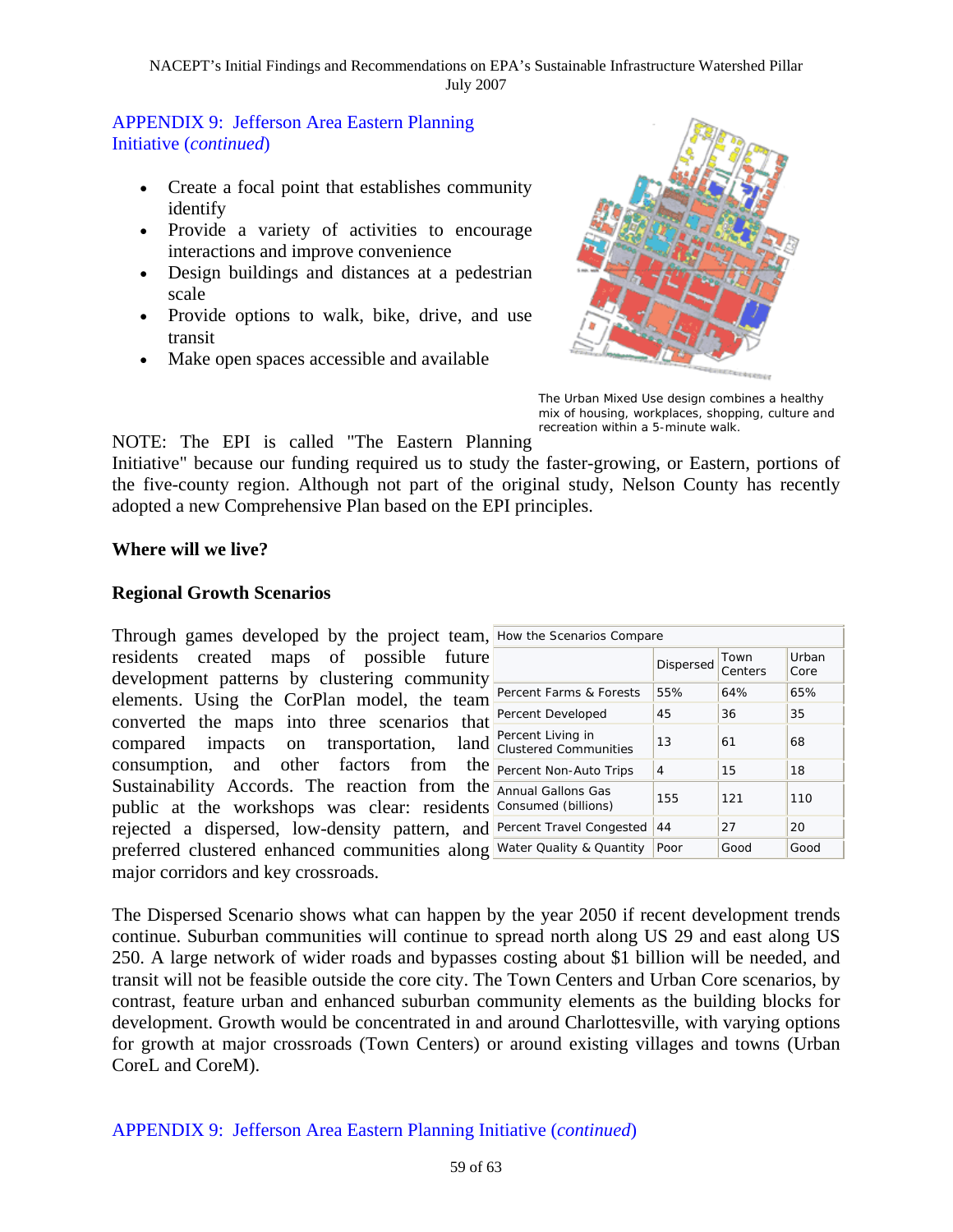The transportation system for the alternative scenarios is based upon a pedestrian-friendly street network in the development areas and allows for extensive expansion of the transit system,

including rail or bus rapid transit if the community wishes. Large freeways around the city would not be necessary. The street system would cost about \$500 million, half as much as the network required by the Dispersed Scenario. The table below shows some real differences in the scenarios. While all would accommodate the same anticipated growth of people and jobs, the alternative scenarios would consume much less land and reduce overall roadway congestion significantly.

#### **How will we get there?**

#### **Building Success**

The Advisory Committee and the public agree that business as usual is not a preferred course. They also agree that changing course could be quite a challenge. They asked questions such as: Is it possible to build walkable communities in our auto-oriented society? Is it possible to cluster communities in areas where growth makes sense? Is it possible to change the way roads are planned and built? Is it possible for all localities to agree on a coordinated approach? What happens if not everyone buys into this new approach?

To address these challenges, the Advisory Committee recommends that the localities in the region work together to achieve the keys to success listed to the right. Some have already been initiated or are under consideration. Albemarle County has defined designated development areas in its comprehensive plan and recently incorporated the Neighborhood Model, a blueprint for livable communities, into its plan. Fluvanna County is updating its zoning ordinance; Nelson County is incorporating community elements into its comprehensive plan and zoning ordinance. Charlottesville recently completed a Commercial Corridor Study to promote livable communities and is rewriting its zoning code, and Greene County is now embarking upon a comprehensive plan update. TJPDC just completed a Regional Economic Development Plan and is developing the UnJAM 2025 transportation plan that meshes the MPO's goals for the urban area with new visions for the rural areas.

The Advisory Committee lauds the region's localities for all their efforts to work toward a sustainable future and presents this study as an important resource in taking another important step forward.

#### **Dispelling the Myths**

#### Myth 1 - We Can Build Our Way Out Of Congestion

Building new freeways and widening roads encourages development to spread, making trips longer and causing growth in overall vehicle miles traveled. The net result is more congestion. The EPI found that the number of congested miles driven under the Dispersed Scenario is nearly twice that of the Town Centers and Urban Core Scenarios despite adding twice the number of roadway lane miles.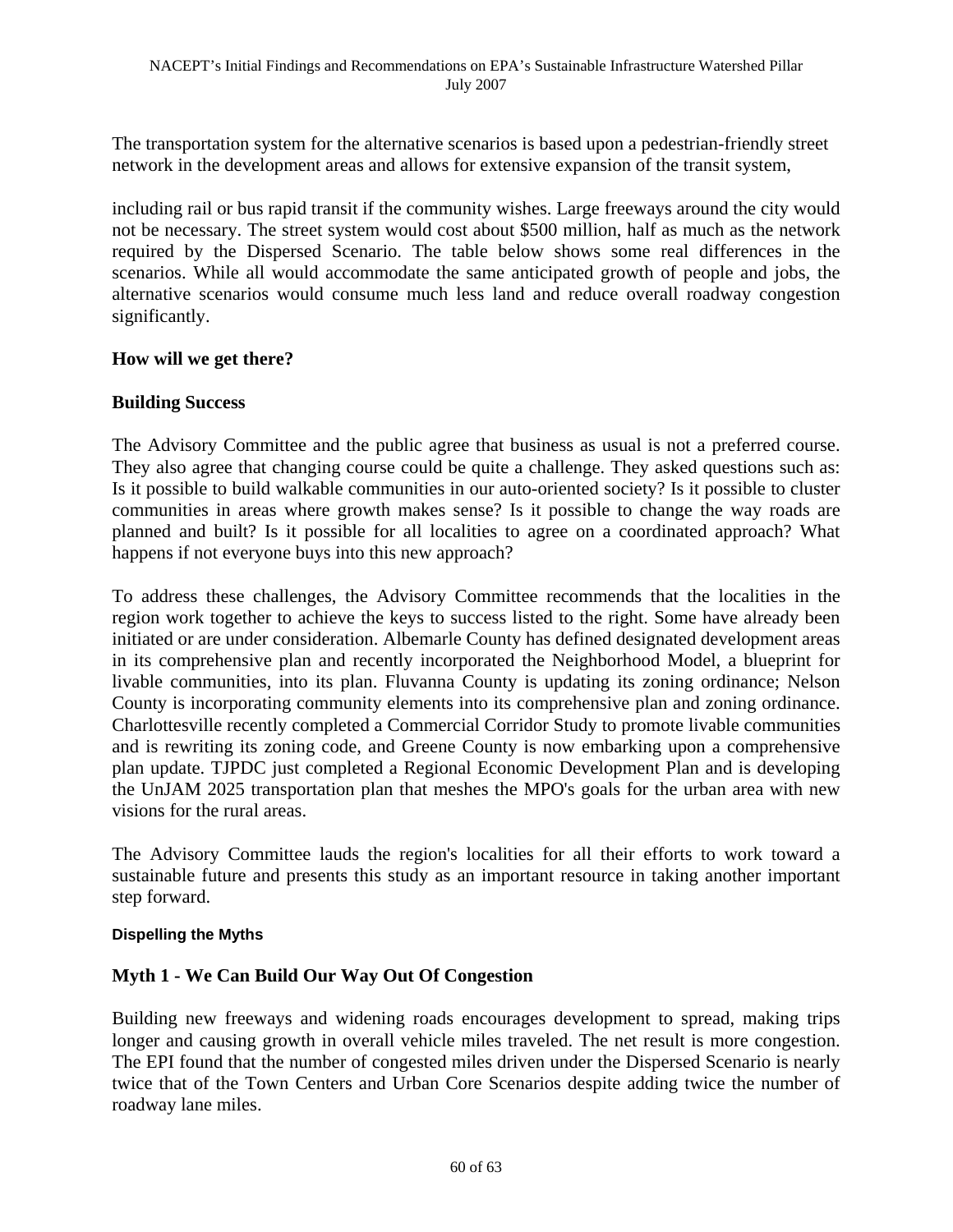#### APPENDIX 9: Jefferson Area Eastern Planning Initiative (*continued*)

#### **Myth 2 - Density Causes Congestion**

It is logical to think that more density leads to more congestion. But combining local trips into well designed compact development areas actually reduces congestion for two reasons: 1) typical trips are shorter, resulting in fewer vehicle miles driven, and 2) people can choose to walk, bicycle or take transit at least some of the time. The EPI analysis confirms this. The more compact Town Centers and Urban Core Scenarios result in half the congestion of the Dispersed Scenario with far fewer road investments.

#### **Myth 3 - Density Is Unattractive And Not Marketable**

The EPI scenarios, in response to strong preferences expressed by local residents, don't call for any new or existing communities to exceed the density of downtown Charlottesville (buildings up to four stories high and five or fewer single family homes per acre). The urban and enhanced suburban communities are able to accommodate more people and jobs by organizing streets, parking, public spaces and buildings more efficiently so suburban places can gradually fill in with attractive, livable amenities. It is primarily the proximity and improved connectivity of the enhanced elements that allows more people to live and work in them, not always bigger buildings or smaller yards. Nationally, these types of community designs are faring quite well in the marketplace.

#### **Myth 4 - Controlling Growth Causes Housing Prices To Increase**

Limiting the amount of developable land would raise housing prices if demand exceeded supply. But all of the EPI regional scenarios allow enough land for the anticipated growth. The amount of land needed for new development under the Dispersed scenario is twice what is needed for the other scenarios because virtually all new development would spread into suburbs and rural areas. The alternative scenarios assume that new development would be focused in urban centers, enhanced suburban communities, small towns and villages. These mixed-used community clusters naturally feature a variety of housing types and prices, just as they do today in downtown Charlottesville and the village of Palmyra. Localities can further boost a variety of housing in targeted areas through incentives such as location efficient mortgage programs and regulations such as inclusive zoning.

#### **Myth 5 - Everywhere Will Look Like Downtown Charlottesville**

Participants at EPI workshops and the Advisory Committee agreed that a wide variety of community types and land uses were desirable. The key to improving future development is to make enhancements to several community types, especially in suburban areas, such as giving them focal points and making them walkable. The alternative scenarios feature a variety of community types including urban, enhanced suburban, and traditional suburban areas as well as small towns and villages. Many people will also choose to live in rural areas, but the convenience and attractiveness of the targeted development centers will help localities target most new growth to community centers and preserve open spaces rather than having no choice but to spread out into farm and forestland.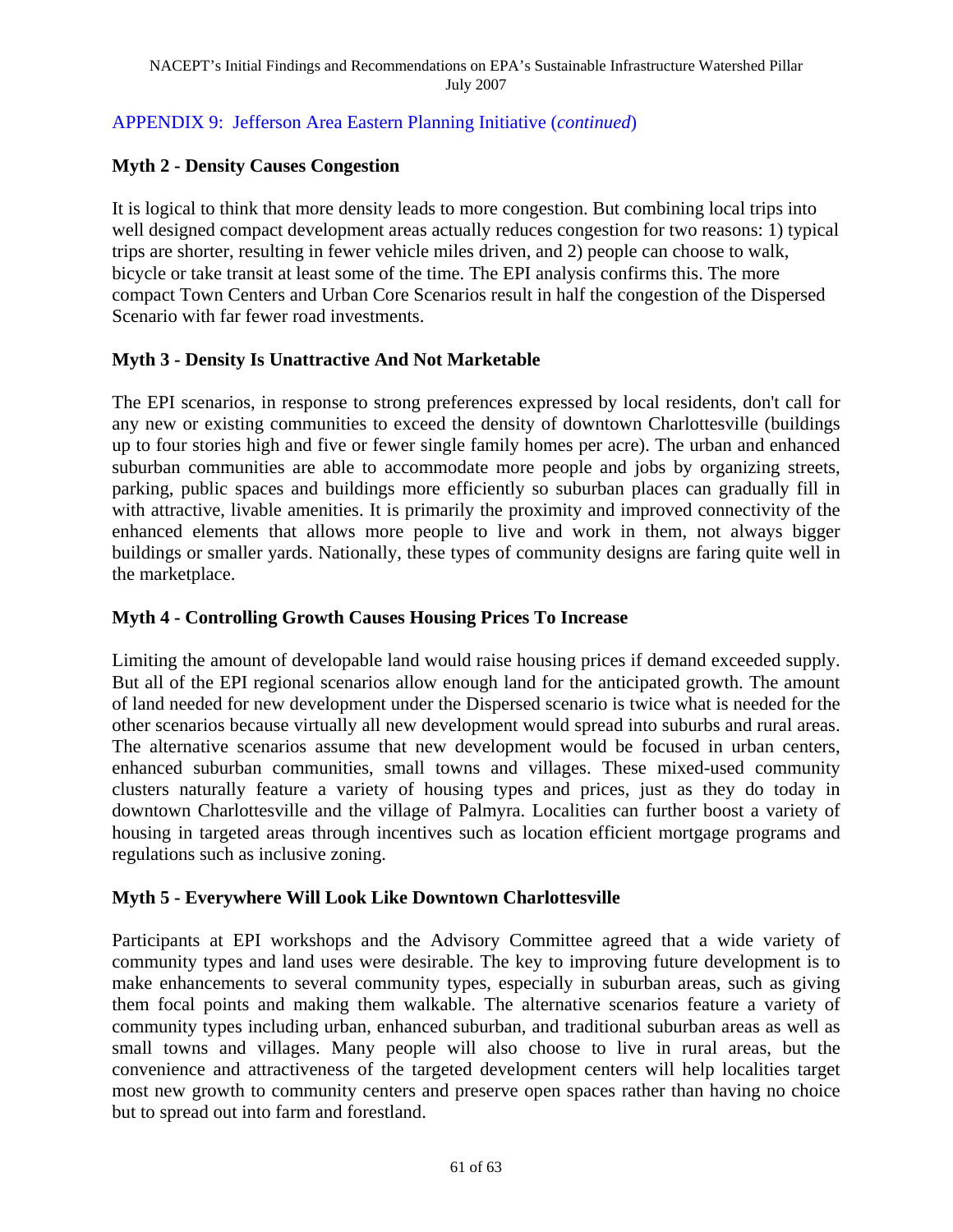APPENDIX 10: Greenseams Program – Milwaukee Metropolitan Sewerage District (http://www.mmsd.com/floodmanagement/greenseams.cfm)

#### **Greenseams**

Land is the one thing we cannot make more of and MMSD is working hard to preserve what is needed to help prevent future flooding in the region. Greenseams is an innovative flood management program that permanently protects key lands containing water absorbing soils. The program also aims to preserve land along stream corridors that connects the region's supply of public properties.



**[Figure 1: Forest](http://www.mmsd.com/images/floodmanagement/gs_mainpic_puff_ball_lg.jpg)** 

By storing and draining water into the ground naturally, Greenseams provides added support and protection for MMSD's structural flood management projects - infrastructure investments worth hundreds of millions of dollars.

Greenseams identifies and purchases undeveloped, privately owned properties in areas that are expected to have major growth in the next 20 years and parcels of open space along streams, shorelines and wetlands. Sales are completely voluntary.

#### MMSD hired The Conservation Fund (TCF) to

run Greenseams. TCF is a national non-profit conservation organization that forges partnerships to protect America's legacy of land and water resources. TCF performs high volume real estate transactions for local land trusts and government agencies throughout the country.



[Black-eyed Susans on Hanson property](http://www.mmsd.com/images/floodmanagement/gs_mainpic_hanson_blackeyesusan_lg.jpg) 

All land acquired will remain as open space, protecting water and providing the ability to naturally store rain and melting snow in critical areas. Wetlands maintenance and restoration at these sites will provide further water storage.

In addition, preserving the properties also saves wildlife habitat and creates recreational opportunities for people living in the region. Where applicable, the properties can be used by the public for hiking trails, bird watching, and other passive recreation.

#### **Partnerships**

One of the great benefits of Greenseams is the formation of key partnerships throughout the Milwaukee region. Each property acquired will be owned and managed by a local community or land trust and subject to a conservation easement held by MMSD. Conservation